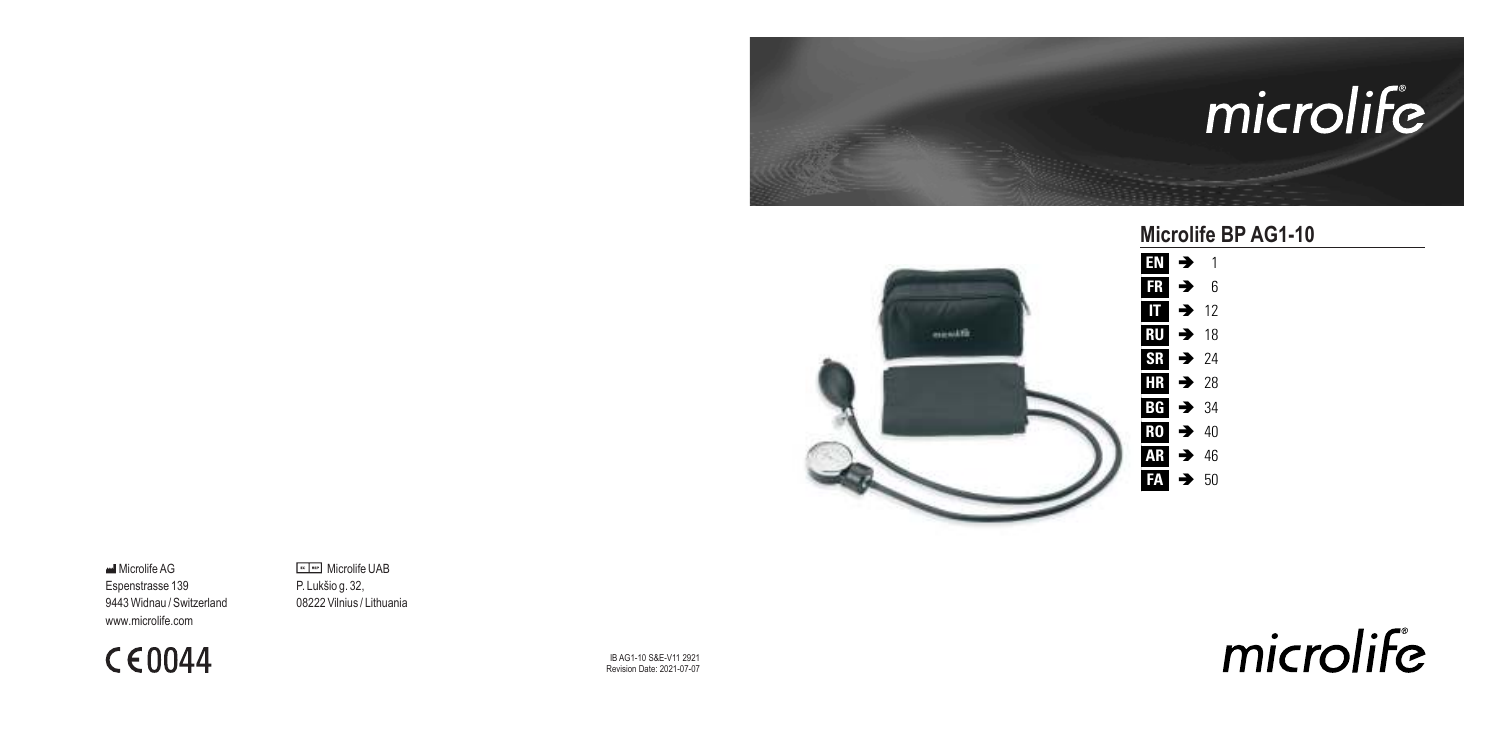

Name of Purchaser / Nom de l'acheteur / Nome **بطاقة الكفالة** del rivenditore / Ф.И.О. покупателя / Ime i prezime kupca / Ime i prezime kupca / Име на купувача / Numele cumpărătorului / / hvehaloie / 4:00: hokynatelia / lin<br>ica / lme i prezime kupca / Име на ку اسم المشتري / Numele cumpărătorului<br>مقام خود ال

Serial Number / Numéro de série / Numero di serie / Серийный номер / Serijski broj / Serijski broj / Сериен номер / Număr de serie / / رقم التسلسل تاريخ الشراء الثانية:<br>Ski broi / Seriis рийный номер / Serijski broj / Serijs<br>иен номер / Număr de serie / رقم التسلسل: **Сериен ном** بطاقة الكفالة (انظر الغطاء الخلفي)

Date of Purchase / Date d'achat / Data d'acquisto / Дата покупки / Datum kupovine / Datum kupovine / Дата на закупуване / Data cumpărării / / تاريخ الشراء اتا e or Pur<br>تعيمات رقم التسلسل: تاريخ الشراء: ala hokyhk**n**<br>Nata ua aam ا تاريخ الشراء

> Specialist Dealer / Revendeur / Categoria rivenditore / Специализированный дилер / Ovlašćeni diler / Ovlašteni prodavač / Специалист дистрибутор / Distribuitor de specialitate / / التاجر المختص alist Dea rvenariore / U<br>امانه اصفحوارد ستان بان<br>/ истрибутор التاجر المختص:

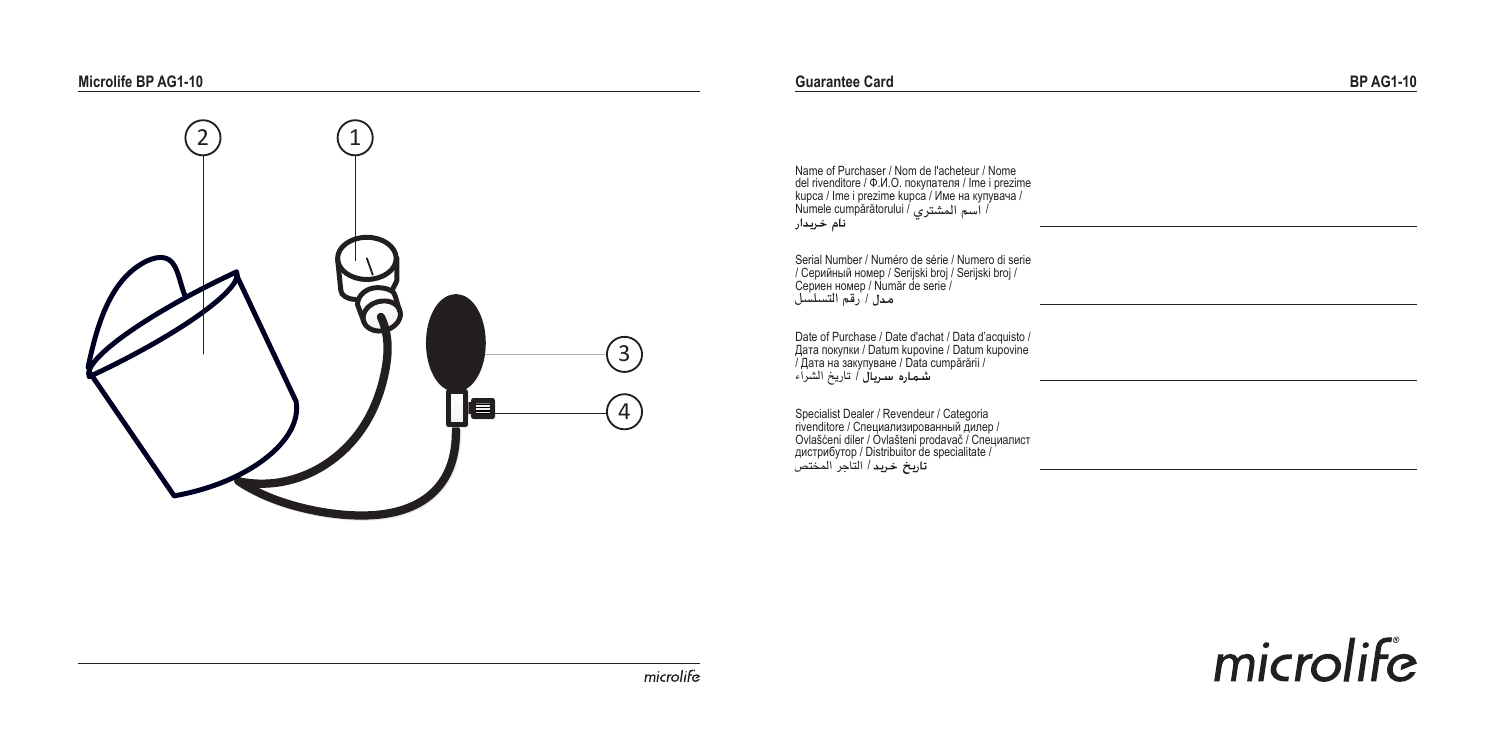# **Microlife BP AG1-10 EN**

- 1 Manometer
- $(2)$  Cuff
- 3 Pump ball
- 4 Adjustable deflation valve



Read the instructions carefully before using this device.

Dear Customer

this aneroid blood pressure kit is a mechanical blood pressure measuring device for use on the upper arm and ensures you a precise and consistent measurement.

Please read through these instructions carefully so that you understand all functions and safety information. We want you to be happy with your Microlife product. If you have any questions or problems please contact your local Microlife-Customer Service. Your dealer or pharmacy will be able to give you the address of the Microlife dealer in your country. Alternatively, visit the internet at www.microlife.com where you will find a wealth of invaluable information on our products.

Stay healthy – Microlife AG!

#### **Table of Contents**

- **1. Important Facts about Blood Pressure and Self-Measurement**
	- How do I evaluate my blood pressure?
- **2. Using the Device for the First Time**
	- Using the correct cuff
- **3. Taking a Blood Pressure Measurement**
	- Checklist for taking a reliable measurement
	- Measuring procedure
- **4. Malfunction / Troubleshooting**
- **5. Safety, Care, Accuracy Test and Disposal**
	- Safety and protection
	- Device care
	- Cleaning the cuff
	- Accuracy test
	- Disposal
- **6. Guarantee**
- **7. Technical Specifications Guarantee Card (see Back Cover)**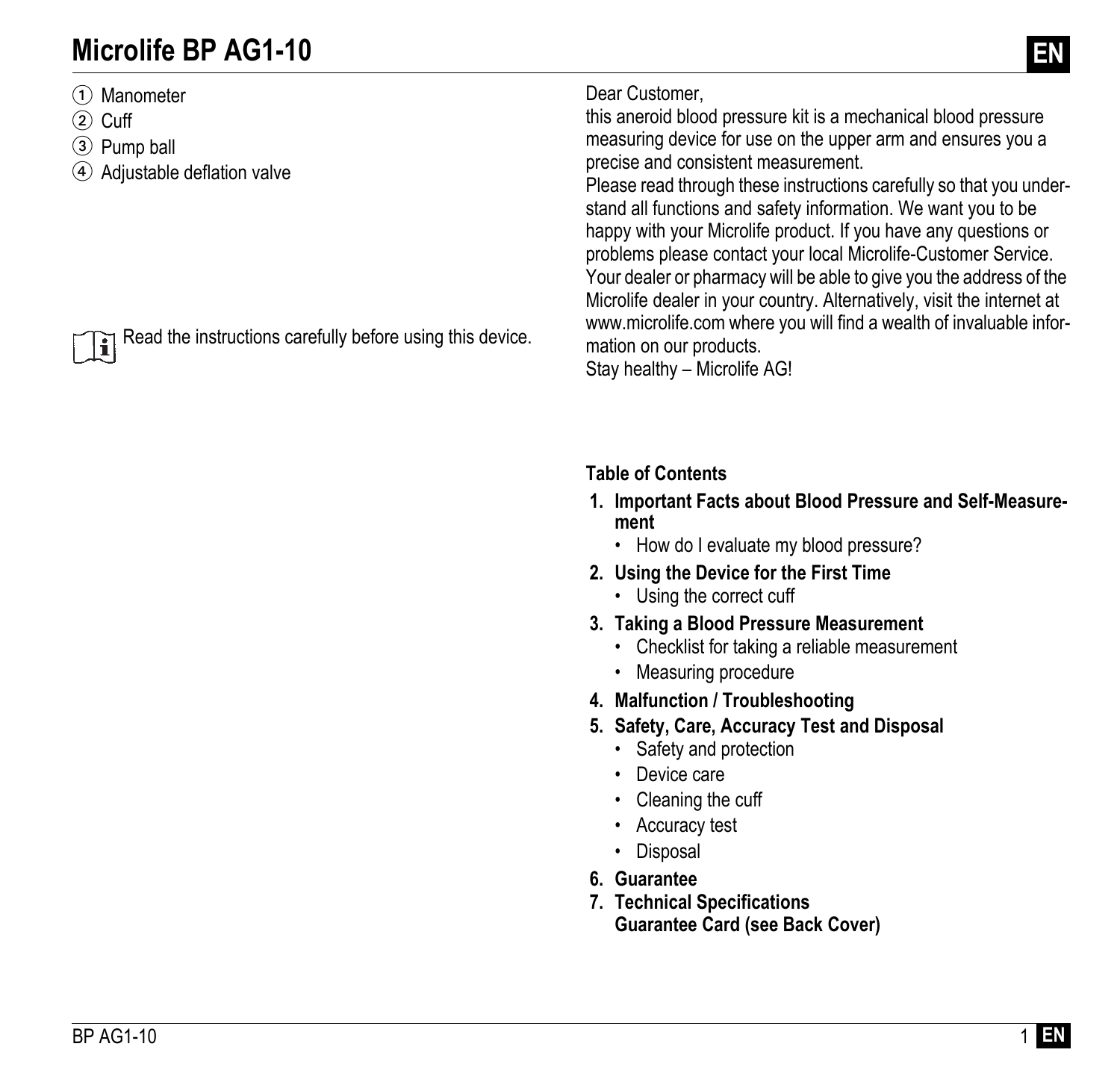- **Blood pressure** is the pressure of the blood flowing in the arteries generated by the pumping of the heart. Two values, the **systolic** (upper) value and the **diastolic** (lower) value, are always measured.
- **Permanently high blood pressure values can damage your health and must be treated by your doctor!**
- Always discuss your values with your doctor and tell him/her if you have noticed anything unusual or feel unsure. **Never rely on single blood pressure readings.**
- There are many causes of excessively **high blood pressure values**. Your doctor will explain them in more detail and offer treatment where appropriate. Besides medication, relaxation techniques, weight loss and exercise can also lower your blood pressure.
- **Under no circumstances should you alter the dosages of drugs or initiate a treatment without consulting your doctor.**
- Depending on physical exertion and condition, blood pressure is subject to wide fluctuations as the day progresses. **You should therefore take your measurements in the same quiet conditions and when you feel relaxed!** Take at least two measurements per day, one in the morning and one in the evening.
- It is quite normal for two measurements taken in quick succession to produce significantly **different results**.
- **Deviations** between measurements taken by your doctor or in the pharmacy and those taken at home are quite normal, as these situations are completely different.
- **Several measurements** provide a much clearer picture than just one single measurement.
- **Leave a small break** of at least 15 seconds between two measurements.
- If you are **pregnant**, you should monitor your blood pressure regularly as it can change drastically during this time.

# **How do I evaluate my blood pressure?**

Table for classifying home blood pressure values in adults in accordance with the international Guidelines (ESH, ESC, JSH). Data in mmHg.

| Range            |                                    | Systolic    | Diastoli<br>c | Recommenda-<br>tion              |
|------------------|------------------------------------|-------------|---------------|----------------------------------|
| $\mathbf 1$<br>٠ | blood pressure<br>normal           | < 120       | < 74          | Self-check                       |
| 2                | blood pressure<br>optimum          | $120 - 129$ | $74 - 79$     | Self-check                       |
| 3                | blood pressure<br>elevated         | 130 - 134   | $80 - 84$     | Self-check                       |
| 4                | blood pressure too<br>high         | $135 - 159$ | $85 - 99$     | Seek medical<br>advice           |
| 5                | blood pressure<br>dangerously high | $\geq 160$  | $\geq 100$    | Urgently seek<br>medical advice! |

The higher value is the one that determines the evaluation. Example: a blood pressure value of **140/80** mmHg or a value of 130/90 mmHg indicates «blood pressure too high».

# **2. Using the Device for the First Time**

# **Using the correct cuff**

When choosing the correct size cuff the arm circumference should be measured at the centre of the upper arm. 25 - 40 cm (9.8 - 15.7 inches) should be the correct size for the majority of people.

- Only use Microlife cuffs.
- $\blacktriangleright$  Contact your local Microlife Service if the enclosed cuff  $(2)$  does not fit.

# **3. Taking a Blood Pressure Measurement**

# **Checklist for taking a reliable measurement**

- 1. Avoid activity, eating or smoking immediately before the measurement.
- 2. Sit down on a back-supported chair and relax for 5 minutes. Keep the feet flat on the floor and do not cross your legs.
- 3. Always measure on the same arm (normally left).
- 4. Remove close-fitting garments from the upper arm. To avoid constriction, shirt sleeves should not be rolled up - they do not interfere with the cuff if they are laid flat.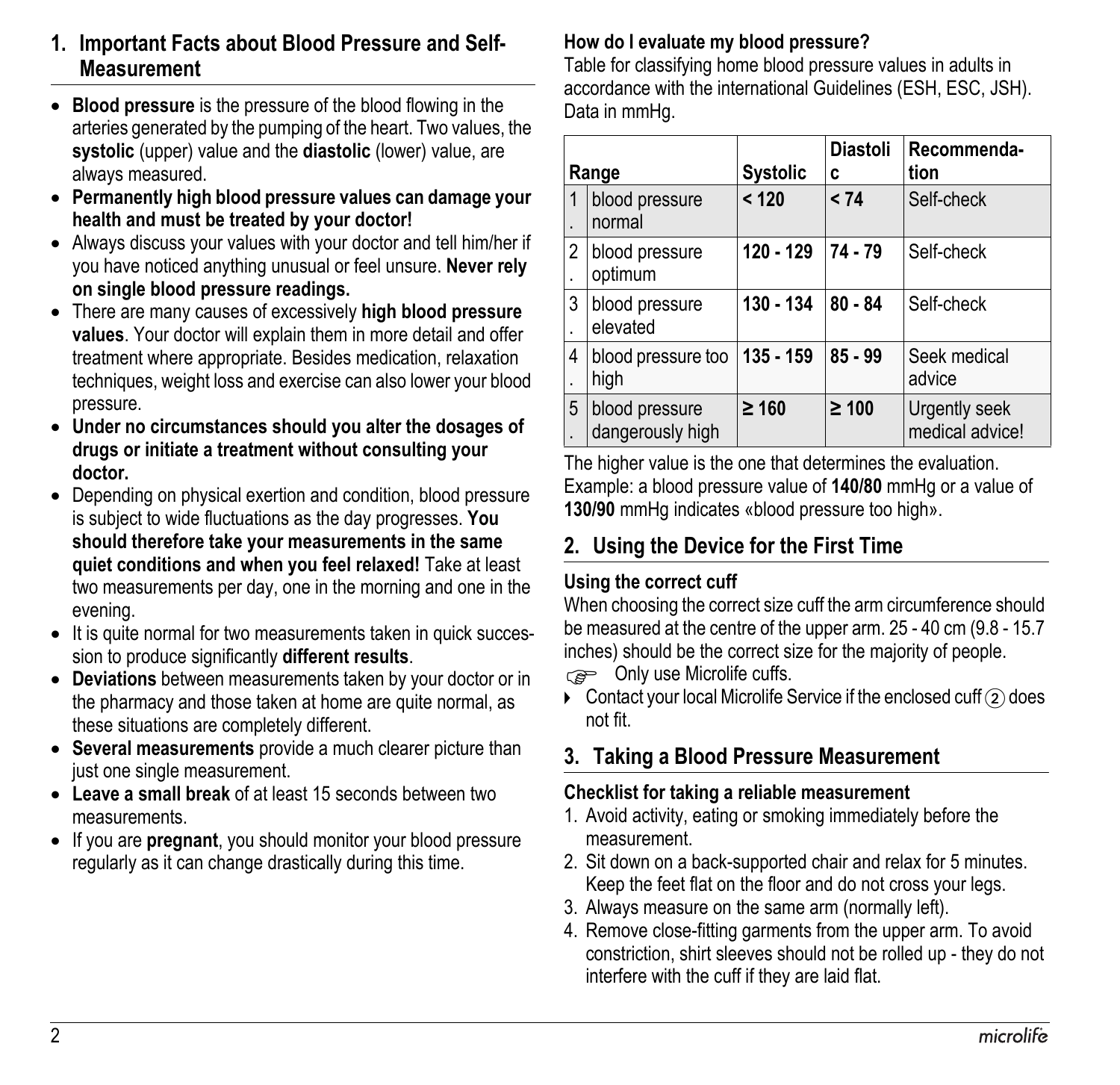- 5. Always ensure that the correct cuff size is used (marking on the cuff).
	- Fit the cuff closely, but not too tight.
	- Make sure that the cuff is positioned 1-2 cm above the elbow.
	- The **artery mark** on the cuff (ca. 3 cm long bar) must lie over the artery which runs down the inner side of the arm.
	- Support your arm so it is relaxed.
	- Ensure that the cuff is at the same height as your heart.
- 6. Any improper setup or damage to the stethoscope will cause distorted sound or poor sound transmission causing inaccurate readings.
- 7. **Proper deflation rate is essential for an accurate reading.** Practice and master a recommended deflation rate of 2-3 mmHg per second or a drop of 1-2 marks on the manometer  $(1)$  for each **heartheat**

# **Measuring procedure**

- 1. Place the chest piece underneath the cuff  $(2)$  or 1-2 cm below it. Make sure the chest piece is in contact with the skin and lies on the brachial artery.
- 2. Plug in the ear piece and check, if the chest piece is placed correctly, so that the Korotkoff sounds appear the loudest.
- 3. Close the valve  $\overline{4}$  on the pump ball  $\overline{3}$  by turning the screw clockwise. Do not over-tighten.
- 4. Take the pump ball  $\circled{3}$  in your free hand (the arm you are not using to measure) and pump up the cuff. Watch the pressure indicator on the manometer  $\widehat{1}$  and pump up to approx. 40 mmHg higher than the expected systolic value (the upper value).
	- Inflate to 200 mmHg if you are not sure about the expected value.
- 5. Open the valve  $\overline{4}$  slowly by turning the screw counter clockwise whilst holding the stethoscope chest piece on the brachial artery. Listen carefully as the cuff begins to deflate. Note the reading on the manometer  $(1)$  as soon as you hear a faint, rhythmic tapping or thumping sounds. **This is the systolic blood pressure reading.**
- 6. Allow the pressure to continue dropping at the same deflation rate. Note the reading on the manometer  $(1)$  as soon as the thumping sound stops. **This is the diastolic blood pressure reading.**
- 7. Deflate the cuff completely.
- 8. Repeat the measurement at least two further times and record your values, date and time immediately after finishing the measurements.
- 9. Remove the cuff and the stethoscope.

# **4. Malfunction / Troubleshooting**

If problems occur when using the device, the following points should be checked and if necessary, the corresponding measures are to be taken:

| <b>Description</b>                                                                                  | Potential cause and remedy                                                                                                                                                                                                                                                                                                                                                                |
|-----------------------------------------------------------------------------------------------------|-------------------------------------------------------------------------------------------------------------------------------------------------------------------------------------------------------------------------------------------------------------------------------------------------------------------------------------------------------------------------------------------|
| The sound transmis-<br>sion is poor, distorted<br>or there is extraneous<br>noise.                  | Check the ear pieces if they are dirty<br>or cracked. If not, make sure you<br>wear them properly.<br>Check the tube if it is broken or<br>twisted<br>Check the chest piece if there is any<br>damage.<br>Make sure the chest piece is in<br>contact with the skin and lies on the<br>brachial artery. Clean or replace any<br>defective parts if found to avoid inac-<br>curate reading. |
| The pressure does not<br>rise although the pump<br>ball $(3)$ is pumping.                           | Make sure that the valve is closed.<br>$\bullet$<br>Make sure the cuff is properly<br>٠<br>connected to bulb and manometer.<br>Check if the cuff, tube and/or bulb is<br>leaking. Replace the defective parts<br>if any.                                                                                                                                                                  |
| The deflation rate can<br>not be set to 2-<br>3 mmHg/sec. by<br>adjusting the valve $\mathcal{A}$ . | Disassemble the valve from pump ball<br>to check if there is any blockage in the<br>airway of the valve. Clean the blockage<br>and try again. If it still does not work,<br>replace it to avoid inaccurate readings.                                                                                                                                                                      |
| The manometer needle<br>is not at $0 \pm 3$ mmHg at<br>rest                                         | Make sure that the valve is<br>completely open for zero check.<br>If still more than 3 mmHg deviation,<br>contact your dealer to recalibrate the<br>manometer.                                                                                                                                                                                                                            |

If you think the results are unusual, please read through the information in «Section 1.» carefully.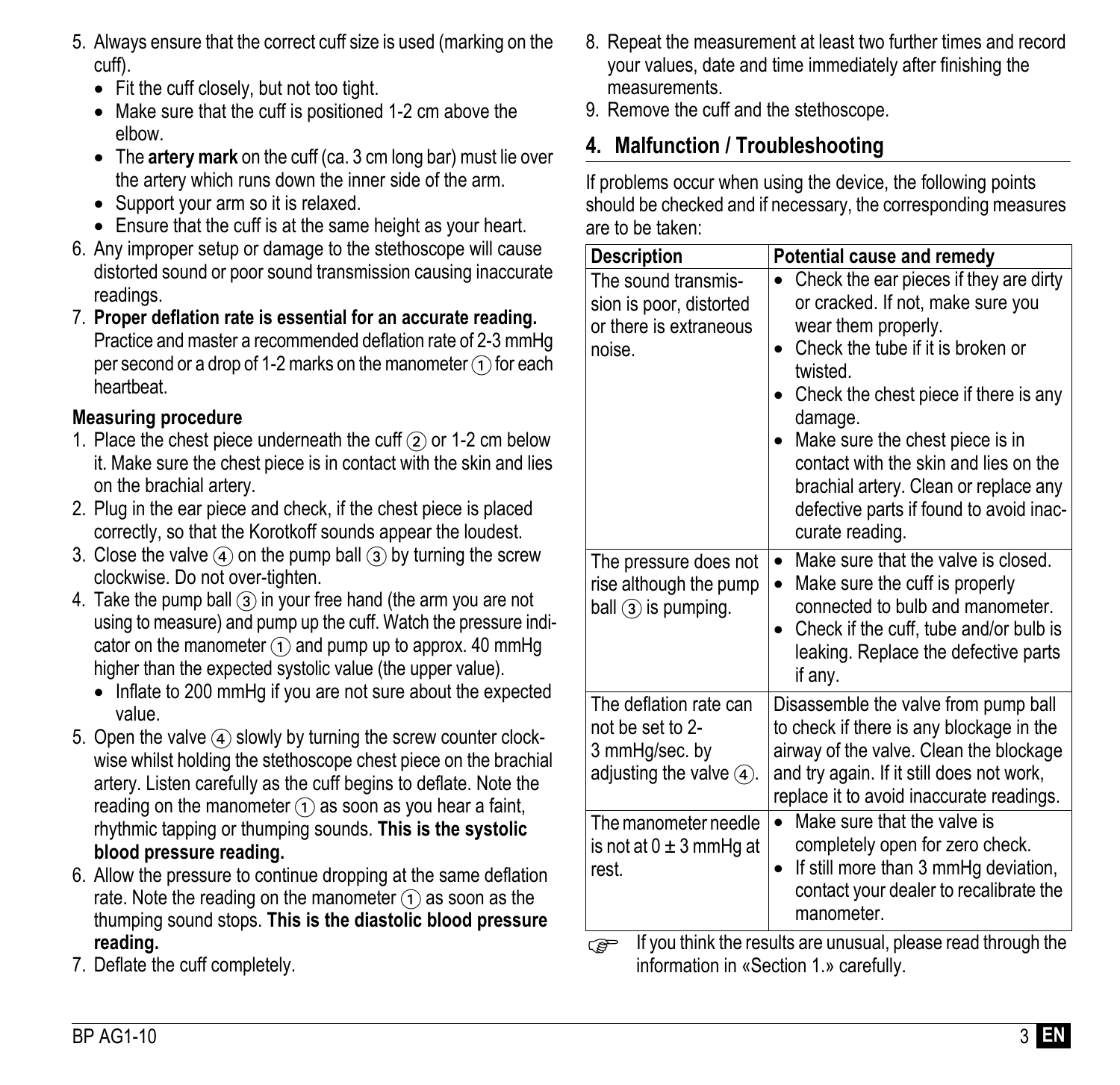# **5. Safety, Care, Accuracy Test and Disposal**

#### $\overline{\mathbb{A}}$ **Safety and protection**

- This device may only be used for the purposes described in these instructions. The manufacturer cannot be held liable for damage caused by incorrect application.
- This device comprises sensitive components and must be treated with caution. Observe the storage and operating conditions described in the «Technical Specifications» section.
- Protect it from:
	- water and moisture
	- extreme temperatures
	- impact and dropping
	- contamination and dust
	- direct sunlight
	- heat and cold
- The cuffs are sensitive and must be handled with care.
- Only pump up the cuff once fitted.
- Never inflate beyond 300 mmHg.
- Always deflate the cuff completely before storage.
- Do not use this device if you think it is damaged or notice anything unusual.
- Never open this device.
- Read the additional safety information provided within the individual sections of this instruction manual.



Ensure that children do not use this device unsupervised; some parts are small enough to be swallowed. Be aware of the risk of strangulation in case this device is supplied with cables or tubes.

# **Device care**

Clean the device only with a soft, dry cloth.

# **Cleaning the cuff**

Carefully remove spots on the cuff with a damp cloth and soapsuds.



 **WARNING:** Do not wash the cuff in a washing machine or dishwasher!

# **Accuracy test**

We recommend this device is tested for accuracy every 2 years or after mechanical impact (e.g. being dropped). Please contact your local Microlife-Service to arrange the test (see foreword).

## **Disposal**

Electronic devices must be disposed of in accordance with  $\cancel{\mathbb{X}}$ 

# the locally applicable regulations, not with domestic waste.

# **6. Guarantee**

This device is covered by a **2 year guarantee** from the date of purchase. During this guarantee period, at our discretion, Microlife will repair or replace the defective product free of charge. Opening or altering the device invalidates the guarantee. The following items are excluded from the guarantee:

- Transport costs and risks of transport.
- Damage caused by incorrect application or non-compliance with the instructions for use.
- Damage caused by accident or misuse.
- Packaging/storage material and instructions for use.
- Regular checks and maintenance (calibration).
- Accessories and wearing parts: Tubes, pumping ball, cuff. Should guarantee service be required, please contact the dealer from where the product was purchased, or your local Microlife service. You may contact your local Microlife service through our website:

#### www.microlife.com/support

Compensation is limited to the value of the product. The guarantee will be granted if the complete product is returned with the original invoice. Repair or replacement within guarantee does not prolong or renew the guarantee period. The legal claims and rights of consumers are not limited by this guarantee.

# **7. Technical Specifications**

| Weight:                      | 360q                                                                              |
|------------------------------|-----------------------------------------------------------------------------------|
| <b>Dimensions:</b>           | 175 x 70 x 103 mm                                                                 |
| <b>Storage conditions:</b>   | $-20 - +70$ °C<br>30 - 85 % relative maximum humidity                             |
| <b>Operating conditions:</b> | $0 - 46 °C$                                                                       |
| <b>Measurement range:</b>    | 0 - 300 mmHq                                                                      |
| <b>Resolution:</b>           | 2 mmHq                                                                            |
| <b>Static accuracy:</b>      | within $\pm$ 3 mmHg between 18 - 33 °C;<br>within $\pm$ 6 mmHq between 34 - 46 °C |
| Air leakage:                 | $\leq \pm 4$ mmHg/min                                                             |
| Hysteresis error:            | within $0 - 4$ mmHq                                                               |
|                              |                                                                                   |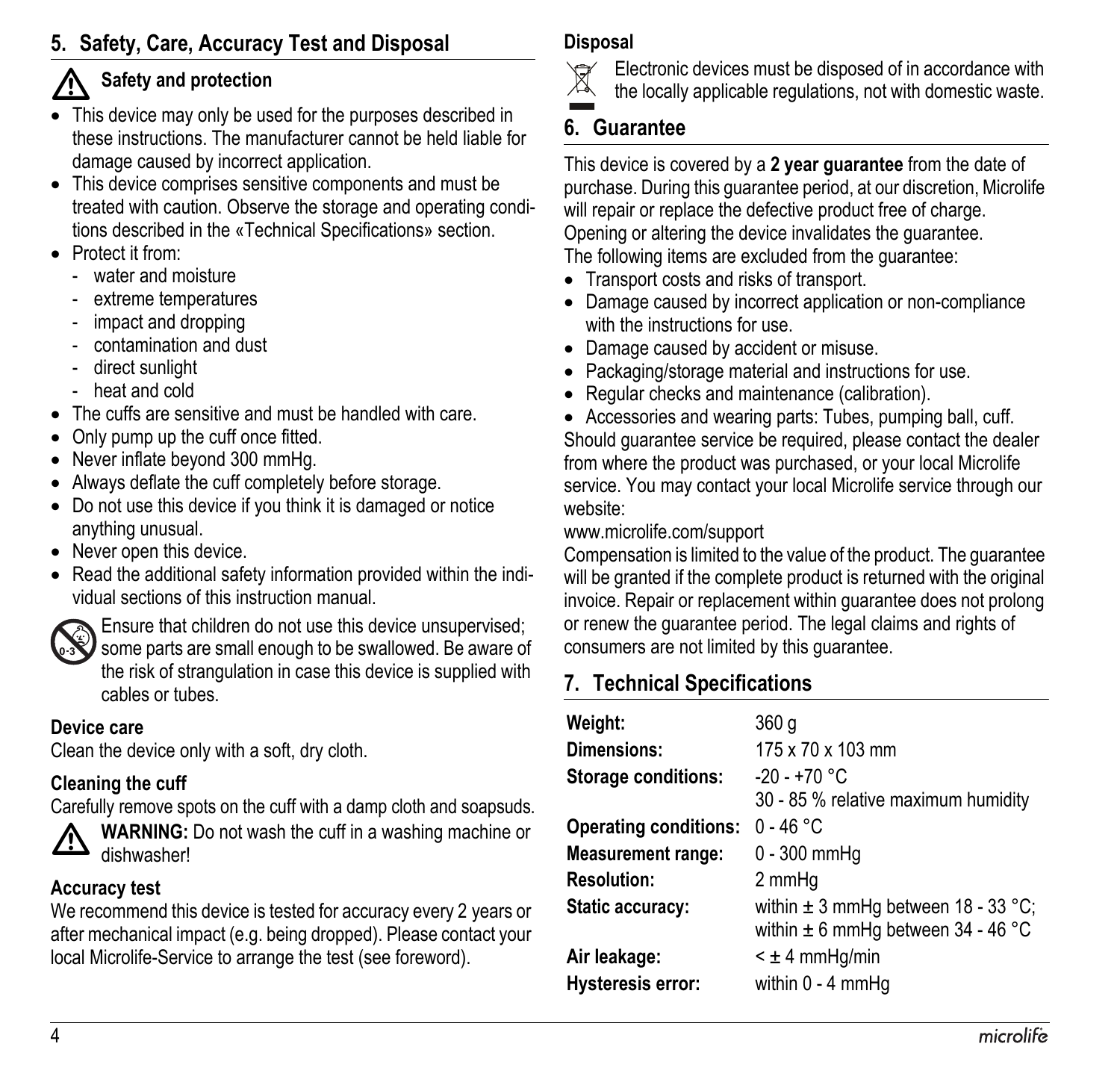**Included accessories:** Cuff (25 - 40 cm), pump ball, valve, softbag

**Reference to standards:** EN ISO 81060-1; ANSI / AAMI SP09

This device complies with the requirements of the Medical Device Directive 93/42/EEC.

Technical alterations reserved.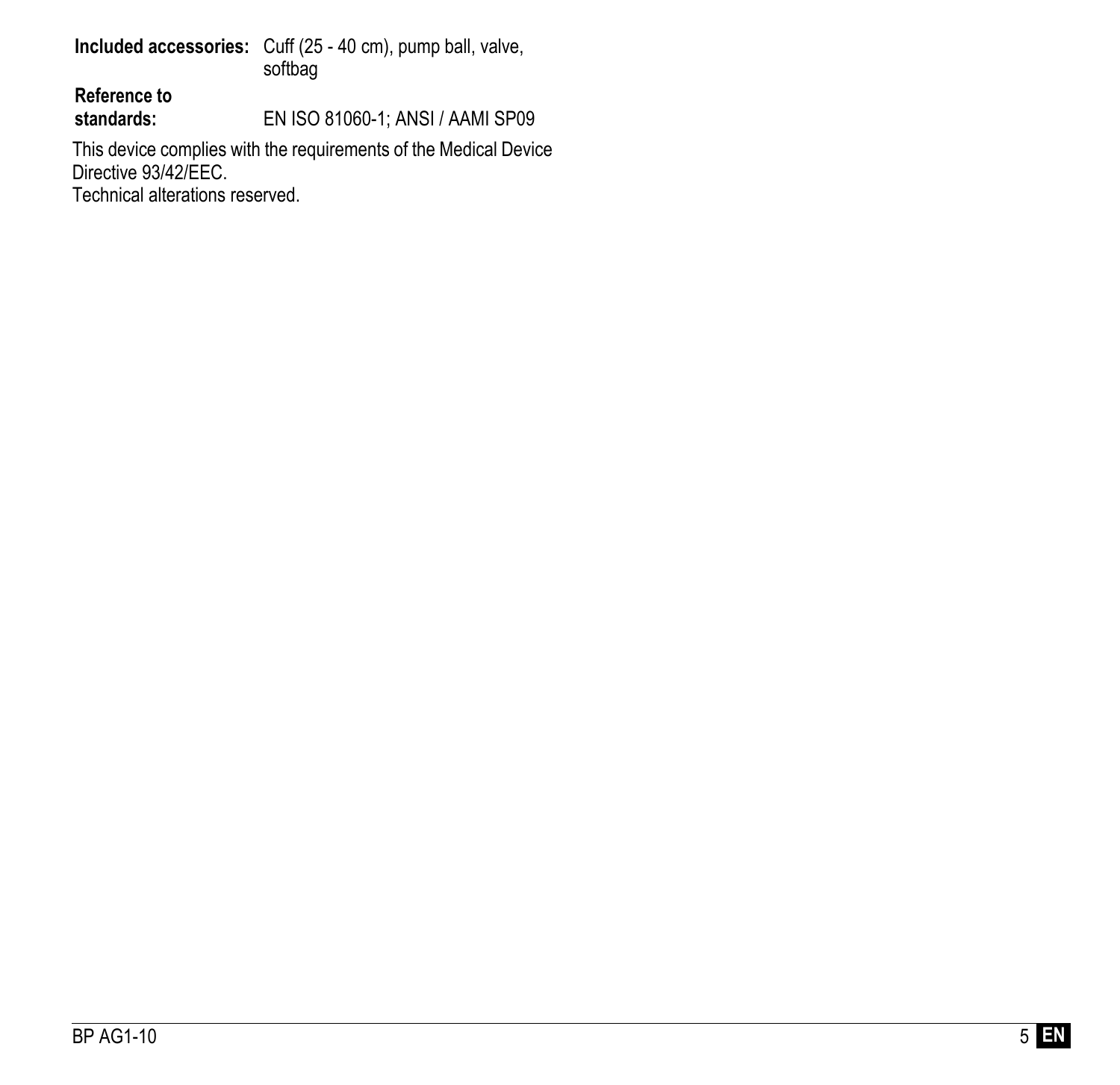# **Microlife BP AG1-10**

- 1 Manomètre
- 2 Brassard
- 3 Poire
- 4 Valve de dégonflage réglable

|  | Veui |
|--|------|
|  | nrnn |

illez lire attentivement les instructions avant d'utiliser ce huit

#### Cher client,

Ce tensiomètre anéroïde est un dispositif mécanique de prise de tension à placer au niveau du bras pour une lecture précise et fiable.

Veuillez lire attentivement ces instructions afin de comprendre toutes les fonctions et informations de sécurité. Nous souhaitons que cet appareil Microlife vous apporte la plus grande satisfaction possible. Si vous avez des questions ou des problèmes, veuillez contacter votre Service Clients Microlife local. Adressez-vous à votre revendeur ou à la pharmacie où vous avez acheté l'appareil pour avoir les coordonnées du représentant Microlife de votre pays. Vous pouvez aussi visiter notre site Internet à l'adresse www.microlife.fr, où vous trouverez de nombreuses et précieuses informations sur nos produits.

Restez en bonne santé avec Microlife AG.

#### **Sommaire**

# **1.Informations importantes sur la tension et l'auto-mesure**

- Comment puis-ie évaluer ma tension?
- **2. Première mise en service de l'appareil**
	- Utilisation du brassard correct

### **3. Prise de tension**

- Liste de contrôle pour une mesure fiable
- ï Procédure de mesure
- **4. Dysfonctionnements / dépannage**
- **5. Sécurité, entretien, test de précision et élimination de l'équipement**
	- Sécurité et protection
	- Entretien de l'appareil
	- Nettovage du brassard
	- Test de précision
	- Élimination de l'équipement
- **6. Garantie**
- **7. Caractéristiques techniques Carte de garantie (voir verso)**

# **1. Informations importantes sur la tension et l'automesure**

- La **tension** est la pression du sang qui circule dans les artères sous l'effet du pompage du coeur. Deux valeurs, la tension **systolique** (valeur la plus haute) et la tension **diastolique** (valeur la plus basse), sont toujours mesurées.
- **Une tension élevée en permanence peut nuire à votre santé et nécessite un traitement. Veuillez consulter votre médecin.**
- Signalez toujours la tension relevée à votre médecin et faiteslui part de toute observation inhabituelle ou de vos doutes. **Ne vous basez jamais sur une seule prise de tension.**
- De nombreux facteurs peuvent provoquer une **tension trop élevée**. Votre médecin pourra vous fournir des explications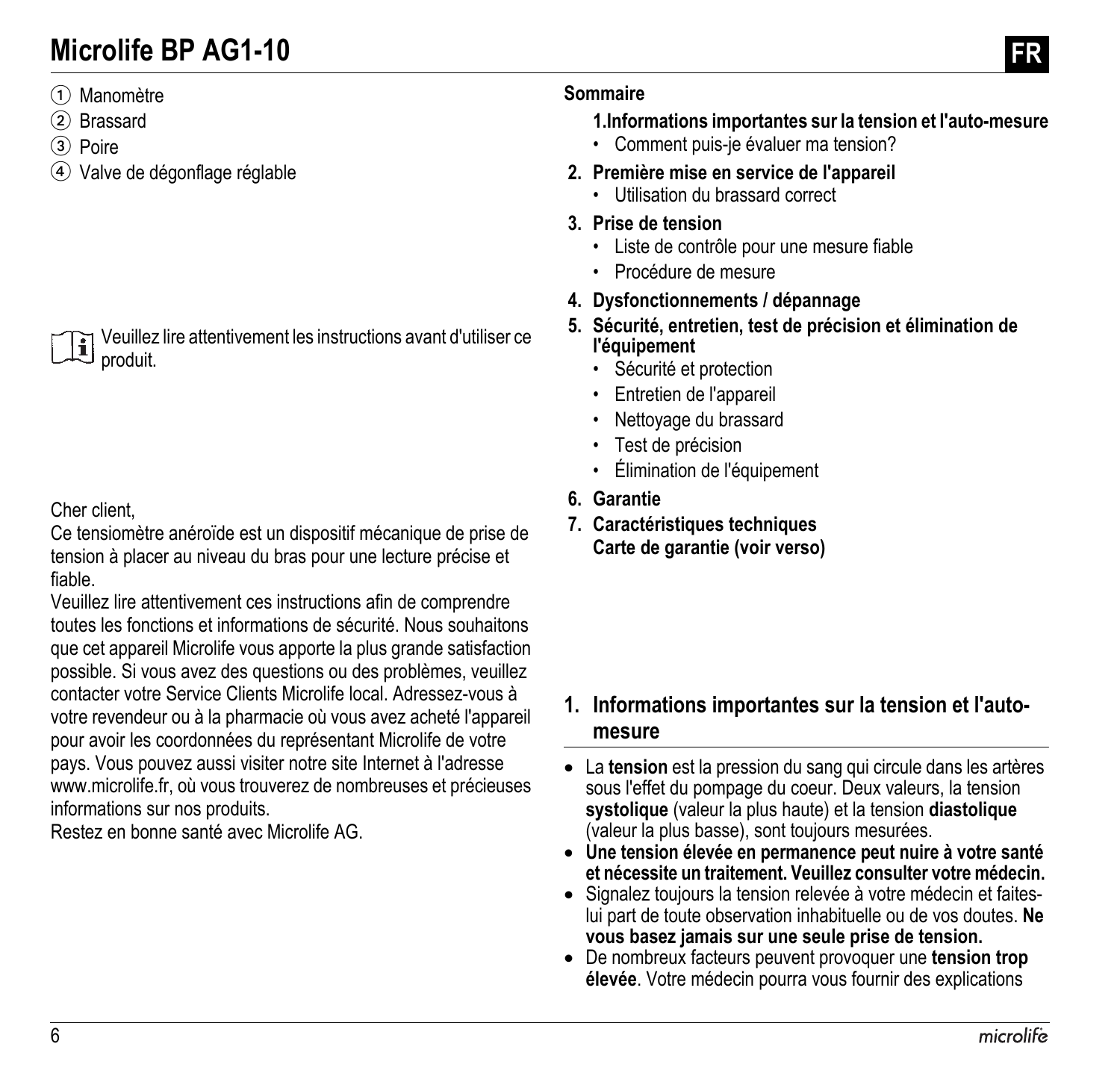plus détaillées à ce sujet et vous prescrire un traitement approprié. Outre les médicaments, il peut être utile de recourir à des techniques de relaxation, de perdre du poids et de pratiquer du sport pour réduire la tension.

- **En aucun cas vous ne devez modifier vos doses de médicaments ou initier un traitement sans consulter votre médecin.**
- La tension varie fortement au cours de la journée selon les efforts physiques et l'état. **Vous devriez de ce fait toujours effectuer les mesures dans les mêmes conditions, au calme, quand vous vous sentez détendu.** Prenez au moins deux mesures par jour, une le matin, l'autre le soir.
- Il est courant que deux mesures effectuées l'une à la suite de l'autre fournissent des **résultats très différents**.
- Il n'est pas non plus inhabituel de constater des **écarts** entre les mesures prises par le médecin ou à la pharmacie et celles que vous effectuez à la maison puisque les environnements sont très différents.
- L'exécution de **plusieurs mesures** fournit une image bien plus claire qu'une seule mesure.
- **Observez une pause** d'au moins 15 secondes entre deux mesures.
- Si vous êtes **enceinte**, vous devriez surveiller régulièrement votre tension artérielle car elle peut changer drastiquement durant cette période.

#### **Comment puis-je évaluer ma tension?**

Tableau de classification des tensions arterielles chez les adultes, conformément aux directives internationales (ESH, ESC, JSH). Données en mmHg.

| Plage |                                              | Systo-<br>lique | Diasto-<br>lique | Recommanda-<br>tion                      |
|-------|----------------------------------------------|-----------------|------------------|------------------------------------------|
| 1.    | Tension normale                              | < 120           | < 74             | Contrôle<br>personnel                    |
| 2.    | Tension optimale                             | 120 - 129       | $74 - 79$        | Contrôle<br>personnel                    |
| 3.    | Tension élevée                               | 130 - 134       | $80 - 84$        | Contrôle<br>personnel                    |
| 4.    | Tension trop haute   135 - 159               |                 | $85 - 99$        | Consultation<br>médicale                 |
| 5.    | Tension dangereu- $\geq 160$<br>sement haute |                 | $\geq 100$       | Consultation<br>médicale immé-<br>diate! |

La valeur la plus haute est déterminante pour l'évaluation. Exemple: une tension artérielle valeur **140/80** mmHg ou la valeur **130/90** mmHg indique une «tension trop haute».

# **2. Première mise en service de l'appareil**

#### **Utilisation du brassard correct**

Pour choisir une taille exacte de brassard, il faut mesurer la circonférence du bras qui doit être prise à partir de son centre (25 - 40 cm / 9.8 - 15.7 pouces) et qui devrait être retrouvée chez une majeure partie de la population.

Utilisez exclusivement des brassards Microlife.

Adressez-vous à votre Service Microlife local si le brassard  $\hat{p}$ fourni ne convient pas.

# **3. Prise de tension**

### **Liste de contrôle pour une mesure fiable**

- 1. Évitez d'effectuer des efforts physiques, de manger ou de fumer directement avant la prise de tension.
- 2. Asseyez-vous sur une chaise à dossier et détendez-vous pendant 5 minutes. Gardez les pieds à plat sur le sol et ne croisez pas les jambes.
- 3. Prenez toujours la tension sur le même bras (idéalement à gauche).
- 4. Enlevez les vêtements serrés du haut du bras. Pour éviter une constriction, n'enroulez pas les manches en les remontant - elles n'interfèrent pas avec le brassard quand elles restent à plat.
- 5. Assurez vous toujours que la taille du brassard correspond bien à la circonférence du bras (en impression sur le brassard).
	- Placez puis fermez le brassard sans trop le serrer.
	- Vérifiez que le brassard est positionné 1-2 cm au dessus de la pliure du coude.
	- **L'artère représentée** sur le brassard (barre d'environ 3 cm) doit être centrée exactement sur l'artère qui parcourt la partie interne du bras.
	- Placez votre bras sur un support pour qu'il soit détendu.
	- Vérifiez que le brassard est au même niveau que votre cœur.
- 6. En cas de mauvais réglage ou si le stéthoscope est endommagé, la transmission du son peut être de mauvaise qualité ou distorsionnée et entraîner des lectures incorrectes.
- 7. **Il est essentiel d'avoir un taux de déflation adéquat pour obtenir une lecture précise.** Entraînez-vous à obtenir le taux de déflation recommandé de 2-3 mmHg par seconde ou une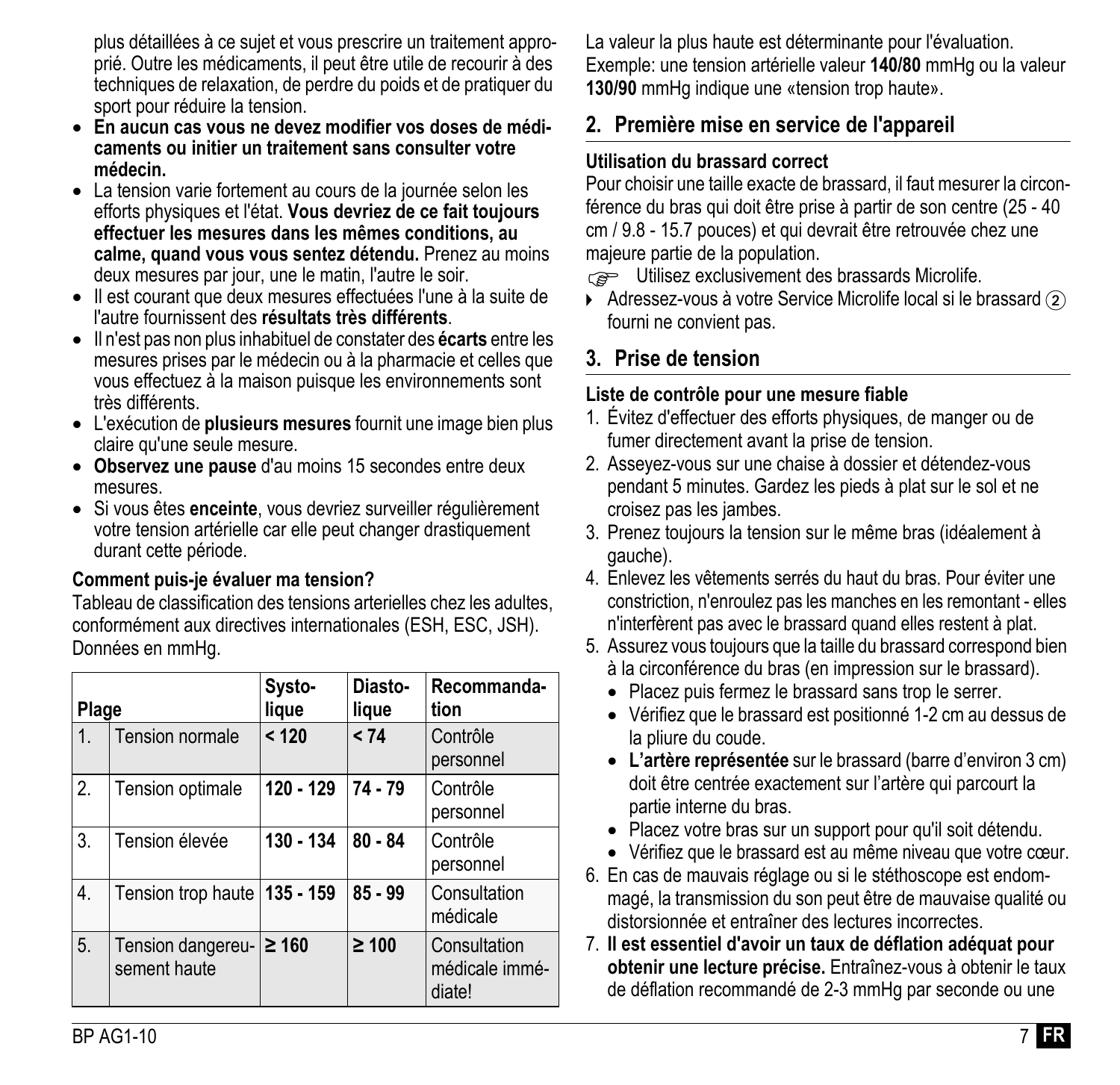baisse de 1-2 marques sur le manomètre  $\Omega$  pour chaque battement de cœur.

#### **Procédure de mesure**

- 1. Placez le pavillon sous le brassard  $(2)$  ou 1-2 cm en dessous. Assurez-vous que le pavillon est en contact avec la peau et se trouve sur l'artère brachiale.
- 2. Mettez les oreillettes et vérifiez que le pavillon est correctement placé afin que les signaux de Korotkoff soient parfaitement audibles.
- 3. Fermez la valve  $\widehat{4}$  de la poire  $\widehat{3}$  en tournant la vis dans le sens des aiguilles d'une montre. Ne serrez pas trop.
- 4. Prenez la poire 3 dans votre main libre (le bras que vous n'utilisez pas pour mesurer) et gonflez le brassard. Regardez l'indicateur de pression du manomètre  $(1)$  et gonflez-le d'environ 40 mmHg de plus que la valeur systolique attendue (valeur supérieure).
	- Gonflez-le jusqu'à 200 mmHg si vous n'êtes pas sûr de la valeur attendue.
- 5. Ouvrez lentement la valve  $\widehat{a}$  en tournant la vis dans le sens des aiguilles d'une montre tout en tenant le pavillon du stéthoscope sur l'artère brachiale. Écoutez attentivement pendant que le brassard commence à se dégonfler. Notez la valeur indiquée sur le manomètre (1) dès que vous entendez le moindre battement net ou sourd. **Il s'agit de la lecture de la pression artérielle systolique.**
- 6. Laissez la pression descendre à la même vitesse de déflation. Notez la valeur indiquée sur le manomètre  $(1)$  dès que le bruit sourd s'arrête. **Il s'agit de la lecture de la pression artérielle diastolique.**
- 7. Dégonflez complètement le brassard.
- 8. Recommencez la mesure au moins deux fois et enregistrez les valeurs mesurées dès la fin de la lecture ainsi que la date et l'heure.
- 9. Retirez le brassard et le stéthoscope.

# **4. Dysfonctionnements / dépannage**

Si des problèmes surgissent en cours d'utilisation de l'appareil, il convient de vérifier les points suivants et de prendre éventuellement les mesures adéquates:

| <b>Description</b>                                                                                                     | Cause(s) possible(s) et solution                                                                                                                                                                                                                                                                                                                                                                                                                                |
|------------------------------------------------------------------------------------------------------------------------|-----------------------------------------------------------------------------------------------------------------------------------------------------------------------------------------------------------------------------------------------------------------------------------------------------------------------------------------------------------------------------------------------------------------------------------------------------------------|
| La transmission du<br>son est faible.<br>déformée ou il y a un<br>bruit parasite.                                      | Vérifiez que les oreillettes ne sont ni<br>sales ni fissurées. Sinon, assurez-vous<br>que vous les portez correctement.<br>Vérifiez que le tube n'est ni endom-<br>magé ni entortillé.<br>Vérifiez que le pavillon ne présente<br>aucun dommage.<br>Assurez-vous que le pavillon est en<br>contact avec la peau et se trouve sur<br>l'artère brachiale. Le cas échéant,<br>nettoyez ou remplacez les pièces<br>défectueuses pour éviter une lecture<br>erronée. |
| La pression<br>n'augmente pas alors<br>que la poire (3) est<br>actionnée                                               | Assurez-vous que la valve est fermée.<br>٠<br>Assurez-vous que le brassard est<br>correctement branché sur la poire et le<br>manomètre<br>Vérifiez que le brassard, le tube et/ou<br>la poire ne fuient pas. Remplacez les<br>pièces défectueuses le cas échéant.                                                                                                                                                                                               |
| La vitesse de dégon-<br>flement ne peut être<br>réglé à 2-3 mmHg/<br>sec. en réglant la<br>valve 4 de sortie<br>d'air. | Démontez la valve de la poire et vérifiez<br>que le conduit d'air de la valve n'est pas<br>obstrué. Le cas échéant, désobstruez le<br>conduit et recommencez. Si cela ne fonc-<br>tionne toujours pas, changez la pièce<br>pour éviter des lectures erronées.                                                                                                                                                                                                   |
| L'aiguille du mano-<br>mètre n'est pas à<br>$0 \pm 3$ mmHq au repos.                                                   | Assurez-vous que la valve est complè-<br>tement ouverte pour vérifier la mise à<br>zéro<br>Si l'écart est supérieur à 3 mmHg,<br>contactez votre revendeur pour recali-<br>brer le manomètre.                                                                                                                                                                                                                                                                   |

Si vous obtenez des résultats que vous jugez inhabituels, veuillez lire attentivement les indications de la «section 1.».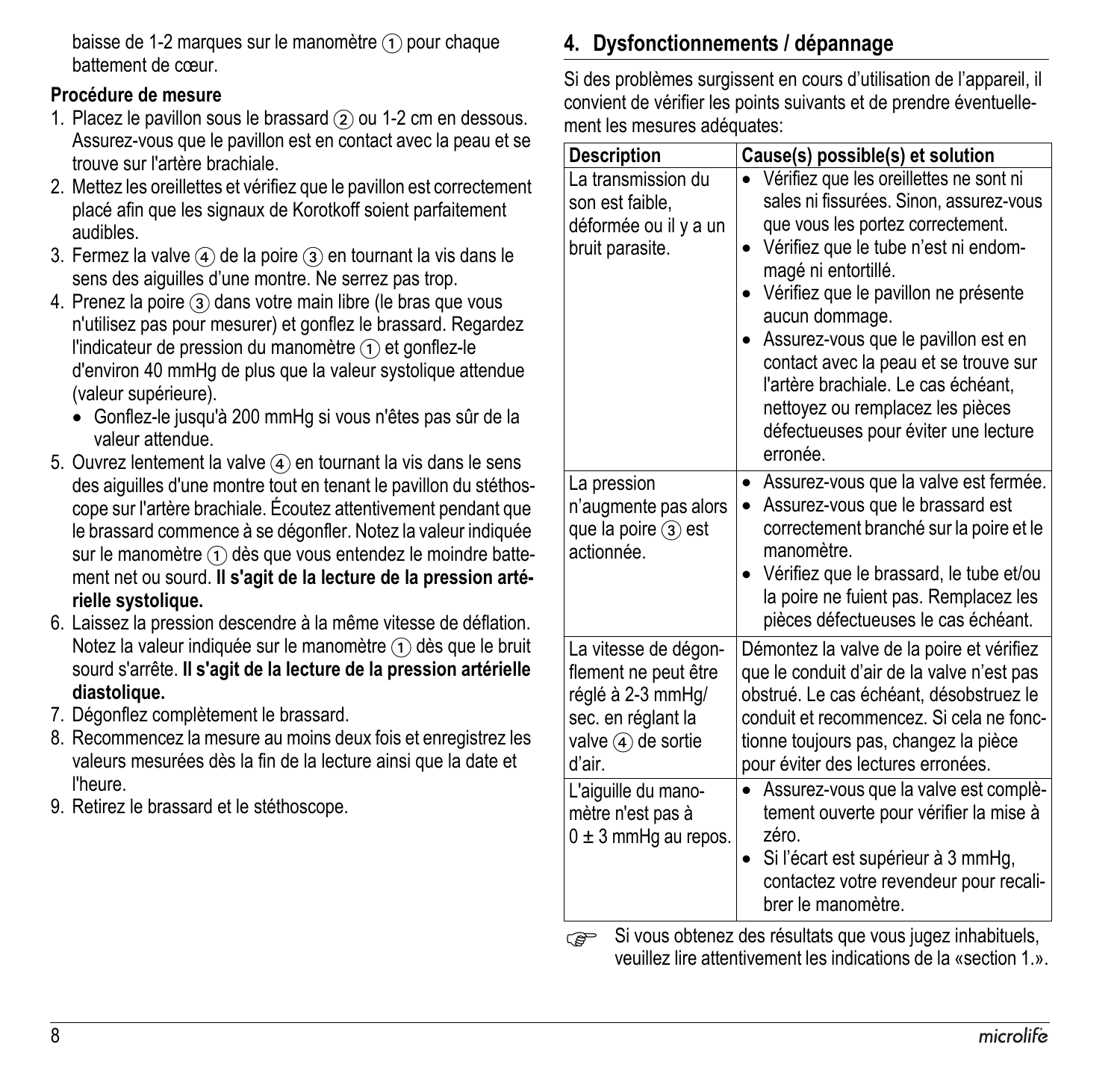#### **/\ Sécurité et protection**

- Cet appareil est réservé aux applications décrites dans ce manuel. Le fabricant ne peut être tenu pour responsable de dommages provoqués par une utilisation incorrecte.
- Cet appareil comprend des éléments sensibles et doit être traité avec précaution. Respectez les conditions de stockage et d'emploi indiquées à la section «Caractéristiques techniques».
- Il convient de le protéger contre:
	- l'eau et l'humidité
	- les températures extrêmes
	- les chocs et chutes
	- les saletés et la poussière
	- les rayons solaires directs
	- la chaleur et le froid
- Les brassards sont des éléments sensibles qui requièrent des précautions.
- Ne gonflez le brassard qu'après l'avoir ajusté autour du bras.
- Ne gonflez jamais au delà de 300 mmHg.
- Dégonflez toujours complètement le brassard avant de le ranger.
- N'utilisez pas l'appareil si vous pensez qu'il est endommagé ou remarquez quelque chose de particulier.
- N'ouvrez jamais l'appareil.
- Lisez attentivement les indications de sécurité mentionnées dans les différentes sections de ce mode d'emploi.



Ne laissez jamais les enfants utiliser l'appareil sans surveillance. Certaines de ses parties sont si petites qu'elles peuvent être avalées. Possible risque d'étranglement dans le cas où l'appareil est fourni avec des câbles ou des tuyaux.

# **Entretien de l'appareil**

Utilisez exclusivement un chiffon sec et doux pour nettoyer l'appareil.

# **Nettoyage du brassard**

Nettoyer le brassard avec précaution à l'aide d'un chiffon humide et de l'eau savonneuse.



 **AVERTISSEMENT:** Ne pas laver le brassard en machine ou au lave vaisselle!

# **Test de précision**

Nous recommandons de faire contrôler la précision de cet appareil tous les 2 ans ou après un choc mécanique (par ex. chute). Veuillez-vous adresser à votre Service Microlife local pour convenir d'une date (voir avant-propos).

### **Élimination de l'équipement**

- $\cancel{R}$
- Les appareils électroniques doivent être éliminés en confor
	- mité avec les prescriptions locales, séparément des ordures ménagères.

# **6. Garantie**

Cet appareil est couvert par une **garantie de 2 ans** à compter de la date d'achat. Pendant cette période de garantie, à notre discrétion, Microlife réparera ou remplacera sans frais le produit défectueux.

Le fait d'ouvrir ou de modifier l'appareil invalide la garantie. Sont exclus de la garantie, les cas suivants:

- Frais de transport et risques de transport.
- Dommages causés par une utilisation incorrecte ou le nonrespect du mode d'emploi.
- Dommages causés par un accident ou une mauvaise utilisation.
- Matériel d'emballage / stockage et mode d'emploi.
- Contrôles et maintenance réguliers (étalonnage).
- Accessoires et pièces d'usure: Tuyau(x), poire de de pompage, brassard

Pour toute demande de garantie, veuillez contacter le revendeur auprès duquel le produit a été acheté ou le bureau local Microlife. Vous pouvez également nous joindre via notre site Internet: www.microlife.com/support

L'indemnisation est limitée à la valeur du produit. La garantie peut être accordée que si le produit est retourné complet avec la facture d'origine. La réparation ou le remplacement sous garantie ne prolonge ni ne renouvelle la période de garantie. Les prétentions légales et droits des consommateurs ne sont pas limités par cette garantie.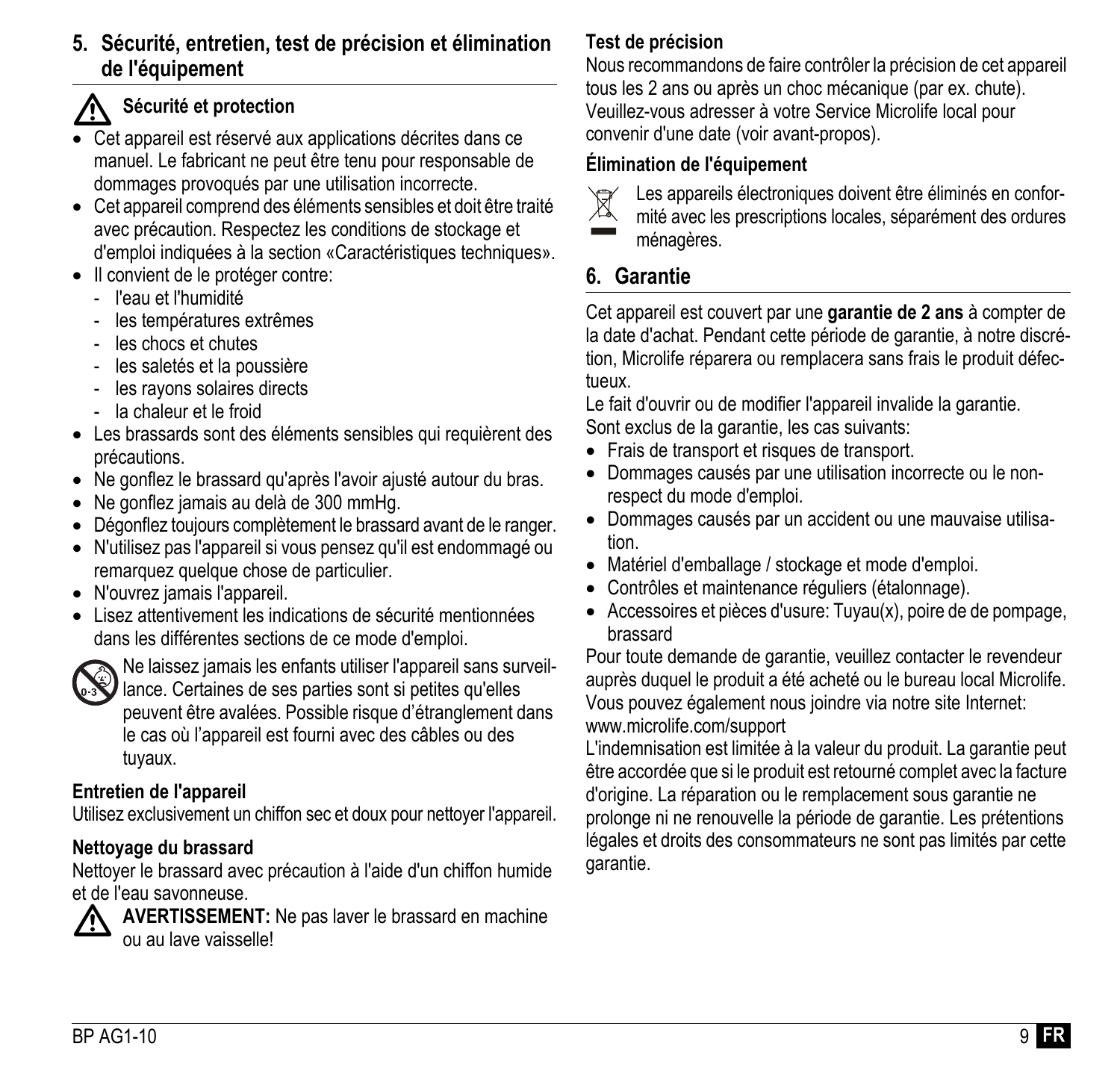# **7. Caractéristiques techniques**

| Poids:                                | 360q                                                                  |
|---------------------------------------|-----------------------------------------------------------------------|
| Dimensions:                           | 175 x 70 x 103 mm                                                     |
| <b>Conditions de</b>                  | $-20 - +70$ °C                                                        |
| stockage:                             | Humidité relative 30 - 85 % max.                                      |
| Conditions d'utilisation: $0 - 46$ °C |                                                                       |
| Plage de mesure:                      | 0 - 300 mmHq                                                          |
| Résolution:                           | 2 mmHq                                                                |
| Précision statique:                   | entre $\pm$ 3 mmHq et 18 - 33 °C;<br>entre $\pm$ 6 mmHg et 34 - 46 °C |
| Fuite d'air:                          | $\leq \pm 4$ mmHq/min                                                 |
| Erreur d'hystérésis:                  | de 0 à 4 mmHq                                                         |
| <b>Accessoires inclus:</b>            | brassard (25 - 40 cm), poire, valve,<br>trousse souple                |
| Référence aux normes:                 | EN ISO 81060-1; ANSI / AAMI SP09                                      |
|                                       |                                                                       |

Cet appareil est conforme aux exigences de la directive relative aux appareils médicaux 93/42/EEC. Sous réserve de modifications techniques.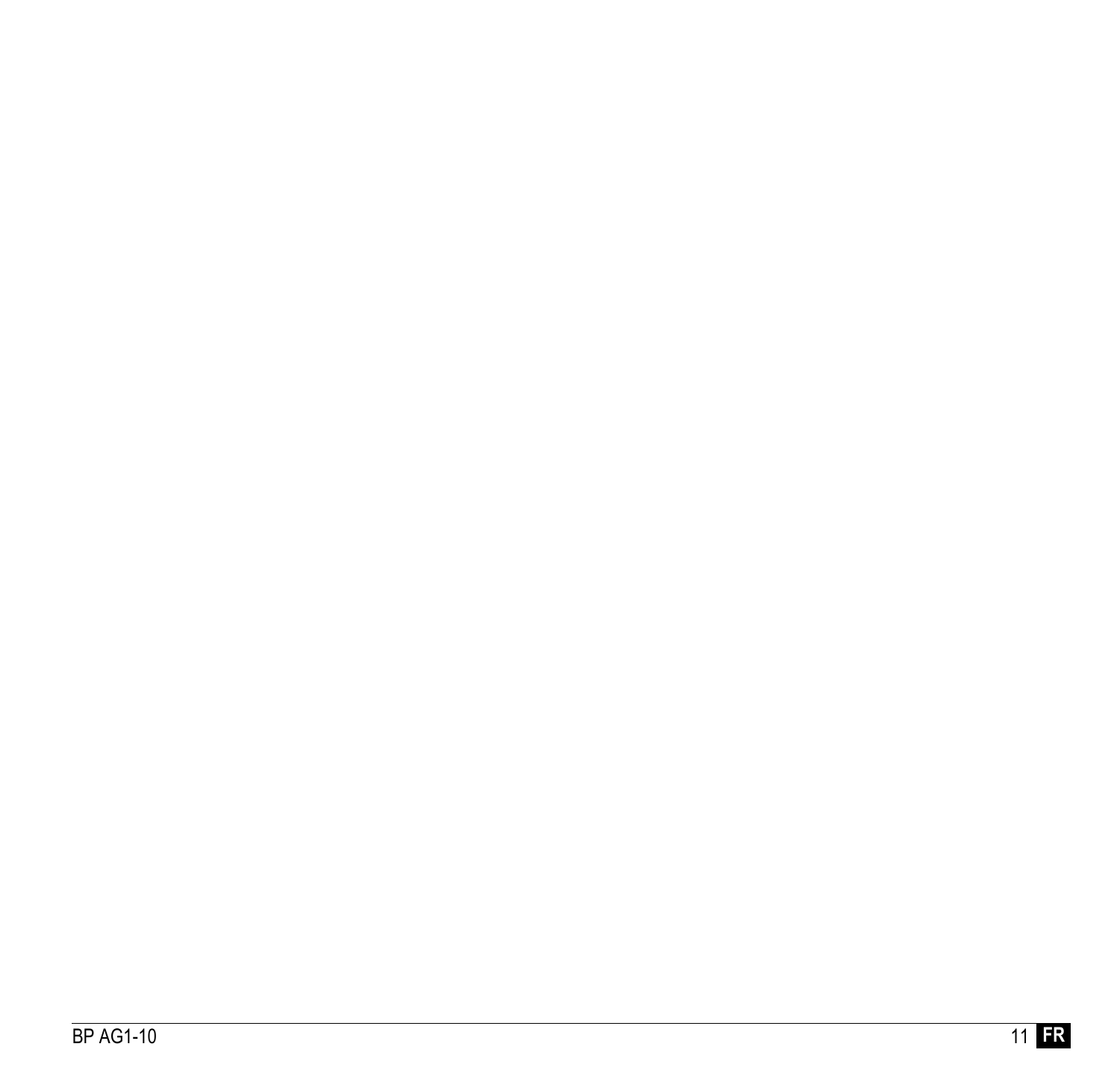# **Microlife BP AG1-10**

- 1 Manometro
- 2 Bracciale
- 3 Monopalla di gonfiaggio
- 4 Valvola regolabile di sgonfiaggio

| ٧<br>٧ |  |
|--------|--|

Leggere attentamente le istruzioni prima di usare questo dispositivo.

#### Gentile cliente,

questo misuratore ad aneroide è un sistema meccanico per la rilevazione della pressione arteriosa al braccio che fornisce misurazioni precise ed affidabili.

Si prega di leggere attentamente queste istruzioni per comprendere tutte le funzioni e informazioni di sicurezza. Desideriamo sia soddisfatto/a del prodotto Microlife acquistato. In caso di domande o problemi, contattare il proprio rivenditore di fiducia o il locale servizio clienti di Microlife. In alternativa è possibile visitare il sito www.microlife.it che offre moltissime informazioni utili sui nostri prodotti.

Rimanete in salute – Microlife AG!

#### **Indice**

- **1. Informazioni importanti sulla pressione arteriosa e l'automisurazione**
	- Come valutare la propria pressione arteriosa?
- **2. Utilizzo del dispositivo per la prima volta**
	- ï Utilizzo del bracciale corretto
- **3. Misurazione della pressione arteriosa**
	- Punti da osservare per eseguire una misurazione affidabile
	- · Procedura di misurazione
- **4. Malfunzionamenti / risoluzione dei problemi**
- **5. Sicurezza, cura, test di precisione e smaltimento**
	- Sicurezza e protezione
	- Cura del dispositivo
	- ï Pulizia del bracciale
	- Test di precisione
	- Smaltimento
- **6. Garanzia**
- **7. Specifiche tecniche Tagliando di garanzia (retro di copertina)**

- **1. Informazioni importanti sulla pressione arteriosa e l'automisurazione**
- **La pressione arteriosa** è la pressione del sangue che fluisce nelle arterie generata dal pompaggio del cuore. Si misurano sempre due valori, quello **sistolico** (massima) e quello **diastolico** (minima).
- **Valori pressori costantemente alti possono danneggiare la salute e dovono essere curati dal proprio medico!**
- E' utile mostrare sempre al medico i valori misurati e informarlo di eventuali anomalie osservate o riscontrate. **Non fare mai affidamento su un'unica misurazione della pressione.**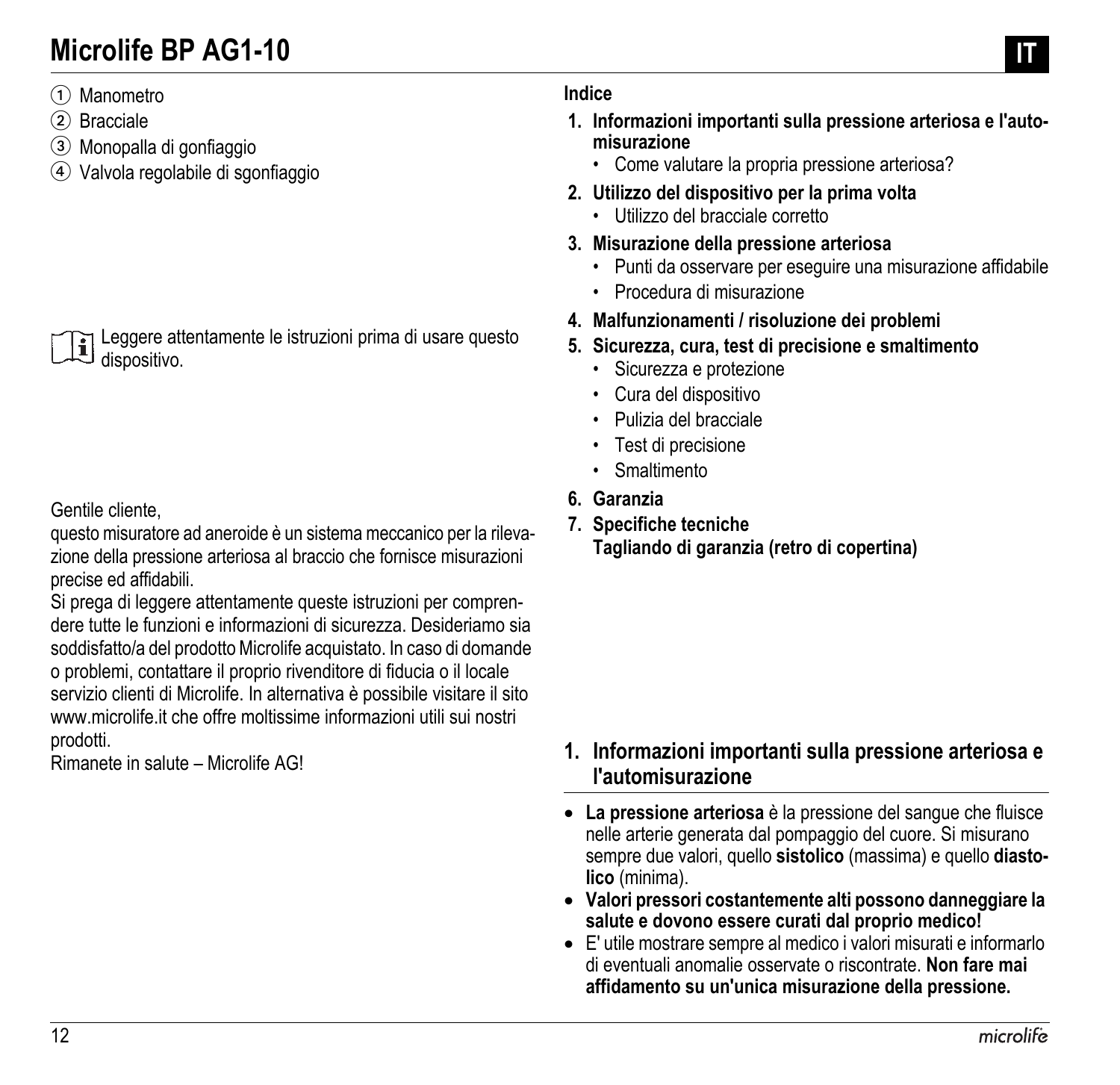- Esistono molte cause di valori della **pressione eccessivamente alti**. Il medico può fornire ulteriori informazioni o prescrivere un trattamento se necessario. Oltre al trattamento farmacologico, la perdita di peso e l'esercizio fisico possono contribuire all'abbassamento della pressione
- **Per nessun motivo, modificare il dosaggio dei farmaci prescritti dal medico o iniziare un trattamento senza averlo consultato.**
- In base all'attività e alle condizioni fisiche, la pressione arteriosa è soggetta a fluttuazioni nel corso della giornata. **Pertanto, la misurazione deve avvenire in condizioni di calma e di rilassamento!** Effettuare almeno due misurazioni al giorno, una al mattino e una alla sera.
- E' assolutamente normale che due misurazioni a distanza ravvicinata possano dare **risultati molto diversi**.
- **Differenze** fra le misurazioni eseguite dal medico o in farmacia e quelle effettuate a casa sono normali, in quanto le situazioni sono completamente diverse.
- **Molteplici misurazioni** danno un'indicazione più chiara rispetto ad un'unica misurazione.
- **Fra una misurazione e l'altra far passare un intervallo** di almeno 15 secondi.
- In **gravidanza**, la pressione deve essere monitorata regolarmente in quanto possono manifestarsi cambiamenti drastici.

#### **Come valutare la propria pressione arteriosa**

Tabella per la classificazione dei valori della pressione arteriosa negli adulti in conformità con le linee guida internazionali (ESH, ESC, JSH). Dati in mmHg.

| <b>Ambito</b> |                                                    | Sistolica  | Diasto-<br>lica | Raccomanda-<br>zioni                    |
|---------------|----------------------------------------------------|------------|-----------------|-----------------------------------------|
| 1.            | pressione arte-<br>riosa normale                   | < 120      | < 74            | autocontrollo                           |
| 2.            | pressione arte-<br>riosa ottimale                  | 120 - 129  | 74 - 79         | autocontrollo                           |
| 3.            | pressione arte-<br>riosa alta                      | 130 - 134  | $80 - 84$       | autocontrollo                           |
| 4.            | pressione arte-<br>riosa troppo alta               | 135 - 159  | $85 - 99$       | consultare il<br>medico                 |
| 5.            | pressione arte-<br>riosa pericolosa-<br>mente alta | $\geq 160$ | $\geq 100$      | consultare il<br>medico con<br>urgenza! |

Il valore più elevato è quello che determina la valutazione. Esempio: un valore di **140/80** mmHg o un valore di pressione arteriosa di **130/90** mmHg indica «una pressione arteriosa troppo alta».

# **2. Utilizzo del dispositivo per la prima volta**

## **Utilizzo del bracciale corretto**

Verificare che il bracciale sia della misura corretta assicurandosi che la circonferenza al centro del braccio sia entro i 25 - 40 cm (9.8

- 15.7 pollici), la taglia corretta per la maggioranza delle persone. Usare esclusivamente bracciali Microlife!
- Contattare il rivenditore Microlife di zona se le misure dei bracciali in dotazione  $(2)$  non sono adatte per acquistarne uno nuovo.

# **3. Misurazione della pressione arteriosa**

## **Punti da osservare per eseguire una misurazione affidabile**

- 1. Immediatamente prima della misurazione evitare di fare attività fisica, mangiare o fumare.
- 2. Stare seduti su una sedia con schienale e rilassarsi per 5 minuti prima della misurazione. Mantenere i piedi ben appoggiati a terra e non accavallare le gambe.
- 3. Effettuare la misurazione sempre sullo stesso braccio (in genere il sinistro).
- 4. Togliere gli abiti che stringono il braccio. Per evitare costrizioni, non arrotolare le maniche della camicia - non interferiscono con il bracciale se questo viene indossato sopra.
- 5. Assicurarsi sempre che venga utilizzato il bracciale della dimensione corretta (come riportato sul bracciale).
	- Stringere il bracciale, ma non troppo.
	- Assicurarsi che il bracciale sia posizionato 1-2 cm sopra il gomito.
	- **L'indicatore dell'arteria** riportato sul bracciale (barra colorata di ca. 3 cm di lunghezza) deve essere posizionato sopra l'arteria che corre lungo il lato interno del braccio.
	- Sostenere il braccio in modo che sia rilassato.
	- Verificare che il bracciale si trovi più o meno all' altezza del cuore.
- 6. Qualsiasi installazione impropria o danneggiamento dello stetoscopio potrebbe provocare una distorsione dei toni o una scarsa udibilità degli stessi causando letture non accurate.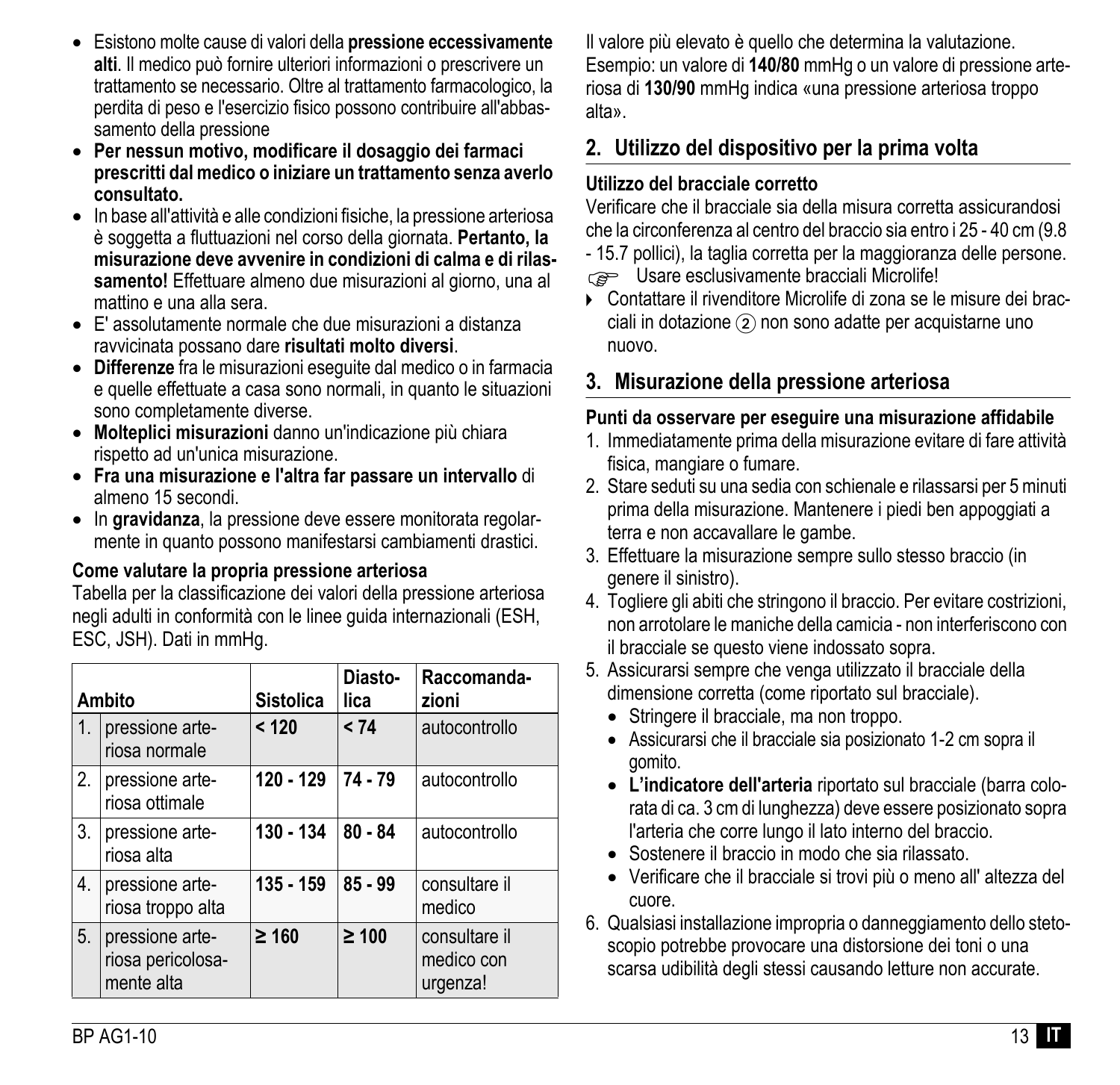7. **La regolazione dello sgonfiaggio è essenziale per una buona lettura.** Pratica ed esperienza consigliano uno sgonfiaggio di 2-3 mmHg al secondo o una discesa di 1-2 tacche sul manometro  $(1)$  per ogni battito cardiaco.

#### **Procedura di misurazione**

- 1. Posizionare la testina auscultatoria sotto il bracciale  $(2)$  o 1-2 cm di sotto di esso. Controllare che la testina auscultatoria sia a contatto con la pelle e si trovi sull'arteria brachiale.
- 2. Inserire nelle orecchie le olivette auricolari e verificare che la testina auscultatoria sia posizionata correttamente, in modo che i toni di Korotkoff siano facilmente udibili.
- 3. Chiudere la valvola 4 della monopalla 3 ruotando la rotella di regolazione in senso orario. Non serrare eccessivamente.
- 4. Impugnare la monopalla 3 nella mano libera (non utilizzare quella del braccio dove si effettua la misurazione) e gonfiare il bracciale. Guardando il manometro 1 gonfiare il bracciale ad una pressione superiore di circa 40 mmHg il previsto valore sistolico (massima).
	- Se non si conosce il valore atteso gonfiare a 200 mmHg.
- 5. Aprire lentamente la valvola (4) ruotando la rotella di regolazione in senso antiorario tenendo la testina auscultatoria dello stetoscopio sull'arteria brachiale. Ascoltare attentamente quando il bracciale inizia a sgonfiarsi. Memorizzare il valore letto sul manometro  $(1)$ , quando si sentono toni deboli, ritmici o forti. **Questo è il valore della pressione arteriosa sistolica.**
- 6. Continuare a ridurre la pressione nel bracciale con la stessa velocità di sgonfiaggio. Memorizzare il valore letto sul manometro 1, quando cessano i toni cardiaci. **Questo è il valore della pressione arteriosa diastolica.**
- 7. Sgonfiare completamente il bracciale.
- 8. Ripetere la misurazione almeno due volte e registrare i valori, la data e l'ora immediatamente dopo le misurazioni.
- 9. Togliere il bracciale e lo stetoscopio.

# **4. Malfunzionamenti / risoluzione dei problemi**

Se si riscontra un problema durante il funzionamento, verificare i seguenti punti ed adottare le corrispondenti soluzioni per risolverlo:

| <b>Descrizione</b>                                                                                                        | Probabile causa e rimedio                                                                                                                                                                                                                                                                                                                                                                                                                                                                                     |
|---------------------------------------------------------------------------------------------------------------------------|---------------------------------------------------------------------------------------------------------------------------------------------------------------------------------------------------------------------------------------------------------------------------------------------------------------------------------------------------------------------------------------------------------------------------------------------------------------------------------------------------------------|
| La ricezione del<br>battito è debole,<br>distorta o ci sono<br>interferenze esterne.                                      | Controllare se le olivette auricolari o<br>l'archetto metallico sono sporchi o incri-<br>nati. In caso contrario, assicurarsi di averli<br>inseriti correttamente nelle orecchie.<br>Controllare se il tubo è rotto o attorcigliato.<br>Controllare se la testina auscultatoria è<br>danneggiata. Controllare se la testina<br>auscultatoria è a contatto con la pelle e si<br>trova sull'arteria brachiale. Pulire o sosti-<br>tuire eventuali componenti difettosi per<br>evitare misurazioni non accurate. |
| La pressione non<br>aumenta nonostante<br>si stia gonfiando con<br>la monopalla (3).                                      | Assicurarsi che la valvola sia chiusa.<br>Assicurarsi che il bracciale sia collegato<br>٠<br>correttamente alla monopalla ed al<br>manometro<br>Controllare che bracciale, tubo e/o mono-<br>palla non siano danneggiati e non<br>perdano aria. Sostituire le parti difettose,<br>se necessario                                                                                                                                                                                                               |
| Agendo sulla valvola<br>4) non si riesce ad<br>impostare una velo-<br>cità di sgonfiaggio<br>intorno ai 2-3 mmHq/<br>sec. | Rimuovere la valvola dalla monopalla e<br>verificare se esiste qualche impedimento o<br>sporco in aspirazione. Pulire o rimuovere le<br>ostruzioni e riprovare. Se ancora non<br>funzionasse sostituire la valvola per evitare<br>misurazioni inaccurate.                                                                                                                                                                                                                                                     |
| L'ago del manometro<br>non è a 0 ± 3 mmHg<br>a riposo.                                                                    | Assicurarsi che la valvola di sgonfiaggio<br>della monopalla sia completamente aperta.<br>Se la deviazione è superiore a 3 mmHg,<br>٠<br>contattate il locale servizio di assistenza<br>Microlife per ricalibrare il manometro.                                                                                                                                                                                                                                                                               |

Se si ritiene che i risultati siano diversi da quelli abituali. leggere attentamente le informazioni del «capitolo 1.».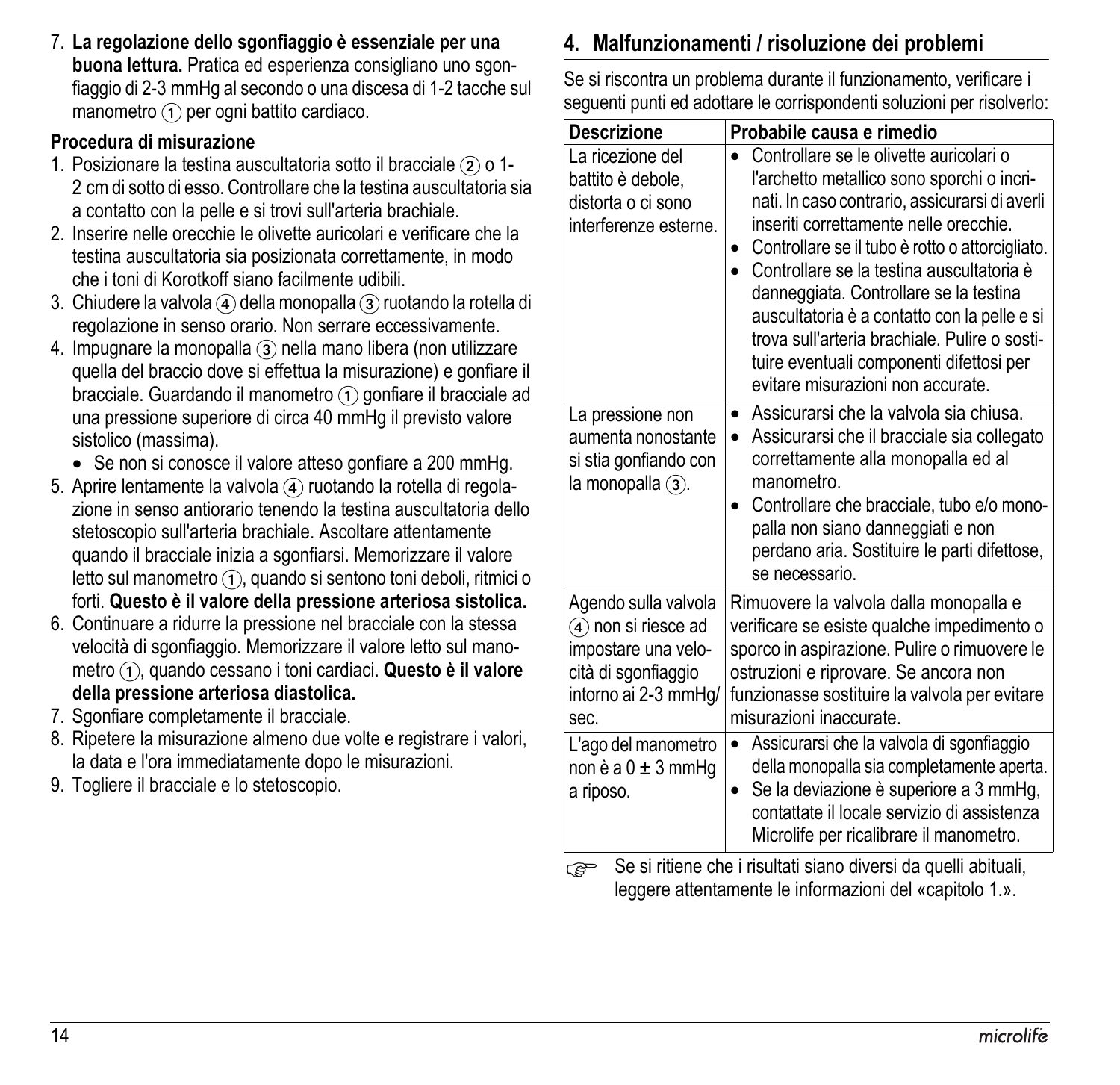# **5. Sicurezza, cura, test di precisione e smaltimento**

#### $\overline{\mathbb{A}}$ **Sicurezza e protezione**

- Questo dispositivo deve essere usato esclusivamente come descritto in questo manuale. Il produttore non può essere ritenuto responsabile di danni causati da un utilizzo improprio.
- Questo dispositivo è costruito con componenti delicati e deve essere trattato con attenzione. Osservare le condizioni di stoccaggio e funzionamento descritte nel capitolo «Specifiche tecniche».
- Proteggere il dispositivo da:
	- acqua e umidità
	- temperature estreme
	- urti e cadute
	- contaminazione e polvere
	- luce solare diretta
	- caldo e freddo
- I bracciali sono delicati e devono essere trattati con cura.
- Gonfiare il bracciale solo dopo averlo indossato.
- Non gonfiare oltre 300 mmHg.
- Sgonfiare completamente il bracciale al termine di ogni utilizzo.
- Non usare il dispositivo se si ritiene che sia danneggiato o se si nota qualcosa di strano.
- Non aprire mai il dispositivo.
- Leggere le ulteriori informazioni sulla sicurezza nelle varie sezioni di questo manuale.



Assicurarsi che i bambini non utilizzino il dispositivo senza la supervisione di un adulto. Alcune parti sono piccole e potrebbero essere ingerite. Prestare attenzione al rischio di strangolamento in presenza di cavi o tubi.

# **Cura del dispositivo**

Pulire il dispositivo esclusivamente con un panno morbido e asciutto.

# **Pulizia del bracciale**

Rimuovere con cautela eventuali tracce di sporco sul bracciale con un panno inumidito con acqua e sapone.



 **AVVERTENZA:** Non lavare il bracciale in lavatrice o lavastoviglie!

# **Test di precisione**

Consigliamo di verificare la precisione di questo dispositivo ogni 2 anni o dopo un impatto meccanico (es. caduta). Contattare il

locale servizio consumatori Microlife per eseguire il test (vedi introduzione).

## **Smaltimento**

- I dispositivi elettronici devono essere smaltiti in conformità  $\forall$ 
	- alle regolamentazioni locali e non con i rifiuti domestici.

# **6. Garanzia**

Questo dispositivo è coperto da una **garanzia di 2 anni** dalla data di acquisto.

L'apertura o la manomissione del dispositivo invalidano la garanzia.

Sono esclusi dalla garanzia:

- Costi e rischi di trasporto.
- Danni causati da un uso scorretto o dal mancato rispetto delle istruzioni d'uso.
- Danni causati da caduta o uso improprio.
- Materiale di imballaggio/stoccaggio e istruzioni d'uso.
- Controlli regolari e manutenzione (calibrazione).
- Accessori e parti soggette a usura: Tubo (i), pompetta di gonfiaggio, bracciale.

Qualora fosse necessario il servizio di assistenza in garanzia, contattare il rivenditore da cui è stato acquistato il prodotto o il servizio locale Microlife sul sito

www.microlife.com/support

Il risarcimento è limitato al valore del prodotto. La garanzia verrà concessa se il prodotto completo viene restituito con la fattura o scontrino originale. La riparazione o sostituzione in garanzia non prolunga o rinnova il periodo di garanzia. Le rivendicazioni legali e i diritti dei consumatori non sono limitati da questa garanzia.

# **7. Specifiche tecniche**

| Peso:                                   | 360q                                                        |
|-----------------------------------------|-------------------------------------------------------------|
| Dimensioni:                             | 175 x 70 x 103 mm                                           |
| Condizioni di stoccaggio:               | $-20 - +70 °C$                                              |
|                                         | 30 - 85 % umidità relativa massima                          |
| Condizioni di esercizio:                | $0 - 46 °C$                                                 |
| Range di misurazione:                   | $0 - 300$ mmHq                                              |
| <b>Risoluzione:</b>                     | 2 mmHq                                                      |
| <b>Precisione pressione</b><br>statica: | $\pm$ 3 mmHg tra 18 - 33 °C;<br>$\pm$ 6 mmHg tra 34 - 46 °C |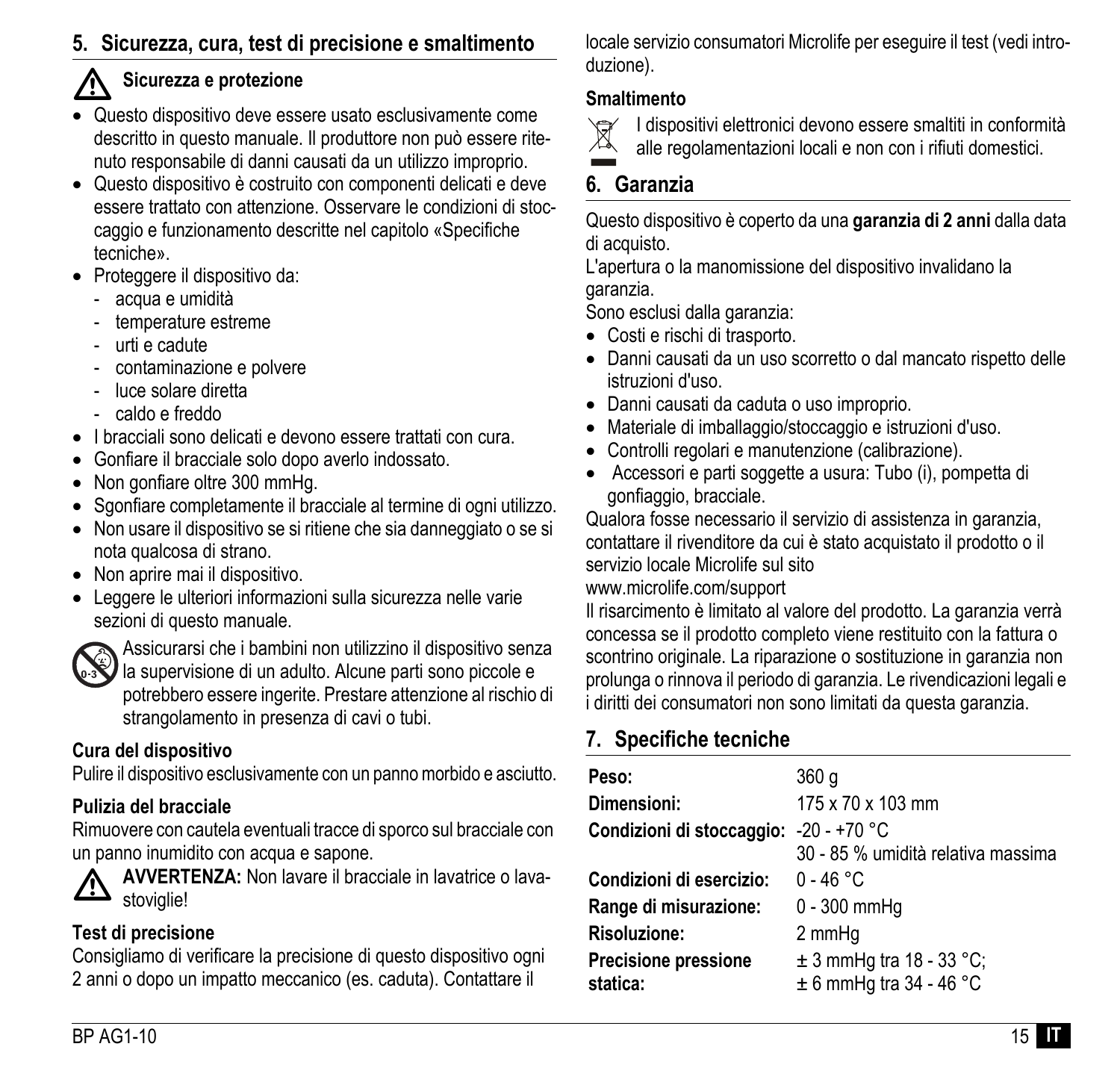| Perdita di aria:   | $\leq \pm 4$ mmHg/min                                               |
|--------------------|---------------------------------------------------------------------|
| Margine di errore: | entro 0 - 4 mmHq                                                    |
| Accessori inclusi: | bracciale (25 - 40 cm), monopalla,<br>valvola, borsina di trasporto |

**Riferimento agli standard:** EN ISO 81060-1; ANSI / AAMI SP09

Questo dispositivo è conforme alla direttiva sui prodotti medicali 93/42/EEC.

Con riserva di apportare modifiche tecniche.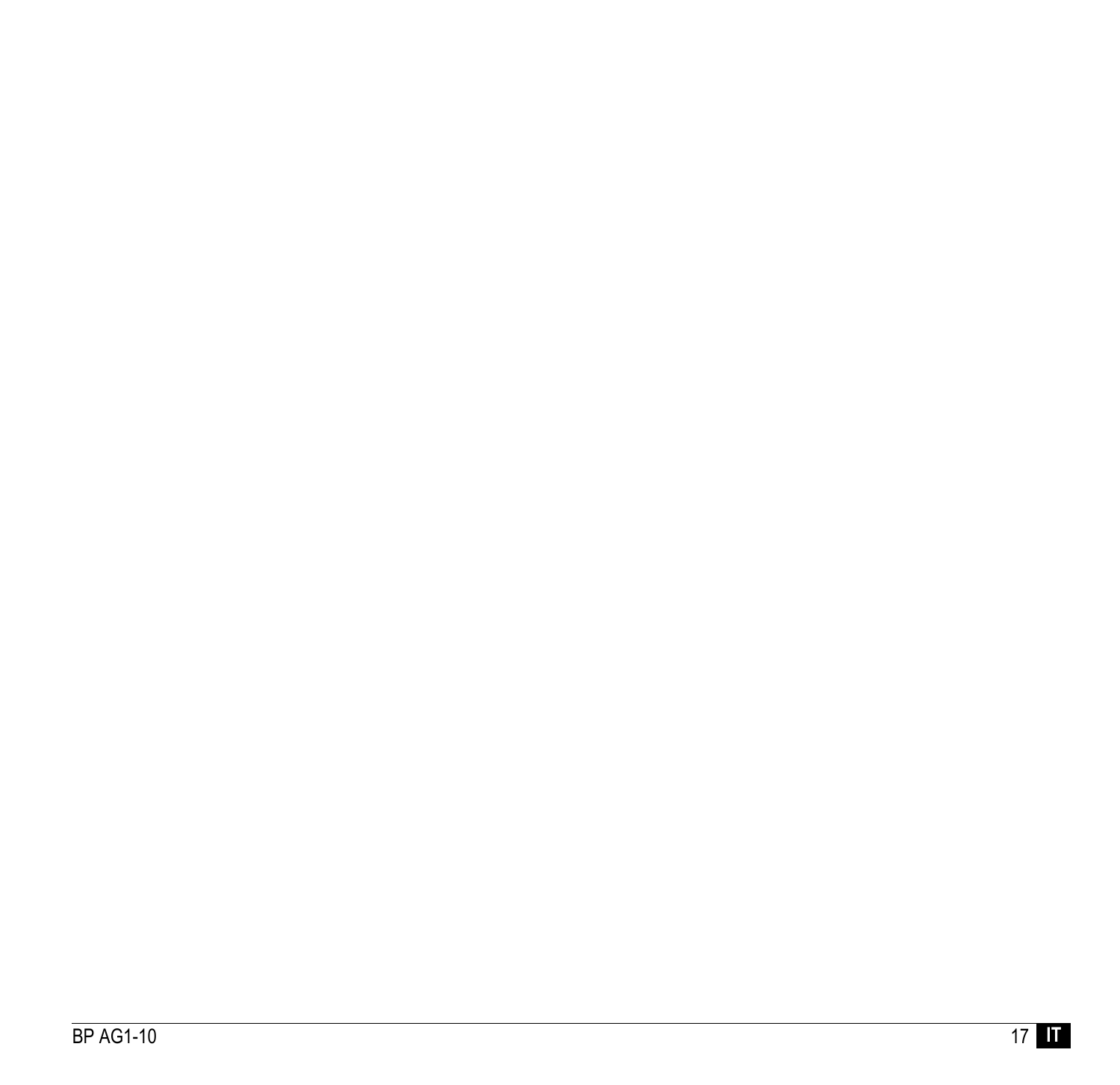# **Microlife BP AG1-10**

- (1) Манометр
- 2 Манжета
- 3 Нагнетатель
- 4 Регулируемый клапан спуска

| v<br>٠<br>٧ | × |
|-------------|---|
|             |   |

Перед использованием прибора внимательно прочтите данное руководство.

### Уважаемый покупатель,

Этот механический прибор для измерения артериального давления гарантирует Вам точное и последовательное измерение.

Пожалуйста, внимательно прочтите настоящие указания для получения четкого представления обо всех функциях и технике безопасности. Нам бы хотелось, чтобы Вы были удовлетворены качеством изделия Microlife. При возникновении вопросов или проблем, пожалуйста, обращайтесь в местный сервисный центр Microlife. Ваш дилер или аптека могут предоставить Вам адрес дилера Microlife в Вашей стране. В качестве альтернативы, посетите в Интернете страницу www.microlife.ru, где Вы сможете найти ряд полезных сведений по нашему изделию. Будьте здоровы – Microlife AG!

# **Оглавление**

- **1. Важная информация об артериальном давлении и самостоятельное измерение**
	- Как определить артериальное давление?
- **2. Использование прибора в первый раз**
	- Использование подходящей манжеты
- **3. Выполнение измерений артериального давления при помощи прибора**
	- Рекомендации для получения надежных результатов измерений
	- Процедура измерения
- **4. Неисправности / устранение неполадок**
- **5. Техника безопасности, уход, проверка точности и утилизация**
	- Техника безопасности и защита
	- Уход за прибором
- Очистка манжеты
- Проверка точности
- Утилизация
- **6. Гарантия**
- **7. Технические характеристики Гарантийный талон**

## **1. Важная информация об артериальном давлении и самостоятельное измерение**

- **Артериальное давление** это давление крови, подаваемой сердцем в артерии. Всегда измеряются два значения, систолическое (верхнее) давление и диастолическое (нижнее) давление.
- **Постоянно повышенное артериальное давлениеможет нанести ущерб Вашему здоровью, и в этом случае Вам необходимо обратиться к врачу!**
- Всегда сообщайте врачу о Вашем давлении и сообщайте ему/ ей, если Вы заметили что-нибудь необычное или чувствуете неуверенность. **Никогда не полагайтесь на результат однократного измерения артериального давления.**
- Чрезмерное повышение артериального давленияможет быть вызвано рядом причин. Врач разъяснит Вам это более подробно и в случае необходимости предложит метод лечения. Кроме того, медикаментозное лечение, методики снятия напряжения, снижение веса и упражнения также способствуют снижению артериального давления.
- **Ни при каких обстоятельствах не меняйте дозировку лекарств и не занимайтесь самолечением без консультации вашего лечащего врача.**
- В зависимости от физических нагрузок и состояния, артериальное давление подвержено знaчитeльным колебаниям в течение дня. **Поэтому каждый раз процедура измерений должна проводиться в спокойных условиях и когда Вы не чувствуете напряжения!** Выполняйте по крайней мере два измерения в день, одно утром и одно вечером.
- Совершенно нормально, если при двух измерениях подряд полученные результаты будут отличаться друг от друга.
- **Расхождения** между результатами измерений, полученными врачом или в аптеке, и результатами, полученными в домашних условиях, также являются вполне нормальными,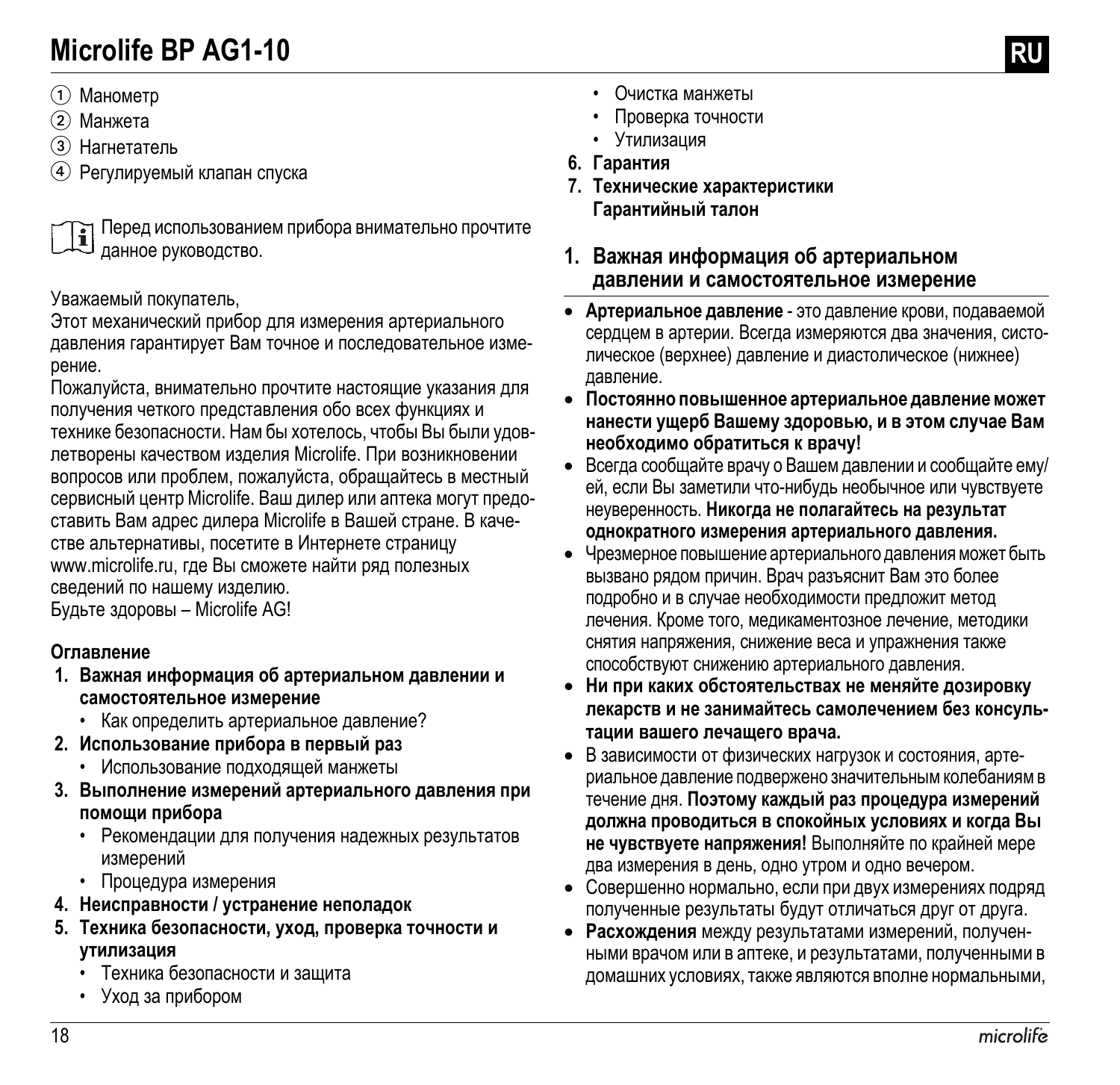поскольку ситуации, в которых проводятся измерения, совершенно различны.

- **Многократные измерения** позволяют получить более четкую картину, чем просто однократное измерение.
- **Сделайте небольшой перерыв,** по крайней мере, в 15 секунд между двумя измерениями.
- Во время **беременности** следует тщательно следить за артериальным давлением, поскольку на протяжении этого периода оно может существенно меняться!

#### **Как определить артериальное давление**

Таблица для классификации значений артериального давления взрослого человека в соответствии с международными рекомендациями ESH, AHA, JSH. Данные приведены в mmHg (мм рт.ст.)

|    | Диапазон                                        | Систо-<br>личе-<br>ское | Диасто-<br>личе-<br>ское | Рекомендация                                        |
|----|-------------------------------------------------|-------------------------|--------------------------|-----------------------------------------------------|
| 1. | артериальное<br>давление в норме                | < 120                   | < 74                     | Самостоя-<br>тельный<br>контроль                    |
| 2. | оптимальное арте-<br>риальное<br>давление       | $120 -$<br>129          | $74 - 79$                | Самостоя-<br>тельный<br>контроль                    |
| 3. | повышенное арте-<br>риальное<br>давление        | $130 -$<br>134          | $80 - 84$                | Самостоя-<br>тельный<br>контроль                    |
| 4. | артериальное<br>давление слишком<br>высокое     | $135 -$<br>159          | $85 - 99$                | Обратитесь за<br>медицинской<br>помощью             |
| 5. | артериальное<br>давление угро-<br>жающе высокое | $\geq 160$              | $\geq 100$               | Срочно обрати-<br>тесь за медицин-<br>ской помощью! |

Оценка давления определяется по наивысшему значению. Например: давление **140/80** mm Hg (мм рт.ст.) и давление **130/ 90** mm Hg (мм рт.ст.) оба оцениваются как «артериальное давление очень высокое».

## **2. Использование прибора в первый раз**

#### **Использование подходящей манжеты**

При выборе правильного размера манжеты, обхват руки должен измеряться в центре верхней части руки. 25 - 40 см (9.8 - 15.7 дюймов) - это правильный размер для большинства людей. **Пользуйтесь только манжетами Microlife!** 

 Обратитесь в местный сервисный центр Microlife, если приложенная манжета 2 не подходит.

#### **3. Выполнение измерений артериального давления**

#### **Рекомендации для получения надежных результатов измерений**

- 1. Избегайте физической активности, не ешьте и не курите непосредственно перед измерением.
- 2. Присядьте на стул со спинкой на пять минут и расслабьтесь. Поставьте ноги на пол ровно и не скрещивайте их.
- 3. Всегда проводите измерения на одной и той же руке (обычно на левой).
- 4. Снимите облегающую одежду с плеча. Не следует закатывать рукав рубашки, это может привести к сдавливанию, рукава из тонкой ткани не мешают измерению, если прилегают свободно.
- 5. Всегда проверяйте, что используется правильный размер манжеты (маркировка на манжете).
	- Плотно наложите манжету, но не слишком туго.
	- Убедитесь, что манжета расположена на 1-2 cm (см) выше локтя.
	- **Метка артерии** на манжете (линия длиной около 3 cm (см)) должна находиться над артерией с внутренней стороны руки.
	- Расположите руку так, чтобы она оставалась расслабленной.
	- Убедитесь, что манжета находится на той же высоте, что и сердце.
- 6. Неправильная установка или повреждение стетоскопа может стать причиной искаженного звука или плохой передачи звука, которые влияют на точность показаний.
- 7. **Правильная скорость спуска имеет важное значение для получения точности показаний.** Необходимо освоить рекомендованную скорость спуска 2-3 мм рт.ст. в секунду или спуск 1-2 знаков на шкале манометра  $\overline{1}$  для каждого сердцебиения.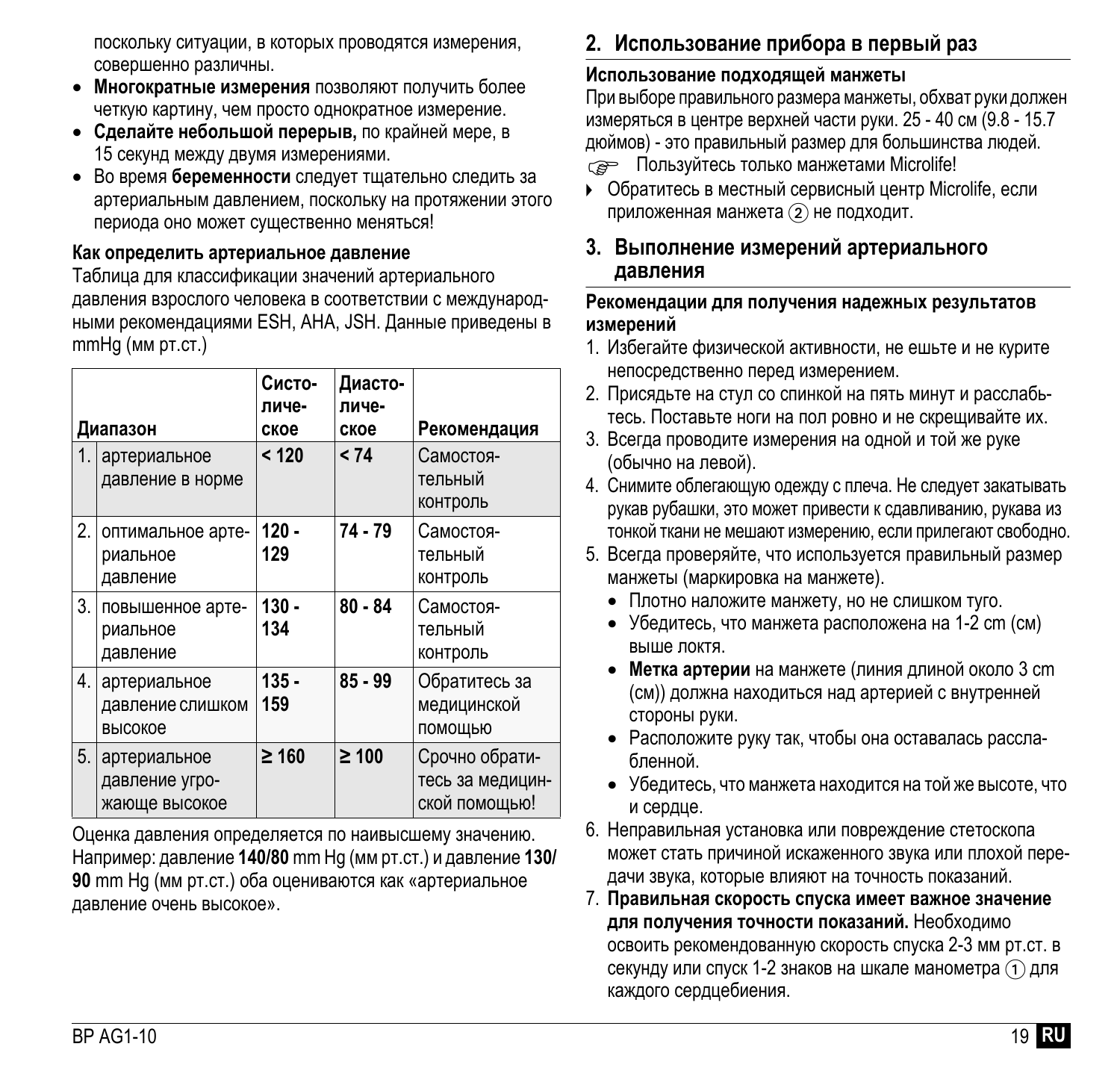#### **Процедура измерения**

- 1. Установите головку стетоскопа под манжету  $(2)$  или на 1-2 см ниже манжеты. Убедитесь, что головка стетоскопа находится в контакте с кожей и лежит на плечевой артерии.
- 2. Вставьте ушные оливы; головка стетоскопа считается установленной правильно тогда, когда тон Короткова слышен как самый громкий.
- 3. Закройте клапан спуска $(4)$ , расположенный на нагнетателе $(3)$ , повернув винт по часовой стрелке.
- 4. Возьмите нагнетатель  $\circ$  подкачки в свободную руку (рука, на которой не проводятся измерения) и накачайте манжету. Наблюдайте за индикацией давления на манометре  $\overline{1}$  и подкачайте приблизительно на 40 мм рт. ст. выше, чем ожидаемое систолическое давление (верхнее значение).
	- Если Вы не уверены в этой величине, накачайте манжету до давления 200 мм рт.ст..
- 5. Медленно откройте клапан (4), поворачивая винт против часовой стрелки, и держите головку стетоскопа над плечевой артерией. Слушайте внимательно, как манжета начинает спускать воздух. Заметьте показание на манометре  $(1)$ , как только Выуслышите четкий, ритмичный стук или биение. **Это значение является величиной систолического артериального давления.**
- 6. Позволяйте давлению падать при той же скорости выпуска воздуха. Заметьте показание на манометре (1), как только звук биения перестает быть слышимым. **Это значение является величиной диастолического артериального давления.**
- 7. Полностью выпустите воздух из манжеты.
- 8. Повторите измерения как минимум два раза. Запишите свои измерения, а также время и дату измерения сразу же после проведения измерений.
- 9. Снимите манжету и стетоскоп.

# **4. Неисправности / устранение неполадок**

Eсли во время использования устройства имеют место проблемы, необходимо проверить следующие моменты и предпринять соответствующие меры в случае необходимости:

| Описание                                                                                                             | Возможная причина и устранение                                                                                                                                                                                                                                                                                                                                                                                                                                                                                                               |
|----------------------------------------------------------------------------------------------------------------------|----------------------------------------------------------------------------------------------------------------------------------------------------------------------------------------------------------------------------------------------------------------------------------------------------------------------------------------------------------------------------------------------------------------------------------------------------------------------------------------------------------------------------------------------|
| Плохая передача<br>тона, искажения<br>или посторонний<br>шум.                                                        | Проверьте ушные оливы, если они<br>грязные или с трещинами. Если нет, то<br>убедитесь, что вы носите их должным<br>образом.<br>Проверьте, не имеет ли трубка трещин<br>и не перекручена ли она.<br>Проверьте мембрану рабочей части<br>стетоскопа, если есть какие-либо<br>повреждения.<br>Удостоверьтесь, что рабочая часть<br>стетоскопа находится в надлежащем<br>контакте с кожей и располагается над<br>плечевой артерией во время изме-<br>рения. Во избежание неточных изме-<br>рений, прочистите или замените<br>неисправные детали. |
| При накачивании<br>манжеты нагнета-<br>телем (3)<br>давление не<br>увеличивается.                                    | Удостоверьтесь, что клапан закрыт.<br>Удостоверьтесь, что манжета<br>$\bullet$<br>правильно подсоединена к резиновому<br>баллону и манометру.<br>Проверьте, не имеют ли манжета,<br>трубка и/или резиновый баллон утечек.<br>При обнаружении неисправности заме-<br>ните неисправные детали.                                                                                                                                                                                                                                                 |
| Скорость выпуска<br>воздуха не может<br>быть установлена<br>на 2-3 мм рт. ст./сек<br>клапана выпуска<br>воздуха (4). | Отсоедините клапан от «груши» для того,<br>чтобы проверить, не имеется ли препят-<br>ствий для воздуха внутри клапана.<br>Удалите препятствия и повторите попытку<br>снова. Если клапан не работает должным<br>образом, замените его во избежание полу-<br>чения неточных результатов измерений.                                                                                                                                                                                                                                             |
| Стрелка мано-<br>метра в состоянии<br>покоя находится<br>не в положении 0<br>$\pm$ 3 мм рт.ст.                       | Удостоверьтесь, что при проверке уста-<br>$\bullet$<br>новки нуля клапан полностью открыт.<br>Если отклонение от нулевого значения<br>٠<br>превышает 3 мм рт. ст., обратитесь к<br>торговой организации для повторной<br>калибровки манометра.                                                                                                                                                                                                                                                                                               |

**ЕСЛИ Вам кажется, что результаты отличаются от** обычных, то, пожалуйста, внимательно прочтите информацию в «Разделе 1.».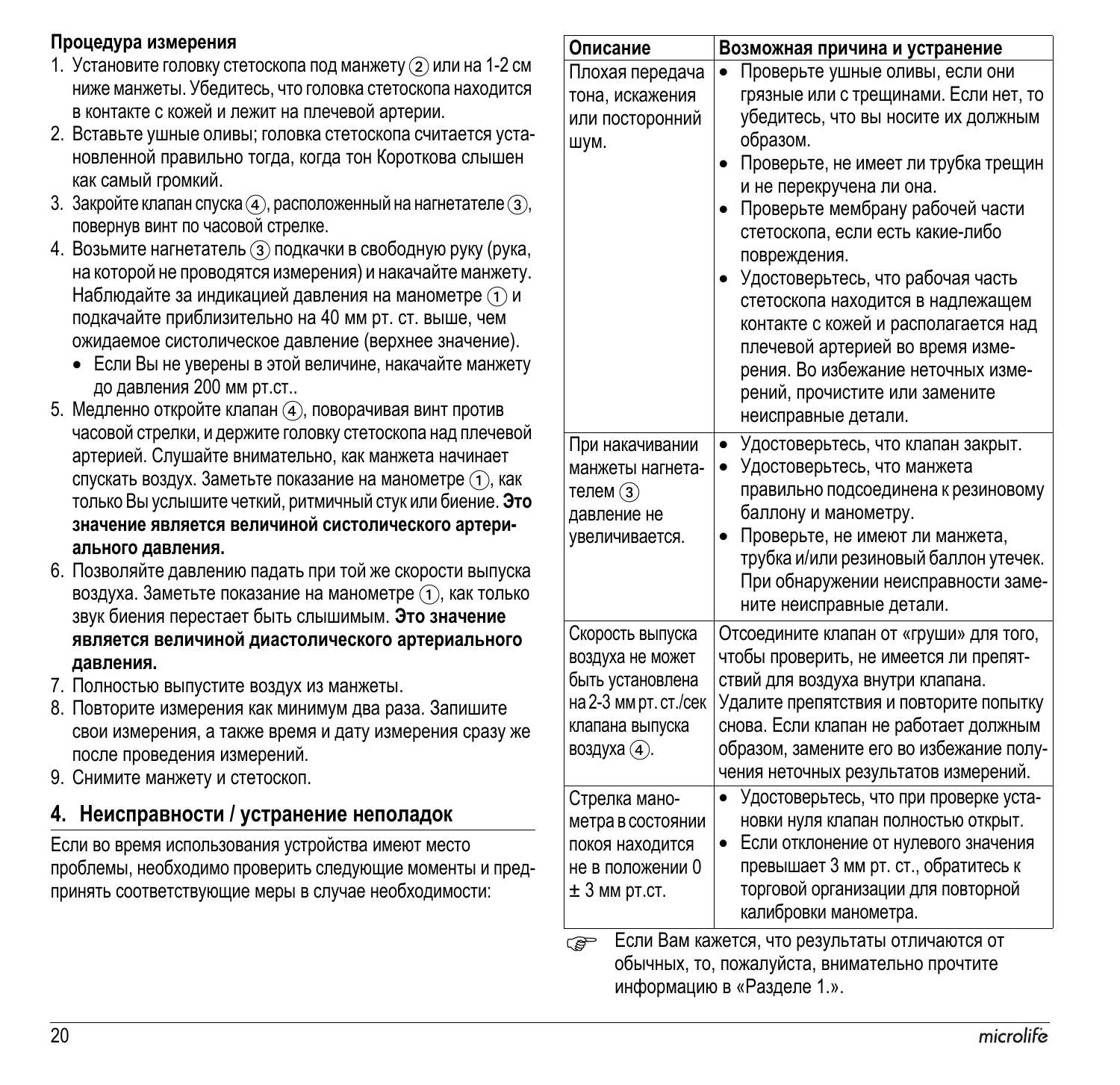#### **5. Техника безопасности, уход, проверка точности и утилизация**

#### $\overline{\mathbb{A}}$ **Техника безопасности и защита**

- Прибор может использоваться только в целях, описанных в данной инструкции. Изготовитель не несет ответственности за повреждения, вызванные неправильным использованием.
- В состав прибора входят чувствительные компоненты, требующие осторожного обращения. Ознакомьтесь с условиями хранения и эксплуатации, описанными в разделе «Технические характеристики»!
- Оберегайте прибор от:
	- воды и влаги
	- экстремальных температур
	- ударов и падений
	- загрязнения и пыли
	- прямых солнечных лучей
	- жары и холода
- Манжеты представляют собой чувствительные элементы, требующие бережного обращения.
- Производите накачку только наложенной манжеты.
- Никогда не накачивайте давление выше чем 300 мм рт. ст.
- Спустите полностью воздух из манжеты перед тем как ее сложить.
- Не используйте прибор, если вам кажется, что он поврежден или если вы заметили что-либо необычное.
- Никогда не вскрывайте прибор.
- Прочтите дальнейшие указания по безопасности в отдельных разделах этой инструкции.



Позаботьтесь о том, чтобы дети не могли использовать прибор без присмотра, поскольку некоторые его мелкие части могут быть проглочены. При поставке прибора с кабелями и шлангами возможен риск удушения.

### **Уход за прибором**

Используйте для чистки прибора только сухую, мягкую ткань.

# **Очистка манжеты**

Осторожно удалите пятна с манжеты с помощью влажной тряпки и мыльной воды.



 **ПРЕДУПРЕЖДЕНИЕ:** Не стирать манжету <sup>в</sup> стиральной или посудомоечной машине!

#### **Проверка точности**

Мы рекомендуем проверять точность прибора каждые 2 года либо после механического воздействия (например, падения). Для проведения теста обратитесь в местный сервисный центр Microlife (см. введение).

#### **Утилизация**

- Электронные приборы следует утилизировать в соответствии с принятыми нормами и не выбрасывать
- $\cancel{\mathbb{X}}$ вместе с бытовыми отходами.

# **6. Гарантия**

На прибор распространяется гарантия в течение **2 лет** с даты приобретения. В течение этого гарантийного периода, по нашему усмотрению, Microlife бесплатно отремонтирует или заменит неисправный продукт.

Вскрытие или изменение устройства аннулирует гарантию. Следующие пункты исключены из гарантии:

- Транспортные повреждения и риски, связанные с транспортом.
- Повреждения, вызванные неправильным применением или несоблюдением инструкции по применению.
- Повреждения, вызванные несчастным случаем или неправильным использованием.
- Упаковка / хранение материалов и инструкции по применению.
- Регулярные проверки и обслуживание (калибровка).
- Аксессуары и изнашивающиеся части: Трубка (и), нагнетатель воздуха (резиновая груша), манжета.

Если требуется гарантийное обслуживание обратитесь к дилеру, у которого был приобретен продукт или в местную службу поддержки Microlife. Вы можете связаться с местным сервисом Microlife через наш сайт:

www.microlife.ru/support

Компенсация ограничена стоимостью продукта. Гарантия будет предоставлена, если весь товар будет возвращен с оригинальным счетом. Ремонт или замена в рамках гарантии не продлевает и не восстанавливает сначала гарантийный срок. Юридические претензии и права потребителей не ограничены этой гарантией.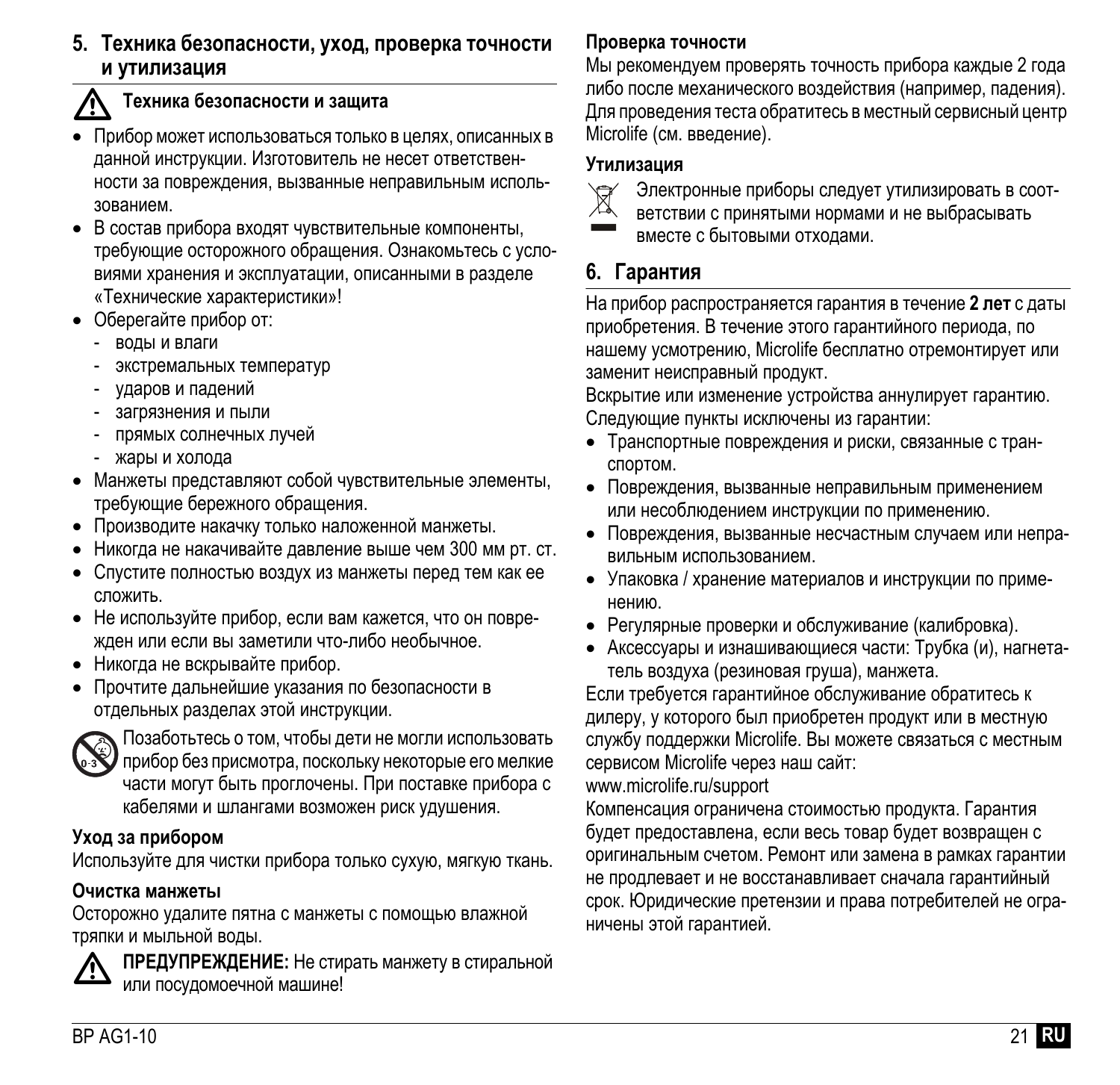# **7. Технические характеристики**

| Macca:                                                 | 360r                                               |  |
|--------------------------------------------------------|----------------------------------------------------|--|
| Размеры:                                               | $175 \times 70 \times 103$ mm (MM)                 |  |
| Условия                                                | $-20 - +70$ °C                                     |  |
| хранения:                                              | максимальная относительная влажность<br>$30 - 85%$ |  |
| Условия                                                |                                                    |  |
| применения:                                            | $0 - 46 °C$                                        |  |
| Диапазон                                               |                                                    |  |
| измерений:                                             | 0 - 300 мм рт.ст.                                  |  |
| Минимальный                                            |                                                    |  |
| шаг индикации:                                         | 2 мм рт.ст.                                        |  |
| Статическая                                            | в пределах ± 3 мм рт.ст, между 18 - 33 °С;         |  |
| точность:                                              | в пределах ± 6 мм рт.ст, между 34 - 46 °С          |  |
| Утечка воздуха:                                        | $\leq$ $\pm$ 4 мм рт. ст./мин                      |  |
| Погрешность                                            |                                                    |  |
| запаздывания:                                          | в пределах 0 - 4 мм рт.ст.                         |  |
| Принадлеж-                                             | манжета (25 - 40 см), нагнетатель с                |  |
| ности:                                                 | клапаном, сумка-чехол                              |  |
| Соответствие                                           |                                                    |  |
| стандартам:                                            | EN ISO 81060-1; ANSI / AAMI SP09                   |  |
| Данный прибор соответствует требованиям директивы ЕС о |                                                    |  |

медицинском оборудовании 93/42/EEC.

Право на внесение технических изменений сохраняется за производителем.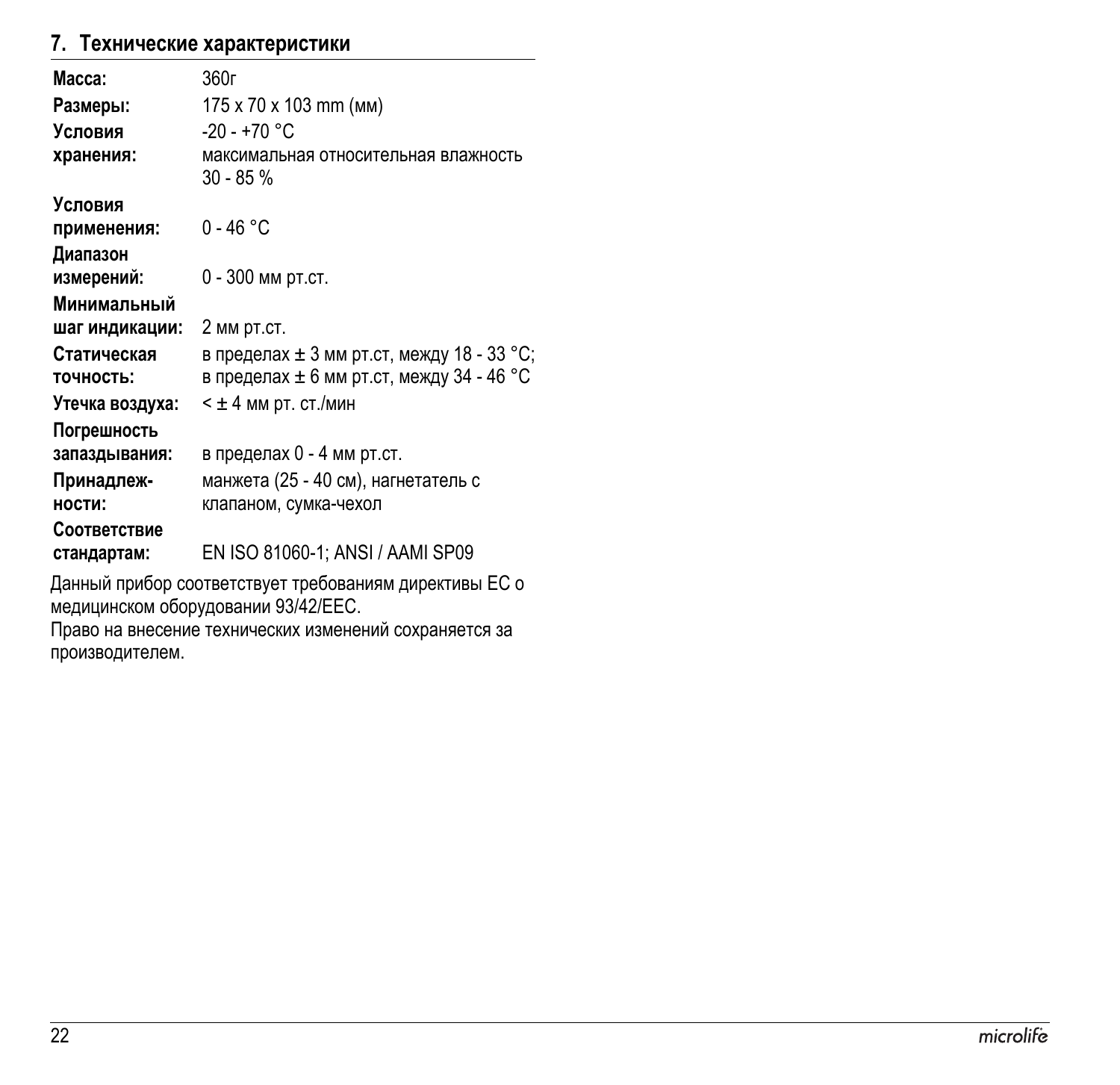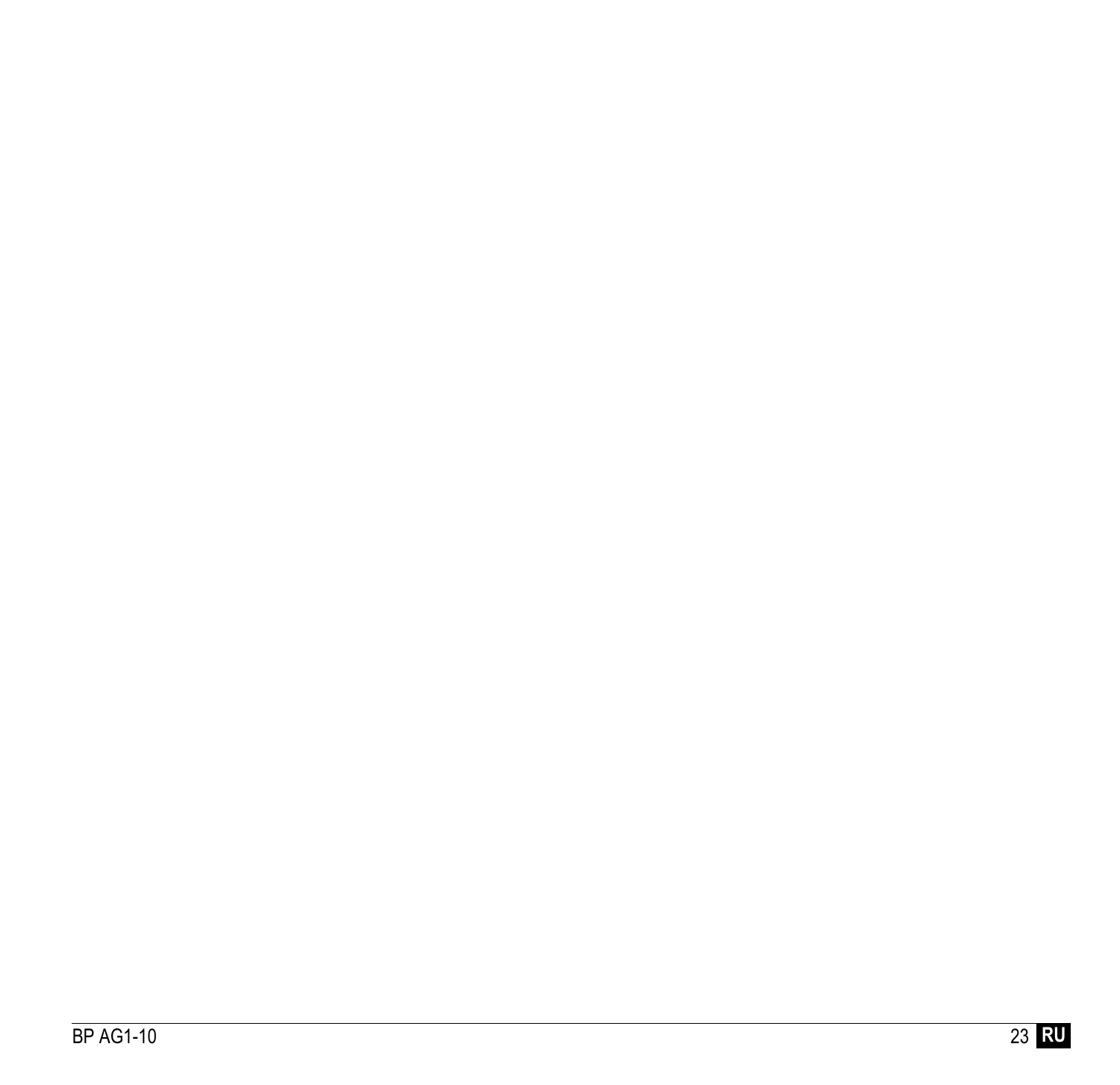# **Microlife BP AG1-10 SR**

- 
- 1 Manometar
- 2 Manžetna
- 3 Balon za naduvavanje
- 4 Podesivi vazdušni ventil

۱ĩ

Pre upotrebe pažljivo pročitajte uputsvo.

## Poštovani korisniče,

ovaj aneroidni merač krvnog pritiska je mehanički uređaj za merenje krvnog pritiska za primenu na nadlaktici koji vam obezbeđuje precizna i dosledna merenja.

Molimo da veoma pažljivo proučite uputstva, kako biste razumeli sve funkcije i informacije vezane za bezbednost. Mi želimo da budete srećni sa svojim Microlife proizvodom. Ukoliko imate bilo kakva pitanja ili probleme, molimo kontaktirajte Vaš lokalni Microlife – Uslužni servis. Vaš prodavac ili apoteka će Vam dati adresu Microlife dobavljača u Vašoj zemlji. Kao alternativa, možete da posetite internet sajt www.microlife.com, gde ćete naći mnoštvo dragocenih informacija o našim proizvodima. Ostanite zdravo – Microlife AG!

## **Sadržaj**

## **1. Važne informacije o krvnom pritisku i samomerenju**

- Kako da procenim vrednost svog krvnog pritiska?
- **2. Korišćenje aparata po prvi put**
	- · Izbor odgovarajuće manžetne
- **3. Obavljanje merenja krvnog pritiska korišćenjem aparata**
	- Podsetnik za obavljanje pouzdanog merenja
	- Postupak merenja
- **4. Problemi u radu / Kako ih rešiti**
- **5. Bezbednost, čuvanje, test ispravnosti i odlaganje**
	- ï Bezbednost i zaštita
	- ï Održavanje aparata
	- Čišćenje manžetni
	- Test ispravnosti
	- Odlaganje
- **6. Garancija**
- **7. Tehničke specifikacije Garantni list (pogledajte poslednju stranu)**

# **1. Važne informacije o krvnom pritisku i samomerenju**

- **Krvni pritisak** je pritisak krvi koja protiče kroz arterije nastao pumpanjem srca. Uvek se mere dve vrednosti, **sistolna** (gornja) vrednost i **dijastolna** (donja) vrednost.
- **Konstantno visok krvni pritisak može oštetiti Vaše srce i mora biti lečen od strane lekara!**
- Uvek prodiskutujte o vrednosti krvnog pritiska sa lekarom i konsultujte ga ukoliko primetite bilo šta neuobičajeno ili niste sigurni. **Nikada se nemojte oslanjati na jedno očitavanje krvnog pritiska.**
- Postoji mnogo uzroka **povećanja vrednosti krvnog pritiska**. Lekar će Vam ih detaljnije objasniti i predložiti odgovarajuću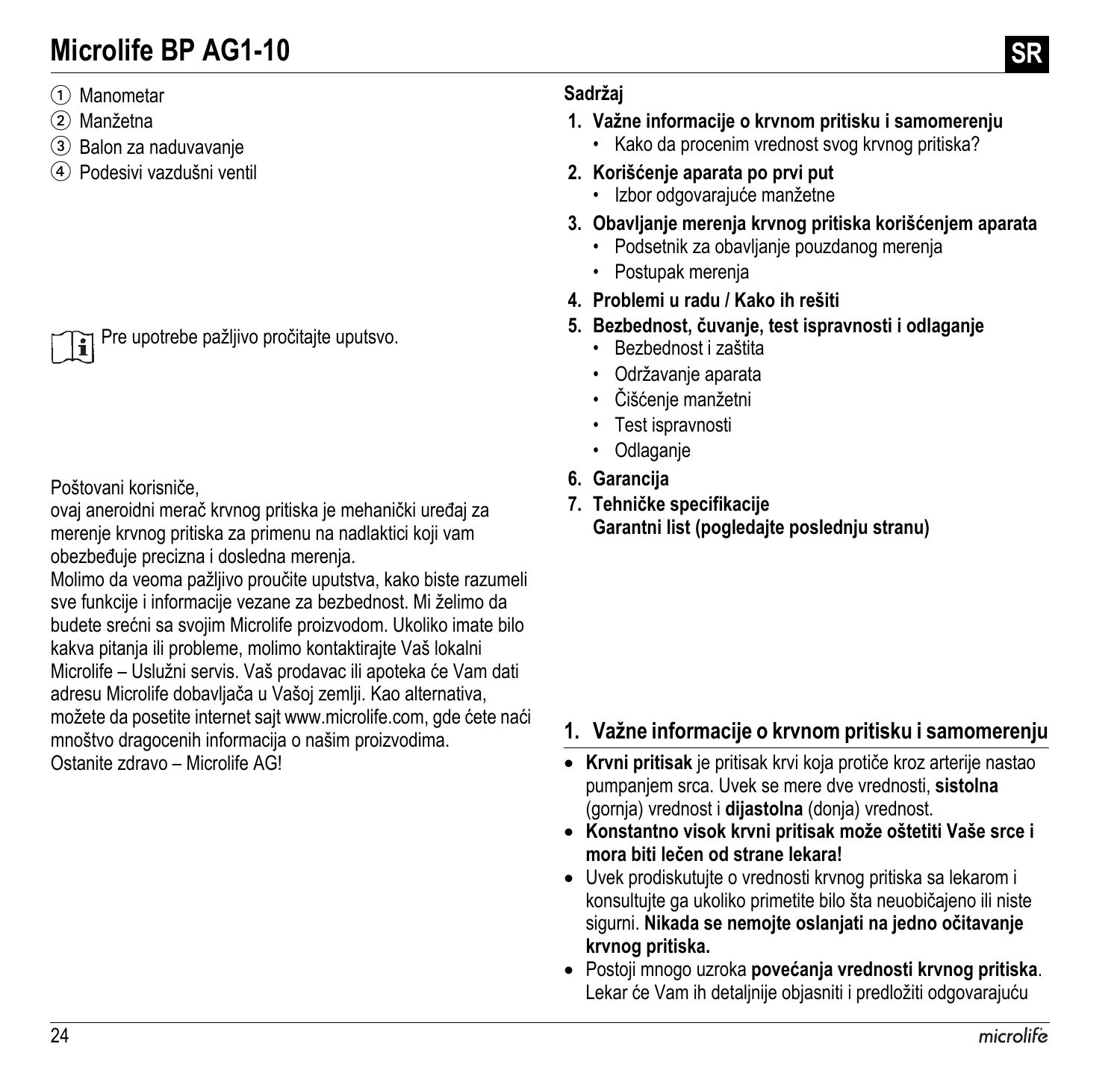terapiju. Pored lekova, Vaš krvni pritisak takođe mogu da snize tehnike relaksacije, gubitak težine i vežbe.

- **Ni pod kojim okolnostima ne smete menjati doziranje lekova ili započeti lečenje bez konsultacije sa Vašim lekarom.**
- U zavisnosti od fizičkog naprezanja i kondicije, krvni pritisak podleže velikim variranjima, u toku dana. **Zbog toga bi trebalo da merite pritisak u istim smirenim uslovima i kada ste opušteni!** Vršite merenja najmanje dva puta dnevno, jednom ujutro, jednom uveče.
- Potpuno je normalno da dva merenja obavljena jedno za drugim daju značajno **različite rezultate**.
- **Sasvim** su normalna odstupanja između merenja koje je uradio Vaš doktor, ili onog koje ste uradili u apoteci, i merenja koje ste uradili kod kuće, iz razloga što su ove situacije potupno različite.
- **Nekoliko merenja** daje mnogo jasniju sliku, nego jedno jedino.
- Između dva merenja **napravite kratku pauzu** od najmanje 15 sekundi.
- Ukoliko ste trudni, morate redovno pratiti Vaš krvni pritisak, obzirom da se može drastično menjati tokom ovog perioda.

### **Kako da procenim vrednost svog krvnog pritiska?**

Tabela za klasifikaciju kućnih vrednosti krvnog pritiska kod odraslih u skladu sa međunarodnim Vodičima (ESH, ESC, JSH). Podaci su u mmHg.

| Nivo |                                | Sistolni   |            | Dijastolni Preporuke               |
|------|--------------------------------|------------|------------|------------------------------------|
|      | 1. krvni pritisak<br>normalan  | < 120      | < 74       | Samokontrola                       |
|      | 2. krvni pritisak<br>optimalan | 120 - 129  | 74 - 79    | Samokontrola                       |
|      | 3. krvni pritisak<br>povišen   | 130 - 134  | $80 - 84$  | Samokontrola                       |
| 4.   | krvni pritisak<br>veoma visok  | 135 - 159  | $85 - 99$  | Potražite lekarski<br>savet        |
| 5.   | krvni pritisak<br>opasno visok | $\geq 160$ | $\geq 100$ | Hitno potražite<br>lekarski savet! |

Viša vrednost je ona koja određuje procenu. Primer: vrednost krvnog pritiska od **140/80** mmHg ili vrednost od **130/90** mmHg ukazuju da je «krvni pritisak veoma visok».

# **2. Korišćenje aparata po prvi put**

#### **Izbor odgovarajuće manžetne**

Prilikom izbora odgovarajuće veličine manžetne, obim ruke treba meriti na sredini nadlaktice. Obim od 25 - 40 cm (9.8 - 15.7 inča) trebalo bi da odgovara većini ljudi.

Koristite isključivo Microlife manžetne.

 Kontaktirajte Vaš lokalni Microlife servis, ukoliko Vam priložene manžetne (2) ne odgovaraju.

# **3. Obavljanje merenja krvnog pritiska**

# **Podsetnik za obavljanje pouzdanog merenja**

- 1. Izbegavajte aktivnosti, jelo i pušenje neposredno pre merenja.
- 2. Sedite na stolicu koja podupire leđa i odmorite tokom 5 minuta. Držite stopala ravno na podu i ne prekrštajte noge.
- 3. Uvek vršite merenje na istoj ruci (obično leva ruka).
- 4. Skinite delove odeće i sat npr, tako da Vam nadlaktica bude slobodna. Kako biste izbegli stezanje, rukavi odeće ne bi trebalo da budu zarolani – ne ometaju funkcionisanje manžetne ukoliko su ispravljeni.
- 5. Uvek proverite da li koristite ispravnu veličinu manžetne (prikazano na manžetni).
	- Dobro zategnite manžetnu, ali ne previše stegnuto.
	- Proverite da li je manžetna 1-2 cm iznad lakta.
	- **Oznaka arterije** na manžetni (3 cm duga traka) mora da leži preko arterije koja se spušta sa unutrašnje strane ruke.
	- Poduprite ruku tako da bude opuštena.
	- Proverite da li je manžetna u istoj ravni sa srcem.
- 6. Svako nepravilno postavljanje ili oštećenje stetoskopa uzrokovaće izmenjen zvuk ili veoma slabo prenošenje zvuka što može dovesti do netačnih očitavanja.
- 7. **Pravilno podešena brzina ispuštanja vazduha je od izuzetnog značaja za tačnost očitavanja.** Praksa i stručnjaci preporučuju brzinu ispuštanja vazduha od 2-3 mmHg u sekundi ili pad od 1-2 pozicije na manometru  $(1)$  za svaki otkucaj srca.

# **Postupak merenja**

- 1. Postavite deo za grudi ispod manžetne (2) ili 1-2 cm ispod nje. Vodite računa da deo za grudi bude u kontaktu sa kožom i leži na brahijalnoj arteriji.
- 2. Postavite slušalice i proverite, da li je deo za grudi pravilno postavljen, tako da se Korotkoff zvuk pojavljuje najglasnije.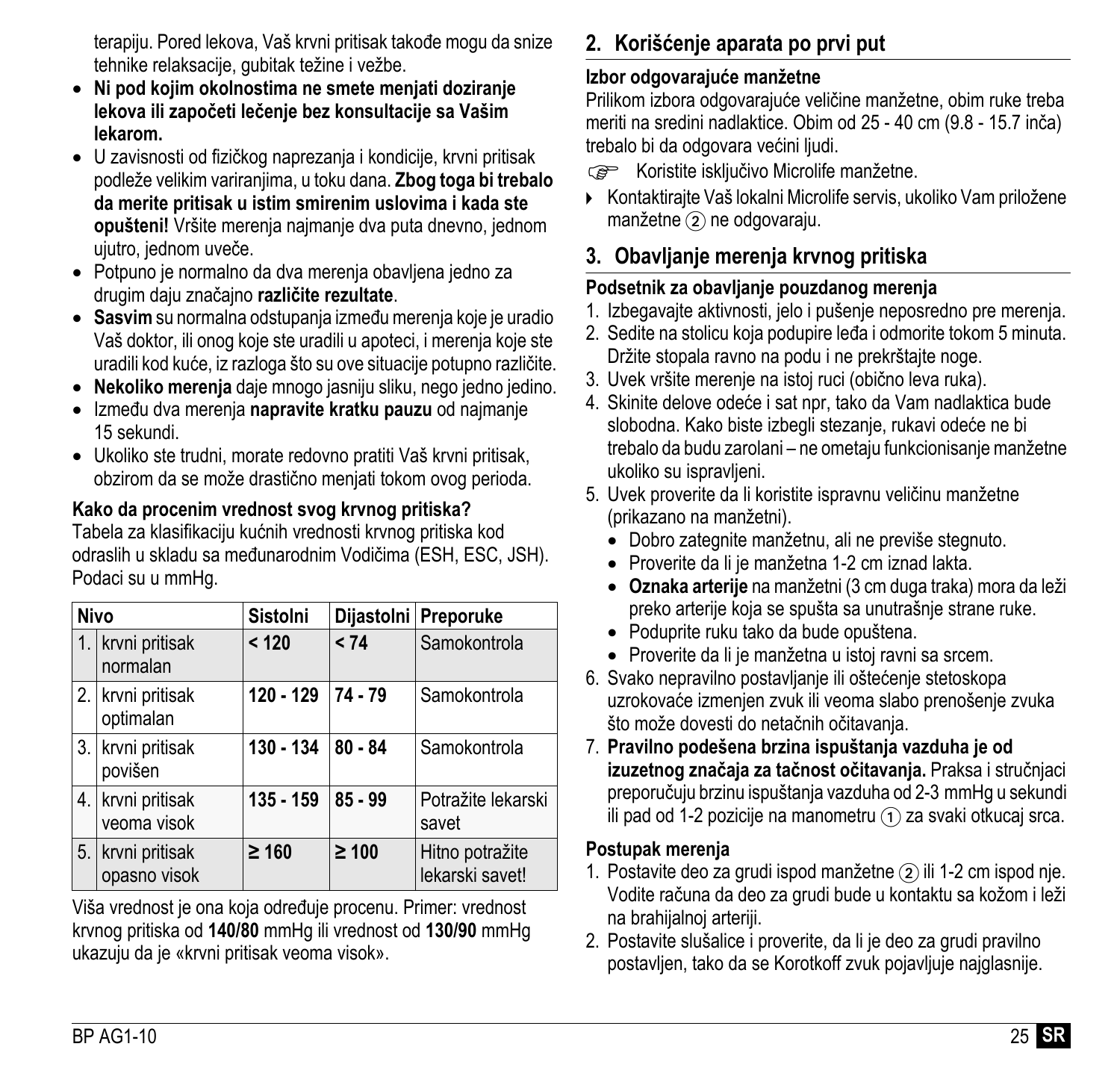- 3. Zatvorite vazdušni ventil  $\widehat{4}$  na balonu za naduvavanie  $\widehat{3}$ okretanjem zavrtnja u pravcu kazaljke na satu. Nemojte suviše zatezati.
- 4. Uzmite balon za naduvavanje 3 u slobodnu ruku (ruku na kojoj ne vršite merenje) i napumpajte manžetnu. Pratite pokazatelj pritiska na manometru  $\widehat{1}$  i pumpaite otprilike 40 mmHg više od očekivane sistolne vrednosti (gornja vrednost).
	- Napumpajte do 200 mmHg ako niste sigurni koju vrednost očekujete.
- 5. Otvorite ventil (4) lagano okrećući zavrtanj u smeru suprotnom od kazaljke na satu dok držite deo za grudi stetoskopa na brahijalnoj arteriji. Pažljivo slušajte kako manžetna počinje da se izduvava. Zabeležite očitavanje na manometru (1) čim čujete slab, ritmični zvuk kuckanja ili lupkanja. **Ovo je sistolna vrednost krvnog pritiska.**
- 6. Pustite da pritisak nastavi da opada pri istoj brzini izduvavanja. Zabeležite očitavanje na manometru  $\bigcap$  čim zvuk lupkanja nestane. **Ovo je dijastolna vrednost krvnog pritiska.**
- 7. Izduvajte manžetnu u potpunosti.
- 8. Ponovite merenje još najmanje dva puta i zabeležite vrednosti, datum i vreme neposredno pošto završite merenje.
- 9. Skinite manžetnu i stetoskop.

# **4. Problemi u radu / Kako ih rešiti**

Ukoliko se problem pojavi u toku korišćenja aparata, sledeće tačke bi trebalo proveriti i, ukoliko je potrebno, preduzeti odgovarajuće mere:

| Opis                                                                          | Mogući uzrok i njegovo otklanjanje                                                                                                                                                                                                                                                                                                                                                                                                                        |
|-------------------------------------------------------------------------------|-----------------------------------------------------------------------------------------------------------------------------------------------------------------------------------------------------------------------------------------------------------------------------------------------------------------------------------------------------------------------------------------------------------------------------------------------------------|
| Zvuk koji se čuje je<br>slab, izobličen ili se<br>čuju neuobičajeni<br>zvuci. | • Proverite da li su nastavci za uši prljavi<br>ili polomljeni. Ukoliko ne, proverite da<br>li dobro pašu i da nisu ishabani.<br>· Proverite da li je crevo puklo ili<br>presavijeno.<br>Proverite da li ima oštećenja na<br>membrani dela za grudi.<br>• Proverite da li je deo za grudi u<br>kontaktu sa kožom i da li leži na<br>brahijalnoj arteriji. Očistite ili zamenite<br>neispravane delove ukoliko ih ima da<br>biste izbegli netačno merenje. |

| Opis                                                                                                                      | Mogući uzrok i njegovo otklanjanje                                                                                                                                                                                                                        |
|---------------------------------------------------------------------------------------------------------------------------|-----------------------------------------------------------------------------------------------------------------------------------------------------------------------------------------------------------------------------------------------------------|
| Pritisak ne raste, iako<br>balon za pumpanje $\circled{3}$<br>pumpa.                                                      | Proverite da li je ventil zatvoren.<br>Proverite da li je manžetna ispravno<br>povezana za balon za pumpanje i<br>manometar.<br>Proverite da li manžetna, crevo i/ili balon<br>za naduvavanje propuštaju. Zamenite<br>neispravne delove, ako ih ima.      |
| Ispuštanje vazduha ne<br>može biti podešeno na<br>2-3 mmHg/sec.<br>podešavanjem ventila<br>za oslobađanje<br>vazduha (4). | Odvojte ventil od balona za<br>naduvavanje kako bi proverili da li<br>postoji smetnja za protok vazduha u<br>ventilu. Otklonite smetnju i pokušajte<br>ponovo. Ukoliko ni dalje ne<br>funkcioniše, zamenite ga kako bi ste<br>izbegli netačno očitavanje. |
| Igla manometra ne<br>pokazuje $0 \pm 3$ mmHg<br>pri mirovanju.                                                            | Proverite da li je ventil podešen na<br>nultu poziciju radi provere.<br>Ukoliko je odstupanje i dalje veće od<br>3 mmHg, kontaktirajte prodavca radi<br>rekalibracije manometra.                                                                          |

Ukoliko smatrate da rezultati nisu uobičajeni, pažlijvo pročitajte «Odeljak 1.» u uputstvu.

# **5. Bezbednost, čuvanje, test ispravnosti i odlaganje**

#### $\overline{\mathbb{A}}$ **Bezbednost i zaštita**

- Ovaj uređaj se može koristiti isključivo u svrhe opisane u ovom uputstvu. Proizvođač se ne može smatrati odgovornim za oštećenja nastala neadekvatnom upotrebom.
- Ovaj uređaj sadrži osetljive komponente i sa njim se mora oprezno rukovati. Pogledati čuvanje i uslove rada opisane u delu «Tehničke specifikacije».
- Zaštitite ga od:
	- vode i vlage
	- ekstremnih temperatura
	- udara i padova
	- prljavštine i prašine
	- direktne sunčeve svetlosti
	- toplote ili hladnoće
- Manžete su osetljive i njima se mora pažljivo rukovati.
- Tek kada podesite manžetnu, napumpajte je.
- Nikada ne pumpaite iznad 300 mmHg.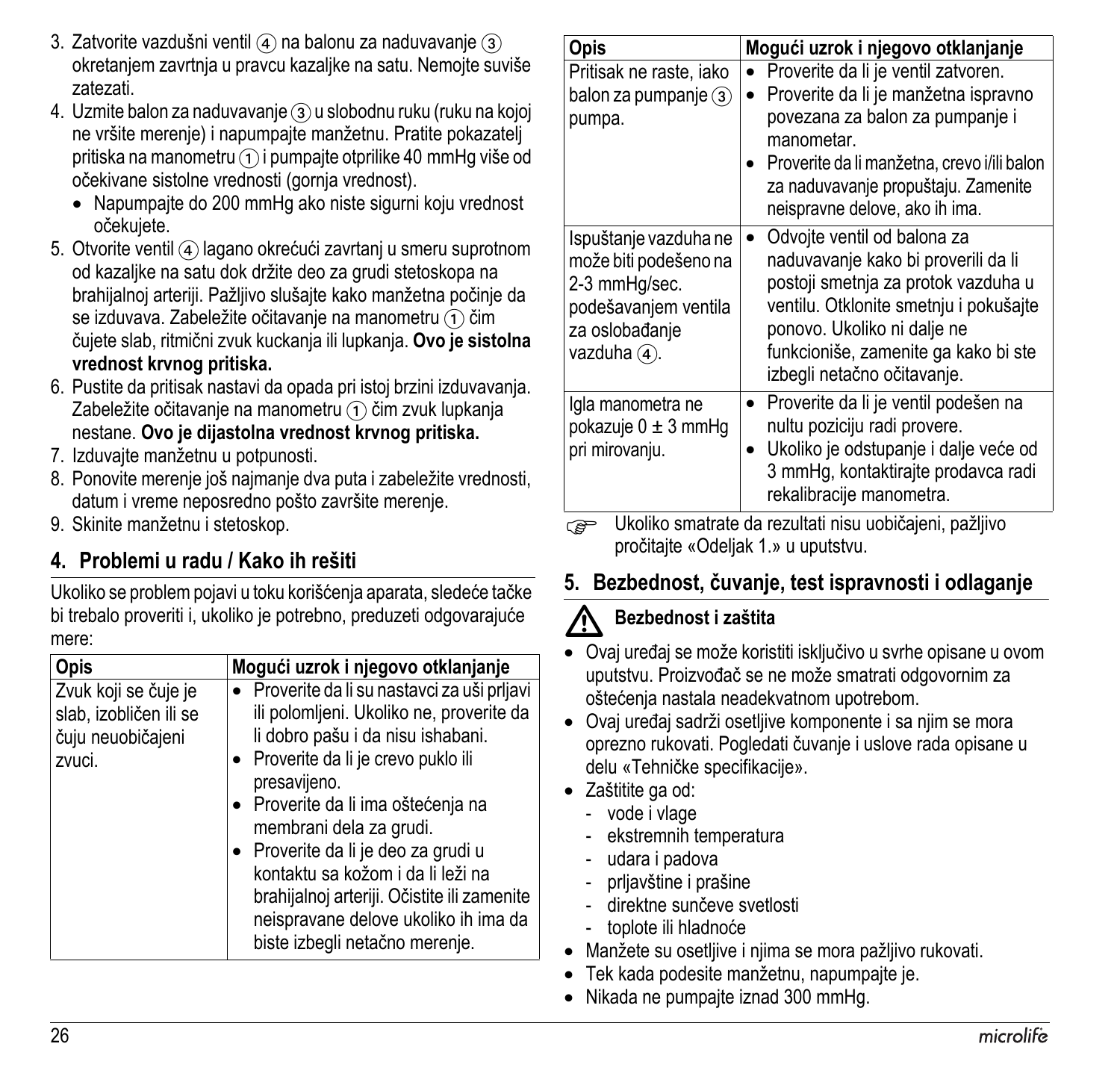- Uvek u potpunosti ispumpajte manžetnu pre nego što je spakujete.
- Nemojte koristiti ovaj uređaj ukoliko smatrate da je oštećen ili primetite nešto neobično.
- Nikada nemojte otvarati ovaj uređaj.
- Čitajte dalja sigurnosna uputsva u odeljcima ovog uputstva za upotrebu.



Obezbedite da deca ne koriste ovaj uređaj bez nadzora; pojedini delovi su dovoljno mali da mogu biti progutani. Obratite pažnju na postojanje rizika od davljenja u slučaju da uređaj poseduje kablove ili cevi.

## **Održavanje aparata**

Čistite aparat isključivo mekanom, suvom krpom.

# **Čišćenje manžetni**

Pažljivo uklonite mrlje sa mažetne vlažnom krpom i sapunicom.



 **UPOZORENJE:** Nemojte prati manžetu u veš mašini ili mašini za pranje sudova!

# **Test ispravnosti**

Preporučujemo da testirate ispravnost aparata svake 2 godine ili nakon mehaničkog udara (npr. ukoliko je pao). Molimo kontaktirajte Vaš lokalni Microlife-Servis da zakažete test (pročitati predgovor).

# **Odlaganje**

- $\forall$ ∕₩
	- Elektronski uređaji moraju biti uklonjeni u skladu sa
	- lokalnim važećim pravilima, ne sa otpadom iz domaćinstva.

# **6. Garancija**

Aparat je pod **garancijom 2 godina,** počev od datuma kupovine. Tokom ovog garantnog perioda, u skladu sa našom procenom, Microlife će popraviti ili zameniti uređaj bez naknade troškova. Otvaranje ili prepravljanje aparata čini garanciju nevažećom. Sledeće stavke nisu obuhvaćene garancijom:

- Troškovi transporta i rizik od transporta.
- Oštećenja izazvana neadekvatnom upotrebom ili nepridržavanjem uputstva za upotrebu.
- Oštećenja izazvana nezgodama ili nepravilnom upotrebom.
- Materijal za pakovanje/skladištenje i uputstvo za upotrebu.
- Redovne provere i održavanje (kalibracija).
- Dodaci i prenosivi delovi: Crevo(a), balon za pumpanje, manžetna.

U slučaju da je potreban servis u garantnom roku, kontaktirajte prodajno mesto na kome ste kupili proizvod ili lokalni Microlife servis. Možete kontaktirati vaš lokalni Microlife servis putem našeg web saita:

#### www.microlife.com/support

Kompenzacija je ograničena na vrednost proizvoda. Garancija će biti uvažena ako se vrati kompletan proizvod sa originalnim računom. Popravka ili zamena u garantnom roku ne produžava niti obnavlja garantni period.

# **7. Tehničke specifikacije**

| Težina:               | 360 g                                                                   |
|-----------------------|-------------------------------------------------------------------------|
| Dimenzije:            | 175 x 70 x 103 mm                                                       |
| Uslovi čuvanja:       | $-20 - +70$ °C                                                          |
|                       | 30 - 85 % relativna maksimalna<br>vlažnost                              |
| Radni uslovi:         | 0 - 46 °C                                                               |
| Raspon merenja:       | 0 - 300 mmHq                                                            |
| Rezolucija:           | 2 mmHq                                                                  |
| Statička preciznost:  | $\pm$ između 3 mmHq na 18 - 33 °C;<br>$\pm$ između 6 mmHq na 34 - 46 °C |
| Propuštanje vazduha:  | $\leq \pm$ 4 mmHg/min                                                   |
| Histerezis greška:    | između 0 - 4 mmHq                                                       |
| Oprema u kompletu:    | manžetna (25 - 40 cm), balon za<br>naduvavanje, ventil, mekana torbica  |
| Referentni standardi: | EN ISO 81060-1; ANSI / AAMI SP09                                        |
|                       |                                                                         |

Ovaj aparat usklađen je sa zahtevima Direktive 93/42/EEC za medicinska sredstva.

Zadržano pravo na tehničke izmene.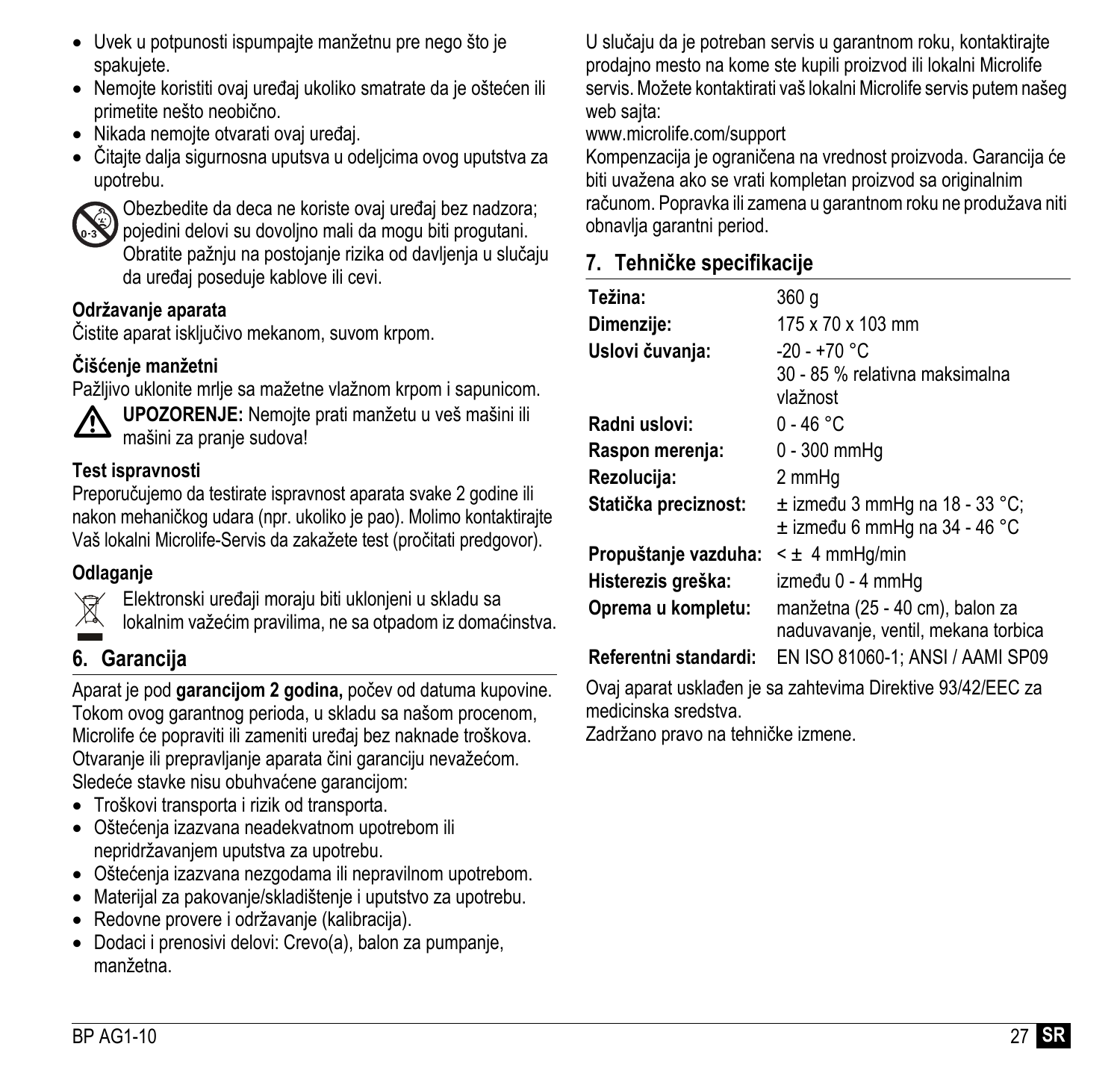# **Microlife BP AG1-10**

- 1 Manometar
- 2 Manžeta
- 3 Pumpica
- 4 Podesivi ventil za pražnjenje

١i

Pažljivo pročitajte upute prije primjene ovog uređaja.

# Dragi korisniče,

ovaj aneroidni set za mjerenje krvnog tlaka mehanički je uređaj za mjerenje krvnog tlaka koji se upotrebljava na nadlaktici i osigurava Vam precizno i dosljedno mjerenje.

Pažljivo pročitajte ove upute kako biste razumjeli sve funkcije i sigurnosne informacije. Želimo da budete zadovoljni svojim Microlife proizvodom. Ako imate pitanja ili problema, kontaktirajte svoju lokalnu korisničku službu tvrtke Microlife. Adresu zastupnika za Microlife za vašu državu možete zatražiti kod prodavača ili u ljekarni. Možete i posjetiti internetsku stranicu www.microlife.com, gdje se nalazi mnoštvo korisnih informacija o našim proizvodima. Ostanite zdravi – Microlife AG!

## **Sadržaj**

- **1. Važne činjenice o krvnom tlaku i samomjerenju**
	- Kako određujem svoj krvni tlak?
- **2. Prva upotreba uređaja**
	- Upotreba ispravne manžete
- **3. Mjerenje krvnog tlaka**
	- Lista provjere za pouzdano mjerenje
	- Postupak mjerenja
- **4. Neispravnost / uklanjanje grešaka**
- **5. Sigurnost, održavanje, provjera točnosti i zbrinjavanje**
	- Sigurnost i zaštita
	- Održavanie uređaja
	- Čišćenie manžete
	- Provjera točnosti
	- Zbrinjavanje
- **6. Jamstvo**
- **7. Tehničke specifikacije Jamstveni list (vidi poleđinu uputa)**

- **1. Važne činjenice o krvnom tlaku i samomjerenju**
- **Krvni tlak** je tlak protoka krvi u arterijama koji nastaje pumpanjem srca. Uvijek se mjere dvije vrijednosti, **sistolička** (gornja) vrijednost i **dijastolička** (donja) vrijednost.
- **Trajno visoke vrijednosti krvnog tlaka (hipertenzija) mogu narušiti Vaše zdravlje te ih mora liječiti Vaš liječnik!**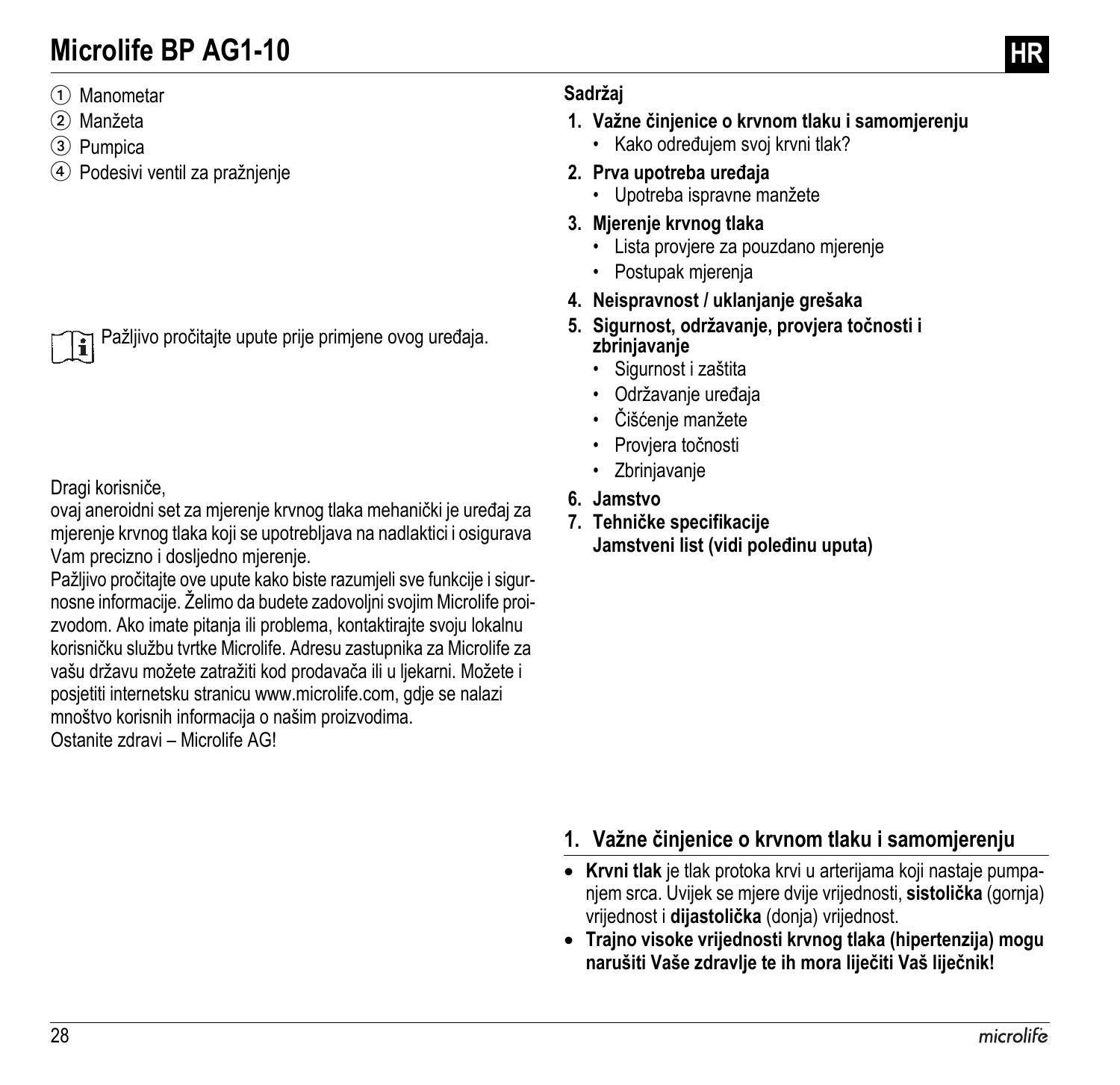- Uvijek razgovarajte o vrijednostima krvnog tlaka sa svojim liječnikom i obavijestite ga ako primjetite nešto neobično ili niste sigurni. **Nikada se nemojte pouzdati u samo jedno mjerenje krvnog tlaka.**
- Postoji nekoliko uzroka prekomjerno **visokog krvnog tlaka**. Liječnik će Vam ih objasniti detaljnije te ponuditi odgovarajuće liječenje. Osim lijekova, tehnike opuštanja, gubitak na težini i vježbanje također mogu sniziti vaš krvni tlak.
- **Nikada sami ne mijenjajte dozu lijekova i nemojte započeti s terapijom bez konzultacije s Vašim liječnikom!**
- Vrijednosti krvnog tlaka tijekom dana znatno se mijenjaju, ovisno o fizičkom naporu i zdravstvenom stanju. **Stoga krvni tlak trebate mjeriti uvijek u jednakim mirnim uvjetima i kad se osjećate opušteno!** Izvršite barem dva mjerenja dnevno, jedno ujutro i jedno navečer.
- Posve je normalno obaviti dva mierenja uzastopno i dobiti znatno **različite rezultate**.
- **Odstupanja** između mjerenja koje obavlja Vaš liječnik ili ljekarnik i onih koja obavljate kod kuće posve su normalna jer su situacije u kojima se obavljaju ta mjerenja posve različite.
- **Nekoliko mjerenja** daje jasniju sliku od samo jednog mjerenja.
- **Napravite kratku stanku** od najmanje 15 sekundi između dva mjerenja.
- Ako ste **trudni**, trebate redovito motriti krvni tlak jer se u trudnoći krvni tlak može drastično mijenjati!

#### **Kako određujem svoj krvni tlak?**

Tablica za klasifikaciju vrijednosti krvnog tlaka mjerene kod kuće u odraslih osoba izrađena je u skladu s međunarodnim smjernicama (ESH, ESC, JSH). Podaci su izraženi u mmHg.

|                  | raspon                  | sisto-<br>lički     | dijasto-<br>lički | preporuka                       |
|------------------|-------------------------|---------------------|-------------------|---------------------------------|
| $\mathbf{1}$ .   | normalan krvni<br>tlak  | < 120               | < 74              | samoproviera                    |
| 2.               | optimalan krvni<br>tlak | 120 129 74 79       |                   | samoproviera                    |
| 3.               | povišeni krvni tlak     | 130 - 134   80 - 84 |                   | samoproviera                    |
| $\overline{4}$ . | previsok krvni tlak     | 135 - 159 85 - 99   |                   | potražite liječ-<br>ničku pomoć |

Tablica za klasifikaciju vrijednosti krvnog tlaka mjerene kod kuće u odraslih osoba izrađena je u skladu s međunarodnim smjernicama (ESH, ESC, JSH). Podaci su izraženi u mmHg.

|    | raspon                                  | sisto-<br>lički | dijasto-<br>lički | preporuka                               |
|----|-----------------------------------------|-----------------|-------------------|-----------------------------------------|
| 5. | opasno visok krvni $  \geq 160$<br>tlak |                 | $\geq 100$        | odmah potražite<br>liječničku<br>pomoć! |

Evaluacija se radi na temelju više izmjerene vrijednosti. Primjerice: vrijednost krvnog tlaka **140/80** mmHg ili **130/90** mmHg ukazuje na «previsok krvni tlak».

# **2. Prva upotreba uređaja**

## **Upotreba ispravne manžete**

Pri odabiru ispravne veličine manžete obujam ruke treba mjeriti u sredini nadlaktice. 25 - 40 cm (9.8 - 15.7 inča) trebala bi biti ispravna veličina za većinu osoba.

**Koristite samo manžete tvrtke Microlife.** 

Ako Vam priložena manžeta  $\Omega$  ne odgovara, postoji mogućnost kupnje manžete, druge, odgovarajuće veličine.

# **3. Mjerenje krvnog tlaka**

### **Lista provjere za pouzdano mjerenje**

- 1. Izbjegavajte fizičke aktivnosti, jelo ili pušenje neposredno prije mjerenja.
- 2. Sjednite na stolicu koja podupire leđa i opustite se 5 minuta. Držite noge ravno na podu i nemojte ih prekrižiti.
- 3. Uvijek mjerite na istoj ruci (obično na lijevoj).
- 4. Skinite usko pripijenu odjeću s nadlaktice. Rukave košulje nemojte zavrtati već ih spustite – na taj način neće smetati manžeti.
- 5. Vodite računa da koristite ispravnu veličinu manžete (pogledajte oznaku na manžeti).
	- Čvrsto postavite manžetu, ali ne prečvrsto.
	- Vodite računa da je manžeta postavljena 1-2 cm iznad lakta.
	- **Oznaka arterije** koja se nalazi na manžeti (približno 3 cm duga crta) mora ležati preko arterije koja ide unutarnjom stranom ruke.
	- Oslonite ruku tako da bude opuštena.
	- Pobrinite se da se manžeta nalazi u visini srca.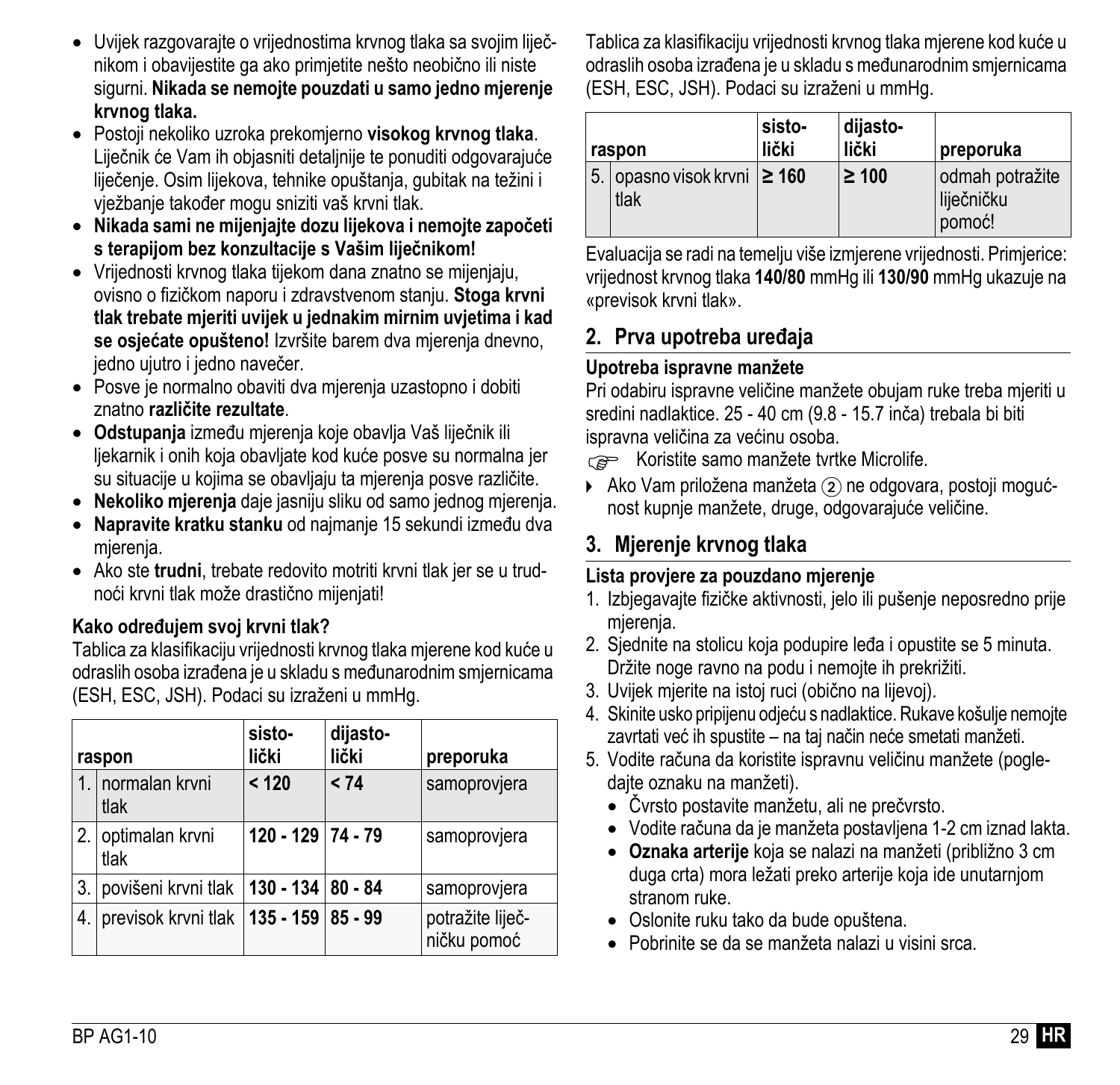- 6. Bilo kakvo nepravilno postavljanje ili oštećenje stetoskopa uzrokovat će iskrivljen zvuk ili loš prijenos zvuka uzrokujući netočna očitanja.
- 7. **Pravilna stopa deflacije nužna je za točno očitanje.** Vježbajte i svladajte preporučenu stopu deflacije od 2-3 mmHg po sekundi ili pad od 1-2 oznake na manometru  $\Omega$  za svaki otkucaj srca.

## **Postupak mjerenja**

- 1. Nastavak stetoskopa za prsni koš postavite ispod manžete 2 ili 1-2 cm ispod nje. Provjerite je li nastavak za prsni koš u kontaktu s kožom i naliježe li na brahijalnu arteriju.
- 2. Stavite nastavak stetoskopa za uši i provjerite je li nastavak za prsni koš pravilno postavljen, tako da se Korotkoff zvuk najglasnije čuje.
- 3. Zatvorite ventil  $\overline{4}$  na pumpici  $\overline{3}$ , okrećući vijak u smjeru kazaljke na satu. Nemojte previše zatezati.
- 4. Pumpicu 3 primite slobodnom rukom (rukom koju ne koristite za mjerenje) i napumpajte manžetu. Gledajte indikator tlaka na manometru  $\Omega$  i napumpajte do približno 40 mmHg više od očekivane sistoličke vrijednosti (gornje vrijednosti).
	- Napumpajte do 200 mmHg ako niste sigurni u vezi očekivane vrijednosti.
- 5. Polagano otvorite ventil 4 okrećući vijak suprotno od smjera kazaljke na satu, držeći nastavak stetoskopa za prsni koš na brahijalnoj arteriji. Pažljivo slušajte dok se manžeta počinje prazniti. Zabilježite očitanje na manometru  $(1)$  čim čujete slabo, ritmičko kuckanje ili prigušene zvukove. **Ovo je očitanje sistoličkog krvnog tlaka.**
- 6. Pustite tlaku da nastavi padati istom stopom deflacije. Zabilježite očitanje na manometru (1) čim prigušeni zvuk prestane. **Ovo je očitanje dijastoličkog krvnog tlaka.**
- 7. U potpunosti ispušite manžetu.
- 8. Mjerenje ponovite još najmanje dva puta, a vrijednosti, datum i vrijeme zabilježite odmah nakon završetka mjerenja.
- 9. Uklonite manžetu i stetoskop.

# **4. Neispravnost / uklanjanje grešaka**

Ako tijekom upotrebe uređaja dođe do problema, potrebno je provjeriti sljedeće točke i po potrebi poduzeti odgovarajuće mjere:

| <b>Opis</b>                                                                                 | Mogući uzrok i rješenje                                                                                                                                                                                                                                                                                                                                                                                                                                   |
|---------------------------------------------------------------------------------------------|-----------------------------------------------------------------------------------------------------------------------------------------------------------------------------------------------------------------------------------------------------------------------------------------------------------------------------------------------------------------------------------------------------------------------------------------------------------|
| Prijenos zvuka je loš,<br>iskrivljen ili postoji<br>pozadinski šum.                         | Provjerite jesu li nastavci za uši<br>prljavi ili napukli. Ako nisu, provjerite<br>nosite li ih ispravno.<br>Provjerite je li cijev slomljena ili savi-<br>jena.<br>Provjerite je li nastavak za prsni koš<br>bilo gdje oštećen.<br>Provjerite je li nastavak za prsni koš<br>u kontaktu s kožom i naliježe li na<br>brahijalnu arteriju. Ako ih nađete, sve<br>neispravne dijelove očistite ili zamije-<br>nite kako biste izbjegli netočno<br>očitanje. |
| Tlak se ne diže jako<br>pumpica (3) pumpa.                                                  | Provjerite je li ventil zatvoren.<br>Provjerite je li manžeta ispravno<br>spojena na pumpicu i manometar.<br>Provjerite propuštaju li manžeta,<br>cijev i/ili pumpica. Zamijenite<br>neispravne dijelove, ako ih ima.                                                                                                                                                                                                                                     |
| Stopa deflacije ne<br>može se postaviti na 2-<br>3 mmHg/sek. podeša-<br>vanjem ventila (4). | Demontirajte ventil s pumpice kako biste<br>provjerili postoji li bilo kakvo začepljenje u<br>zračnom prohodu ventila. Otklonite zače-<br>pljenje i ponovno pokušajte. Ako i dalje ne<br>radi, zamijenite ventil kako biste izbjegli<br>pogrešna očitanja.                                                                                                                                                                                                |
| Igla manometra nije na<br>$0 \pm 3$ mmHg u stanju<br>mirovanja.                             | Za provjeru nulte vrijednosti uvjerite<br>se je li ventil u potpunosti otvoren.<br>Ako je odstupanje i dalje veće od<br>3 mmHg, obratite se svom dobavljaču<br>radi rekalibracije manometra.                                                                                                                                                                                                                                                              |

Ako smatrate da su rezultati neuobičajeni, pažlijvo pročitajte informacije u «1.» poglavlju.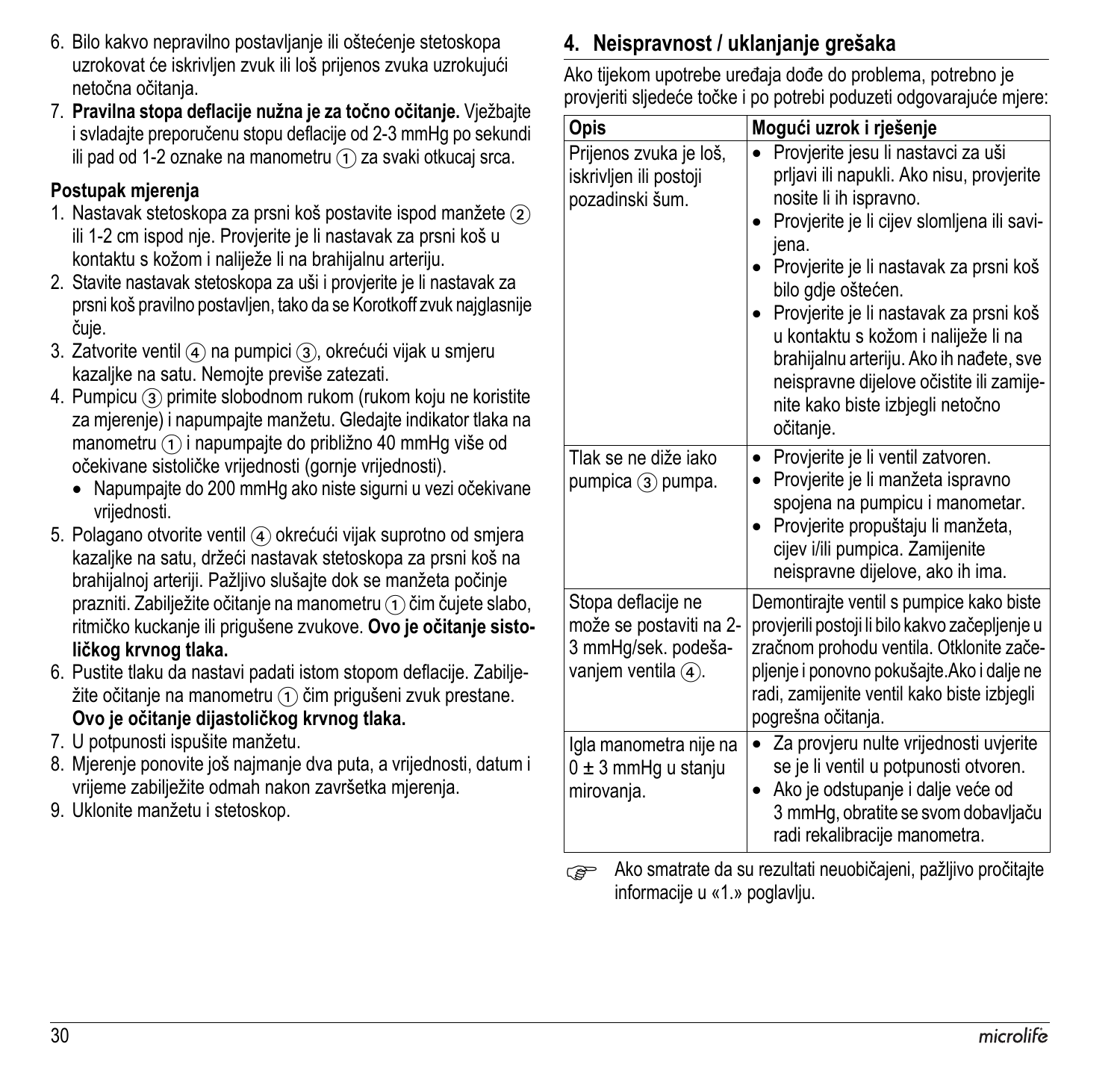## **5. Sigurnost, održavanje, provjera točnosti i zbrinjavanje**

#### Л **Sigurnost i zaštita**

- Ovaj uređaj smije se upotrebljavati isključivo u svrhe opisane u ovim uputama. Proizvođač ne preuzima odgovornost za oštećenje nastalo uslijed pogrešne primjene.
- Uređaj sadrži osjetljive dijelove te se njime mora rukovati oprezno. Pridržavajte se uvjeta čuvanja i rada opisanih u poglavlju «Tehničke specifikacije».
- Uređaj zaštitite od:
	- vode i vlage
	- ekstremnih temperatura
	- udaraca i padanja
	- kontaminacije i prašine
	- izravne sunčeve svjetlosti
	- topline i hladnoće
- Manžete su osietlijve i nijma treba pažlijvo rukovati.
- Napušite manžetu samo nakon što ju ispravno namjestite.
- Nikad ne napuhujte iznad 300 mmHg.
- Manžetu uvijek u potpunosti ispušite prije pohranjivanja.
- Ovaj uređaj ne upotrebljavajte ako mislite da je oštećen ili ako primijetite nešto neobično.
- Nikad ne otvarajte ovaj uređaj.
- Pročitajte dodatne sigurnosne informacije u pojedinim poglavliima ovih uputa.



Djeca ovaj uređaj ne smiju upotrebljavati bez nadzora; neki dijelovi dovoljno su mali da se mogu progutati. Postoji opasnost od davljenja ukoliko uređaj ima cijevi ili kabel.

# **Održavanje uređaja**

Čistite uređaj mekanom, suhom krpom.

# **Čišćenje manžete**

Pažljivo uklonite mrlje na manžeti vlažnom krpom i sapunicom.



 **UPOZORENJE:** Nemojte prati manžetu u perilici rublja ili posuđa!

# **Provjera točnosti**

Preporučujemo provjeru ispravnosti ovog uređaja svake 2 godine ili nakon mehaničkog oštećenja (npr. ako vam uređaj padne). Obratite se svojoj lokalnoj Službi za korisnike tvrtke Microlife kako biste dogovorili provjeru (vidjeti predgovor).

# **Zbrinjavanje**

Elektroničke uređaje treba zbrinuti sukladno primjenjivim ∀₩

႓Ҳ lokalnim odredbama, a ne s kućnim otpadom.

# **6. Jamstvo**

Ovaj uređaj ima **2 godišnje jamstvo** od datuma kupnje. Tijekom ovog jamstvenog perioda Microlife će po vlastitom nahođenju popraviti ili zamijeniti neispravni proizvod.

Otvaranje ili mijenjanje uređaja poništava jamstvo.

Sljedeći dijelovi nisu uključeni u jamstvo:

- Cijena trasnporta i rizik transporta.
- Oštećenja nastala zbog neispravne primjene ili neusklađenosti s uputama za uporabu.
- Oštećenje uzrokovano nesrećom ili krivom upotrebom.
- Materijal za pakiranje/skladištenje i uputa za uporabu.
- Redoviti pregledi i održavanje (kalibracija).
- Dodaci i potrošni dijelovi: Cijev(i), pumpa, manžetna.

U slučaju potrebe jamstvenog servisa, molimo Vas da kontaktirate Vašeg trgovca na mjestu gdje je proizvod kupljen ili Vaš lokalni Microlife servis. Vaš lokalni Microlife servis možete kontaktirati putem web stranice:

## www.microlife.com/support

Kompezacija je ograničena na vrijednost proizvoda. Jamstvo će biti odobreno ako se cijeli proizvod vrati sa originalnim računom. Popravak ili zamjena unutar jamstva ne produžuje jamstveno razdoblje. Pravni zahtjevi i prava potrošača nisu ograničeni ovim jamstvom.

# **7. Tehničke specifikacije**

| Masa:<br>Dimenzije:<br>Uvjeti skladištenja:                          | 360q<br>175 x 70 x 103 mm<br>$-20 - +70$ °C<br>30 - 85% relativna maksimalna vlaga |
|----------------------------------------------------------------------|------------------------------------------------------------------------------------|
| Radni uvjeti:<br>Mjerni raspon:<br>Razlučivost:<br>Statička točnost: | $0 - 46 °C$<br>$0 - 300$ mmHq<br>2 mmHq<br>unutar $\pm$ 3 mmHg između 18 - 33 °C;  |
| Propuštanje zraka:<br>Pogreška histereze:                            | unutar ± 6 mmHg između 34 - 46 °C<br>$\leq \pm 4$ mmHq/min<br>unutar 0 - 4 mmHq    |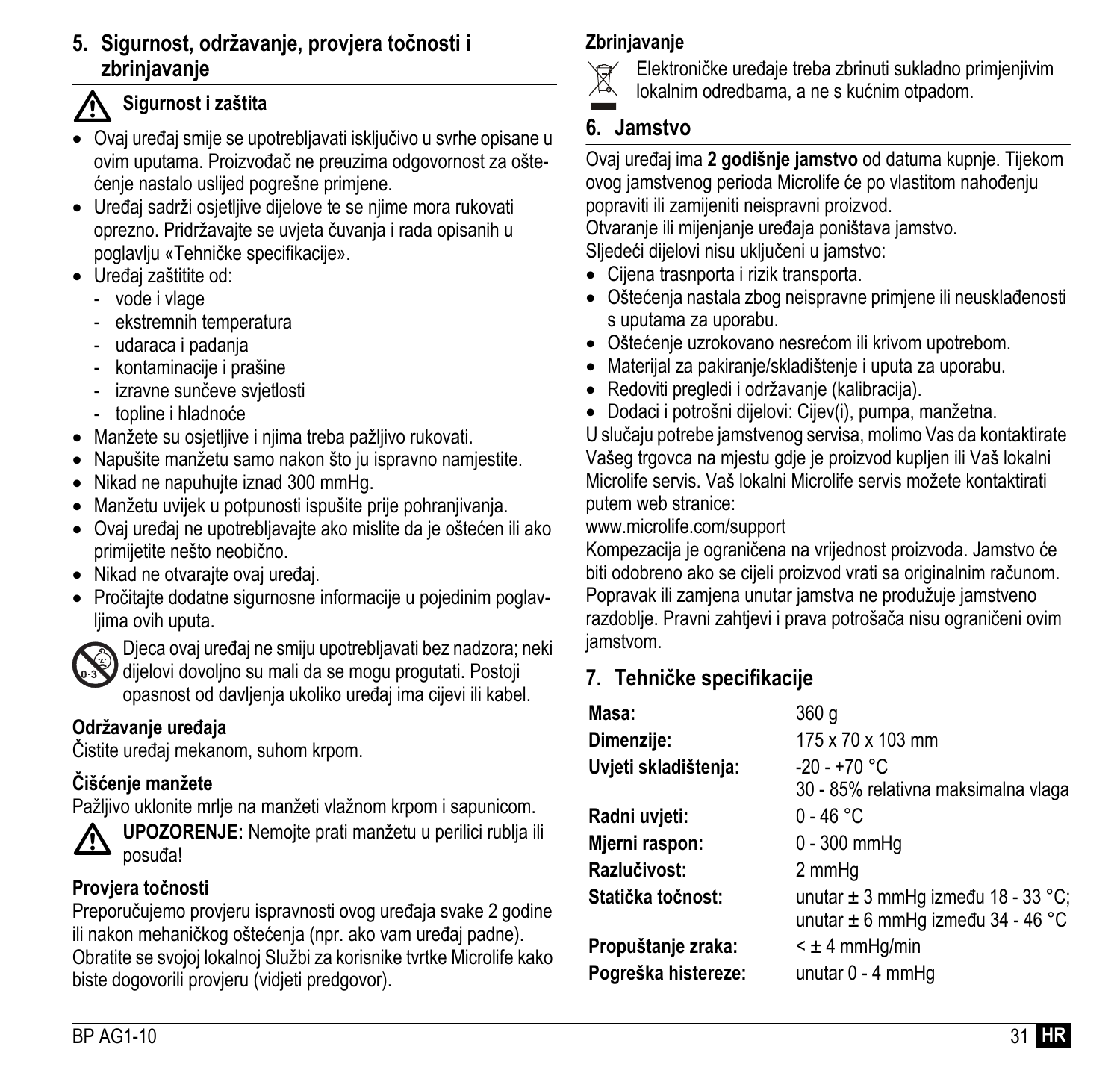**Uključeni dodaci:** manžeta (25 - 40 cm), pumpica, ventil, torbica **Relevantne norme:** EN ISO 81060-1; ANSI / AAMI SP09

Ovaj uređaj udovoljava zahtjevima Direktive o medicinskim proizvodima 93/42/EEZ. Zadržavamo pravo na tehničke izmjene.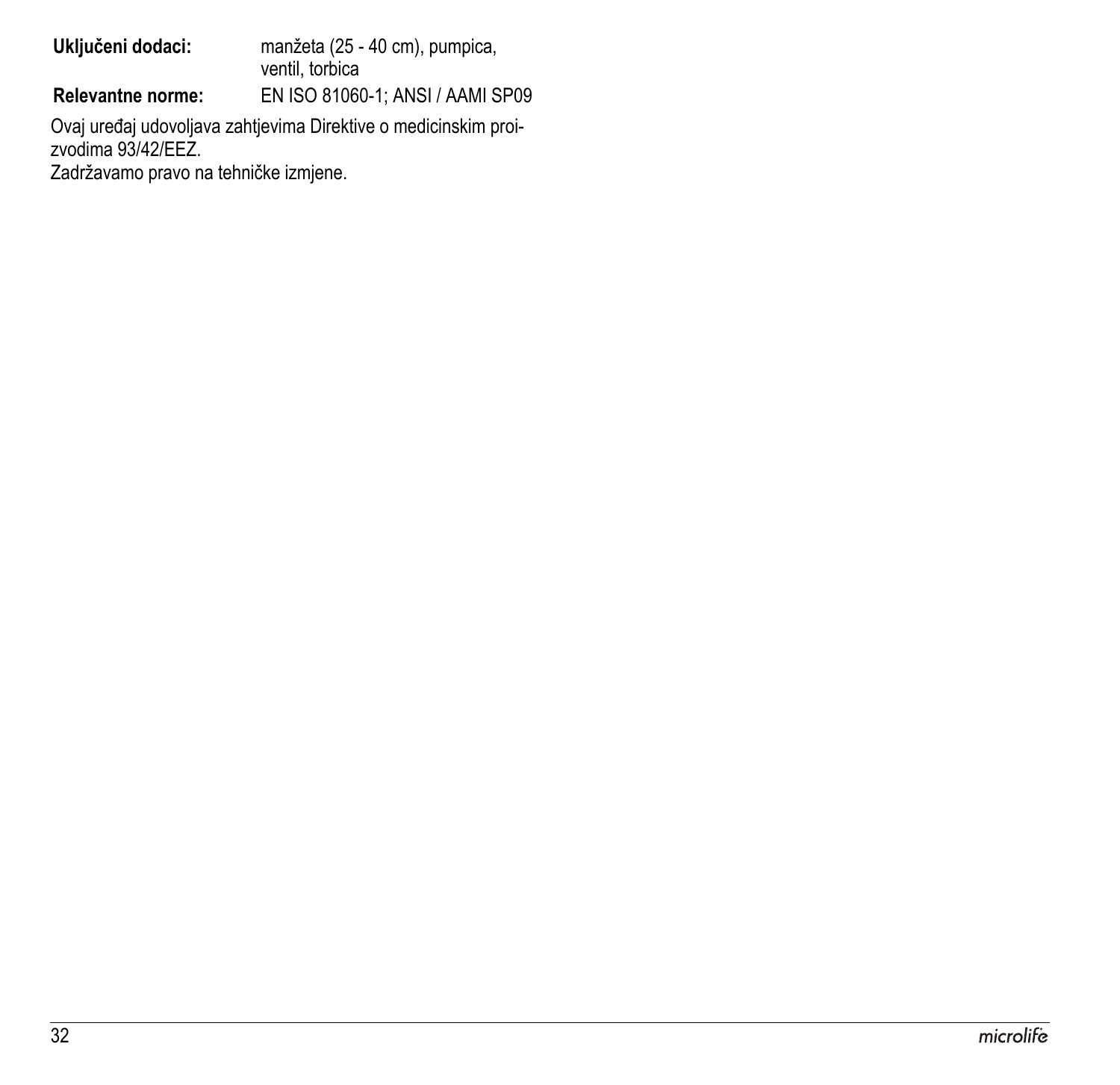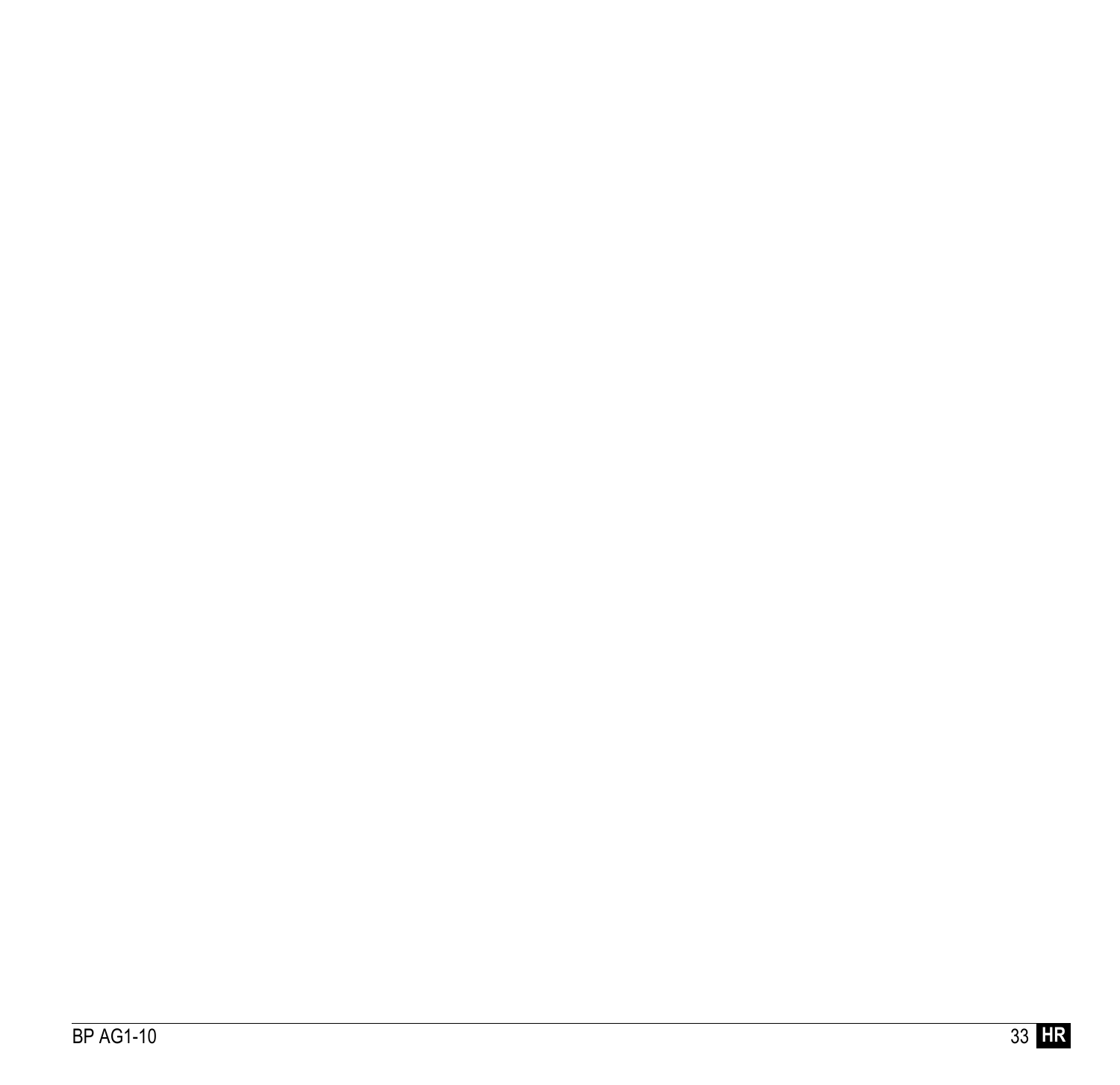# **Microlife BP AG1-10 BG**

- 1 Манометър
- $(2)$  Маншет
- 3 Помпа
- 4 Регулируем изпускателен клапан

Прочетете внимателно инструкциите, преди да ползвате този уред.

## Уважаеми потребителю,

Този анероиден апарат е механично устройство за измерване на кръвното налягане в горната част на ръката и ви гарантира по-точно и последователно измерване.

Моля, прочетете внимателно тези указания, за да можете да разберете всички функции на апарата и информацията за безопасното му ползване. Искаме да сте доволни от вашия Microlife продукт. Ако имате въпроси или проблеми, моля свържете се с местния представител на Microlife-Клиентски услуги. Вашият дистрибутор или аптекар може да ви даде адреса на дистрибутора на Microlife във вашата страна. Друга възможност е да посетите Интернет на www.microlife.bg, където можете да намерите изключително полезна информация за продуктите ни.

Бъдете здрави – Microlife AG!

# **Съдържание**

- **1. Важни факти за кръвното налягане и самостоятелното измерване**
	- Как да определя какво е кръвното ми налягане?
- **2. Ако използвате апарата за първи път**
	- Използване на подходящ маншет
- **3. Измерване на кръвното налягане чрез използване на този апарат**
	- Списък с въпроси, гарантиращ извършване на надеждно измерване
	- Процедура на измерване
- **4. Незиправности/отстраняване на проблеми**
- **5. Тест за безопасност, грижа, точност и депониране**
	- Безопасност и защита
	- Грижа за апарата
	- ï Почистване на маншета
	- Тест за точност
	- **Депониране**
- **6. Гаранция**
- **7. Технически спецификации**

**Гаранционна карта (вижте задната корица)**

#### **1. Важни факти за кръвното налягане и самостоятелното измерване**

- **Кръвно налягане** наричаме налягането на кръвта, преминаваща през артериите, което се образува от помпената дейност на сърцето. Винаги се измерват две стойности, **систолна** (висока) стойност и **диастолна** (ниска) стойност.
- **Ако постоянно имате високо кръвно налягане, това може да увреди здравето ви и трябва да се обърнете за помощ към лекаря си!**
- Винаги обсъждайте стойностите с вашия лекар и му съобщавайте, ако забележите нещо необичайно или се почувствате несигурни. **Никога не разчитайте на еднократно измерените стойности.**
- Има много причини за изключително **високи стойности на кръвното налягане**. Вашият лекарще ви ги обясни подробно и ще ви предложи лечение, ако е необходимо. Освен медика-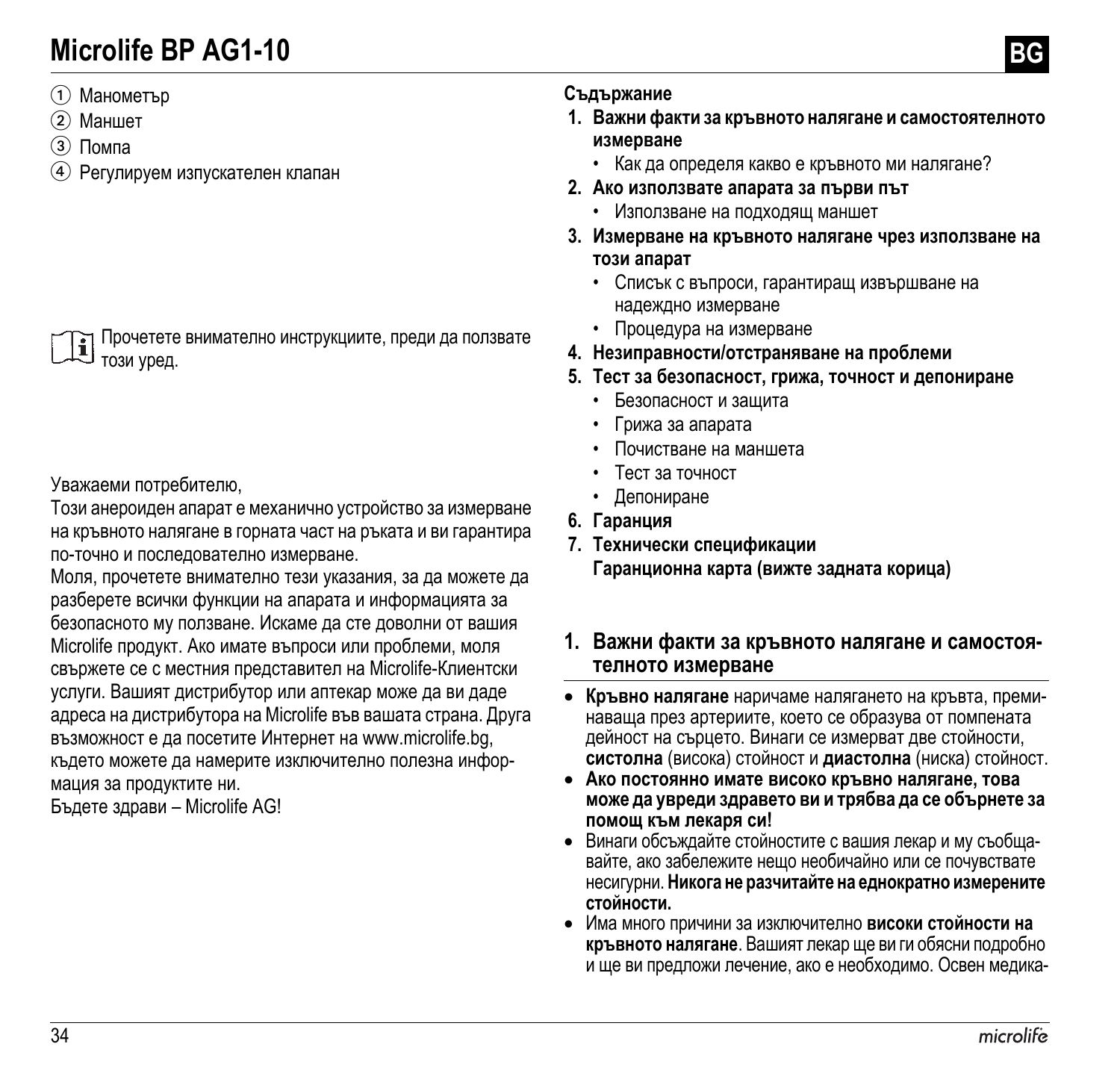ментите, техниките за релаксация, отслабването и физическите упражнения също могат да намалят кръвното налягане.

- **При никакви обстоятелства не трябва да променяте дозировката на лекарствата си или да започвате лечение без консултация с Вашия лекар.**
- В зависимост от физическите усилия и състояние, стойностите на кръвното налягане се променят през целия ден. **Затова трябва да извършвате измерванията в еднакви състояния на спокойствие и когато сте отпуснати!** Правете поне две измервания на ден, едно сутрин и едно вечер.
- Нормално е две измервания, направени скоро едно след друго, да покажат доста **различни резултати**.
- **Отклонения** в стойностите на измерванията, направени от лекаря ви или в аптеката, и тези направени вкъщи са напълно нормални, тъй като условията, при които са направени, са напълно различни.
- **Няколко измервания** дават доста по-ясна представа, отколкото само едно единствено измерване.
- **Направете малка пауза** от поне 15 секунди между две измервания.
- Ако сте **бременна**, трябва редовно да измервате кръвното си налягане, тъй като то може да се променя драстично през този период.

#### **Как да определя кръвното ми налягане?**

Таблица за класифициране на измерените в домашни условия стойности на кръвното налягане при възрастни, в съответствие с международните методически препоръки (ESH, ESC, JSH). Данните са в mmHg.

|                  | Обхват                                           | Систолн<br>a | Диас-<br>толна | Препоръка                                      |
|------------------|--------------------------------------------------|--------------|----------------|------------------------------------------------|
|                  | 1. нормално кръвно<br>налягане                   | < 120        | < 74           | Самостоя-<br>телна проверка                    |
| $\overline{2}$ . | оптимално<br>кръвно налягане                     | 120 - 129    | $74 - 79$      | Самостоя-<br>телна проверка                    |
| 3.               | кръвното наля-<br>гане повишени                  | 130 - 134    | 80 - 84        | Самостоя-<br>телна проверка                    |
| 4.               | кръвното наля-<br>гане е прекалено<br>ВИСОКО     | $135 - 159$  | $85 - 99$      | Потърсете<br>медицинска<br>помощ               |
| 5.               | кръвното наля-<br>гане е опасно<br><b>ВИСОКО</b> | $\geq 160$   | $\geq 100$     | Незабавно<br>потърсете<br>медицинска<br>помощ! |

Най-високата стойност е тази, която определя оценката. Пример: стойност на кръвното налягане на **140/80** mmHg или стойност на **130/90** mmHg показва «кръвното налягане е прекалено високо».

#### **2. Използване на апарата за първи път**

#### **Използване на подходящ маншет**

При избор на точния размер маншет, обиколката на ръката трябва бъде измерена в центъра на горната част на ръката. 25 - 40 см (9.8 - 15.7 инча) трябва да е точният размер за поголямата част от хората.

**ВАЗПОЛЗВАЙТЕ САМО Microlife маншети!** 

 Свържете се с местния представител на Microlife-Услуги, ако приложеният маншет (2) не е подходящ.

## **3. Измерване на кръвното налягане**

#### **Списък с въпроси, гарантиращ извършване на надеждно измерване**

- 1. Избягвайте движение, хранене или пушене непосредствено преди измерването.
- 2. Седнете на стол с облегалка и се отпуснете в продължение на 5 минути. Дръжте краката си стъпили на пода и не ги кръстосвайте.
- 3. Винаги измервайте на една и съща ръка (обикновено лявата).
- 4. Отстранете плътно прилепващи дрехи от ръката над лакътя. За да избегнете притискане, не навивайте ръкавите си - те не пречат на маншета, ако са гладки.
- 5. Винаги се уверявайте, че използвате правилния размер маншет (размерът на маншета е отбелязан върху него).
	- Стегнете добре маншета, но не твърде много.
	- Уверете се, че маншетът е поставен 1-2 см над лакътя.
	- **Знакът за артерията**, обозначен на маншета (около 3 см дълга линия) трябва да се постави върху артерията, която минава през вътрешната страна на ръката.
	- Поддържайте ръката си, за да е отпусната.
	- Уверете се, че маншетът е разположен на височината на сърцето ви.
- 6. При неправилно сглобяване или повреда на стетоскопа може да се получи изкривяване на звука или лошо предаване на звука, което може да доведе до неточни показания.
- 7. **Правилното изпускане на въздуха е съществено за точността на показанията.** Практикувайте и усъвършенс-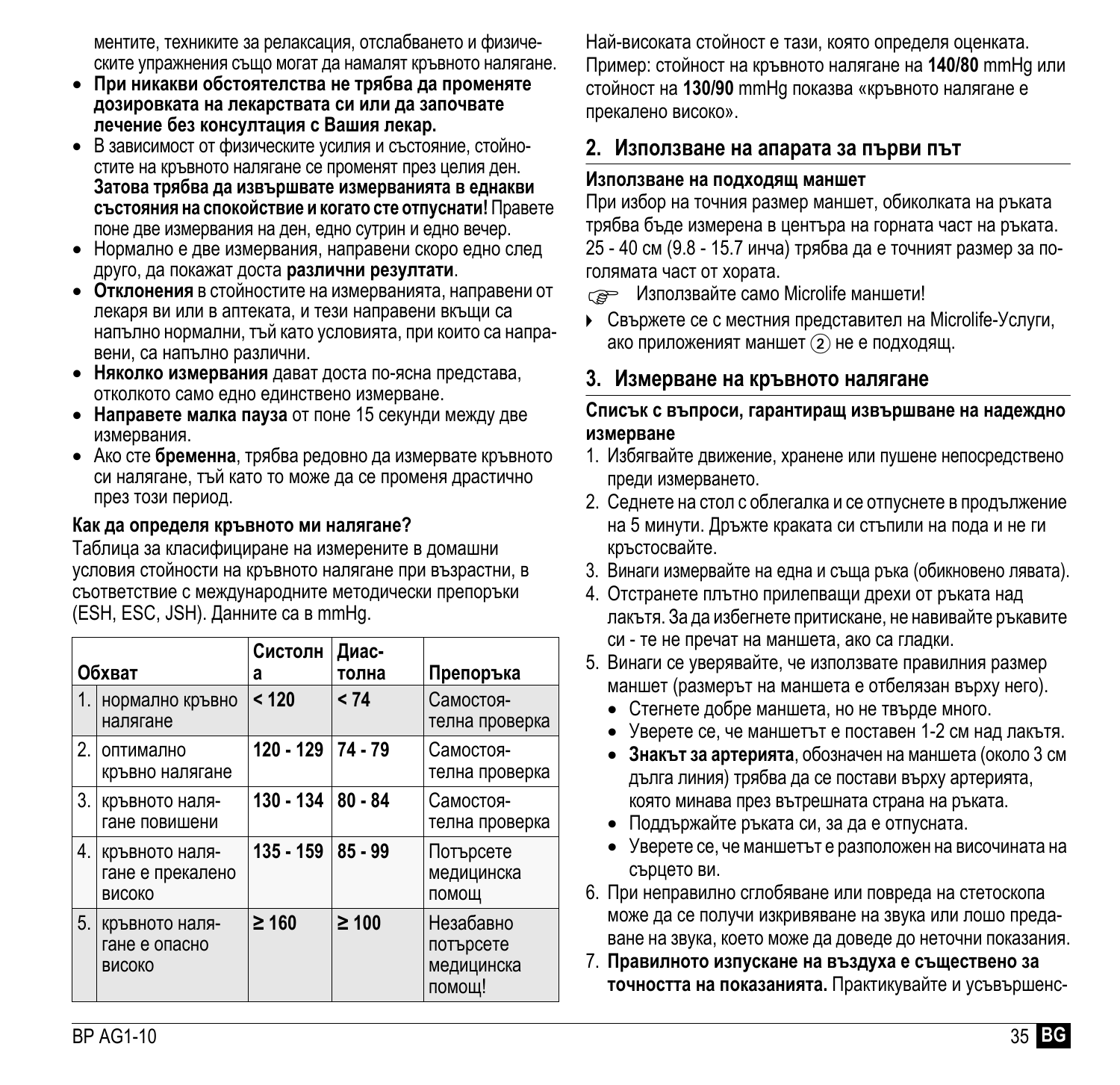твайте препоръчителната степен на изпускане 2-3 mmHg (мм живачен стълб) в секунда или изпускайта с 1-2 деления на манометъра (1) при всеки удар на сърцето.

#### **Процедура на измерване**

- 1. Поставете главата на стетоскопа под маншета (2) или на 1-2 см под него. Уверете се, че главата на стетоскопа е в контакт с кожата и е поставена върху брахиалната артерия.
- 2. Поставете слушалките и проверете дали главата на стетоскопа е поставена правилно така, че тоновете на Коротков да се чуват максимално силно.
- 3. Затворете въздушния клапан  $\widehat{4}$ , който се намира на гумената помпа  $(3)$ , като завъртите винта по посока на часовниковата стрелка. Не затягайте много силно.
- 4. Хванете помпата (3) с вашата свободна ръка (ръката, на която не измервате) и напомпете маншета. Наблюдавайте манометъра  $\overline{1}$  и напомпете до около 40 мм живачен стълб по-високо от очаквана систолична стойност (горна граница).
	- Напомпете до 200 мм живачен стълб, ако не сте сигурни за очакваната стойност.
- 5. Отворете клапана 4 бавно, като завъртате винта обратно на часовниковата стрелка, докато държите главата на стетоскопа върху брахиалната артерия. Слушайте внимателно, когато маншетът започне да изпуска въздуха. Обърнете внимание на показанието на манометъра  $\widehat{1}$  веднага след като чуете слабо, ритмично пулсиране или туптене.

#### **Това е показанието на систоличното кръвно налягане.**

- 6. Продължавайте да изпускате налягането по същия начин. Обърнете внимание на показанието на манометъра  $(1)$ . веднага след като спрете да чувате звукът на туптене. **Това е показанието на диастоличното кръвно налягане.**
- 7. Изпуснете напълно въздуха от маншета.
- 8. Повторете измерването най-малко още два пъти и запишете получените стойности, дата и час, веднага след приключване на измерванията.
- 9. Свалете маншета и стетоскопа.

# **4. Незиправности/отстраняване на проблеми**

Ако по време на използване на апарата възникнат проблеми, необходимо е да проверите следните точки и да вземете съответните мерки:

|                                                                                                            | Вероятна причина и начин за                                                                                                                                                                                                                                                                                                                                                                                                                                                                                   |
|------------------------------------------------------------------------------------------------------------|---------------------------------------------------------------------------------------------------------------------------------------------------------------------------------------------------------------------------------------------------------------------------------------------------------------------------------------------------------------------------------------------------------------------------------------------------------------------------------------------------------------|
| Описание                                                                                                   | отстраняване                                                                                                                                                                                                                                                                                                                                                                                                                                                                                                  |
| Лошо предаване на<br>тона, грешки или<br>страничен шум.                                                    | Проверете дали слушалките не са<br>$\bullet$<br>запушени или пукнати. Ако не са,<br>убедете се, че те са плътно прилег-<br>нали и не са износени.<br>Проверете дали по тръбата няма<br>пукнатини и не е ли повредена.<br>Проверете дали главата не стетос-<br>копа не е провредена.<br>Убедете се, че главата на стетоскопа<br>се намира в контакт с кожата и е<br>върху брахиалната артерия по<br>време на измерване. За да избегнете<br>неточни измервания, изчистете или<br>заменете неизправните детайли. |
| При напомпване на<br>маншета с гумената<br>помпа налягането (3)<br>не се увеличава.                        | Убедете се, че клапанът е затворен.<br>٠<br>Убедете се, че маншетът е правилно<br>٠<br>съединен с гумената помпа и мано-<br>метъра.<br>Проверете не изпускат ли въздух<br>маншетът, тръбата и/или гумената<br>помпа. При откриване на неизправност<br>заменете неизправните детайли.                                                                                                                                                                                                                          |
| Скоростта на изпус-<br>кане на въздуха чрез<br>регулиране на<br>клапана (4) не е 2-<br>3 мм живачен стълб. | Отделете клапана от помпата, за да прове-<br>рите дали няма препятствия за въздуха<br>вътре в самия клапан. Премахнете препят-<br>ствията и повторно опитайте. Ако клапанът<br>не работи както трябва, заменете го с цел<br>да избегнете получаване на неточни<br>резултати от измерването.                                                                                                                                                                                                                   |
| Стрелката на<br>манометъра не се<br>намира 0 ± 3 мм<br>живачен стълб в<br>покой.                           | Убедете се, че при проверка да се<br>постави стрелката на нула, клапанът<br>е напълно отворен.<br>Ако отклонението от нулевото пока-<br>зание е повече от 3 мм живачен<br>стълб, обърнете се към търговската<br>организация за повторна калибровка<br>на манометъра.                                                                                                                                                                                                                                          |

**Ако смятате, че резултатите са необичайни, моля** прочетете внимателно информацията в «Раздел 1.».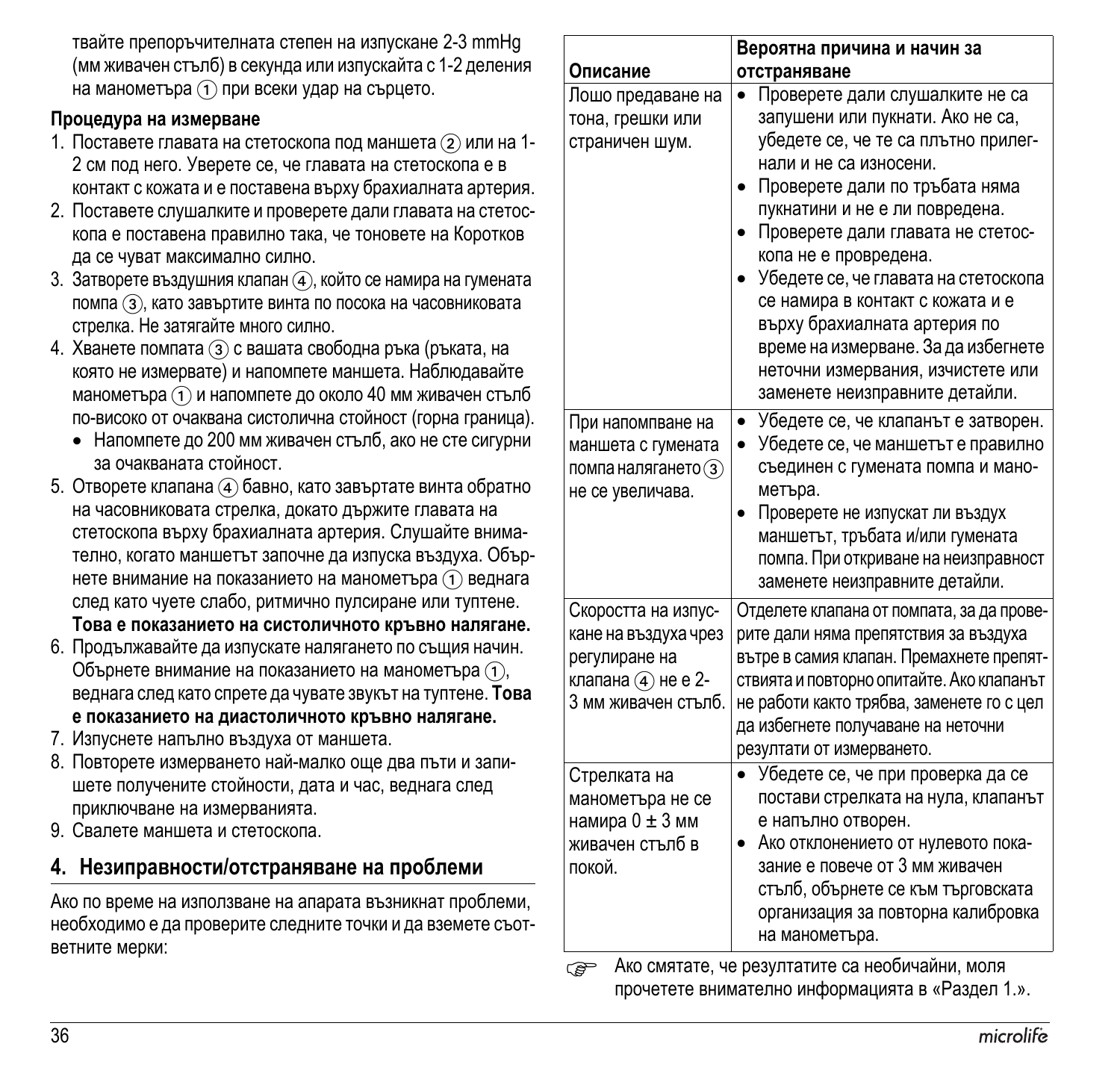# **5. Тест за безопасност, грижа, точност и депониране**

#### $\overline{\mathbb{A}}$ **Безопасност и защита**

- Този прибор може да се ползва единствено за целта, описана в тази книжка. Производителят не може да носи отговорност за повреди, причинени от неправилна употреба.
- В този прибор има чувствителни детайли и с него трябва да се борави внимателно. Спазвайте условията за съхранение и експлоатация, описани в раздел «Технически спецификации»!
- Пазете го от:
	- вода и влага
	- екстремни температури
	- удар и изпускане
	- замърсяване и прах
	- пряка слънчева светлина
	- топлина и студ
- Маншетите са чувствителни и трябва да се борави внимателно с тях.
- Помпайте маншета само когато е поставен добре на ръката.
- Никога не не напомпвайте над 300 мм живачен стълб.
- Съхранявайте маншета като изпуснете напълно въздуха от него.
- Не ползвайте прибора, ако мислите, че е повреден или забележите нещо нередно.
- Никога не отваряйте прибора.
- Прочетете допълнителните инструкции за безопасност в индивидуалните раздели от брошурата.



Не позволявайте на деца да използват прибора без **Водителски контрол; някои части са достатъчно малки, в село се достатъчно малки, са село се так се так се так** за да бъдат погълнати. Бъдете наясно с риска от задушаване в случай, че това устройство е снабдено с кабели или тръби.

### **Грижа за апарата**

Почиствайте апарата само с мека суха кърпа.

#### **Почистване на маншета**

Внимателно отстранявайте петната по маншета с влажна кърпа и сапунена пяна.



 **Внимание:** Не почиствайте маншета <sup>в</sup> пералня или съдомиялна машина.

#### **Тест за точност**

Препоръчително е апаратът да се тества за точност на всеки 2 години или след механичен удар (например след изпускане). Моля, свържете се с местния представител на Microlife-Услуги, за да организирате извършването на теста (вижте предговора).

#### **Депониране**

 $\forall$ Eлектронните уреди трябва да се изхвърлят съгласно мест-

XX.

ните приложими разпоредби, а не с битовите отпадъци.

# **6. Гаранция**

Този уред e c **2-годишна** гаранция от датата на закупуване. По време на този гаранционен период, по наша преценка, Microlife ще поправи или замени дефектния продукт безплатно.

Отварянето или модификациите по прибора правят гаранцията невалидна.

Следните артикули са изключени от гаранцията:

- Транспортни разходи и рискове от транспорта.
- Повреда, причинена от неправилно приложение или неспазване на инструкциите за употреба.
- Повреда, причинена от злополука или неправилна употреба.
- Опаковъчен / съхраняващ материал и инструкции за употреба.
- Редовни проверки и поддръжка (калибриране).

 Аксесоари и износващи се части: Тръба(и), помпа, маншет. Ако се изисква гаранционно обслужване, моля, свържете се с дилъра, от който е закупен продуктът, или с местния представител на Microlife. Можете да се свържете с местния представител на Microlife чрез нашия уебсайт: www.microlife.com/ support

Компенсацията е ограничена до стойността на продукта. Гаранцията ще бъде предоставена, ако целият продукт бъде върнат с оригиналната фактура. Ремонтът или подмяната в рамките на гаранцията не удължава или подновява гаранционния период. Юридическите претенции и правата на потребителите не са ограничени от тази гаранция.

### **7. Технически спецификации**

| Тегло:      | 360 г                            |
|-------------|----------------------------------|
| Габарити:   | 175 x 70 x 103 MM                |
| Условия на  | $-20 - +70$ °C                   |
| съхранение: | 30 - 85 % относителна максимална |
|             | влажност                         |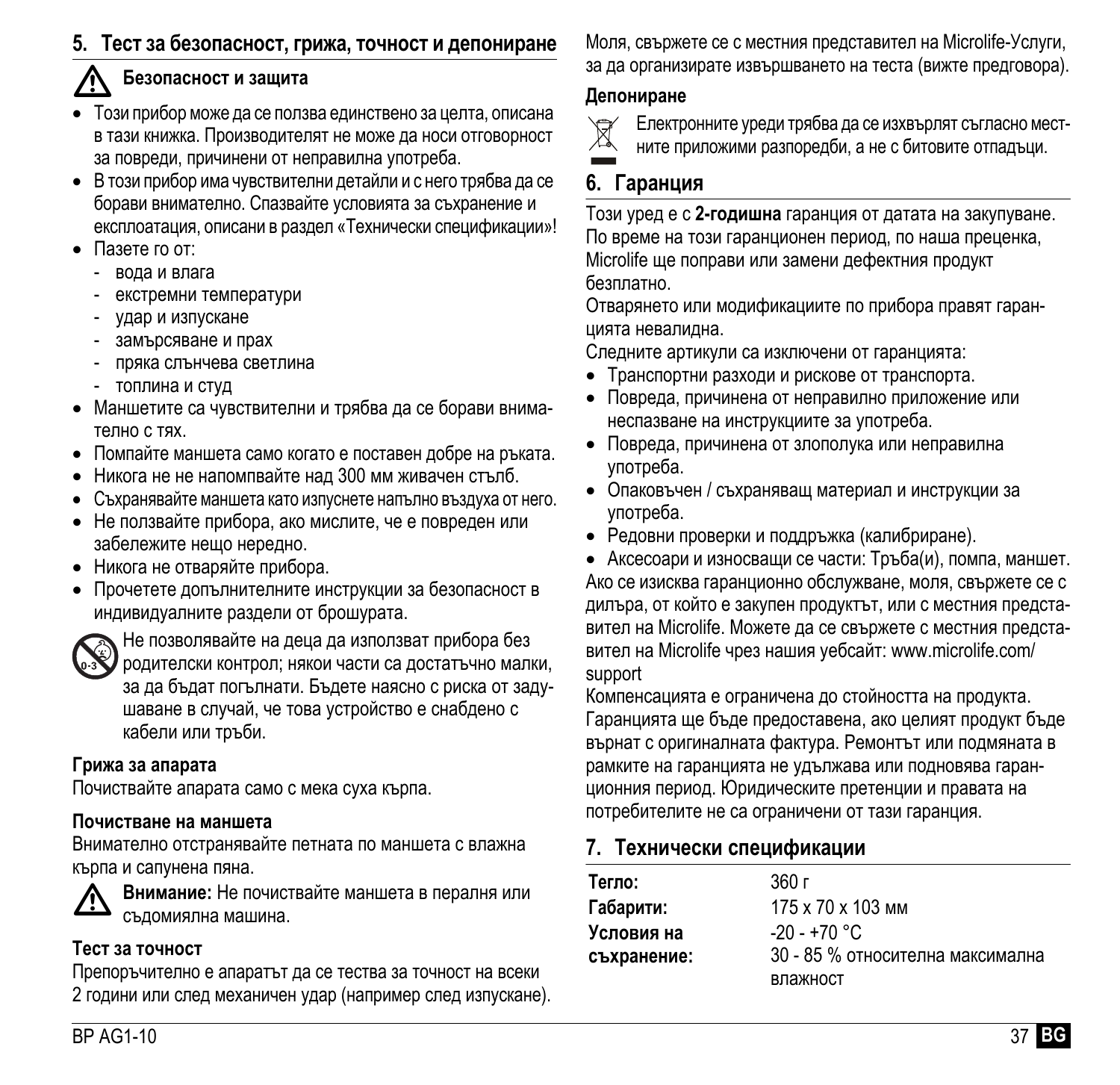Това изделие отговаря на изискванията на Директивата за медицински изделия 93/42/ЕЕС. **Работни условия:** 0 - 46 °C **Обхват на измерване:** 0 - 300 мм живачен стълб **Разделителна способност:** 2 мм живачен стълб **Статична точност:** в рамките на ± 3 mmHg между 18 - 33 °C; в рамките на ± 6 mmHg между 34 - 46 °C **Изтичане на въздуха:** < ± 4 мм живачен стълб/мин. **Погрешнозакъсняване:** между 0 - 4 мм живачен стълб **Включени аксесоари:** маншет (25 - 40 см), помпа, клапан, мека чанта **Препратка към стандарти:** EN ISO 81060-1; ANSI / AAMI SP09

Производителят си запазва правото да внася технически промени.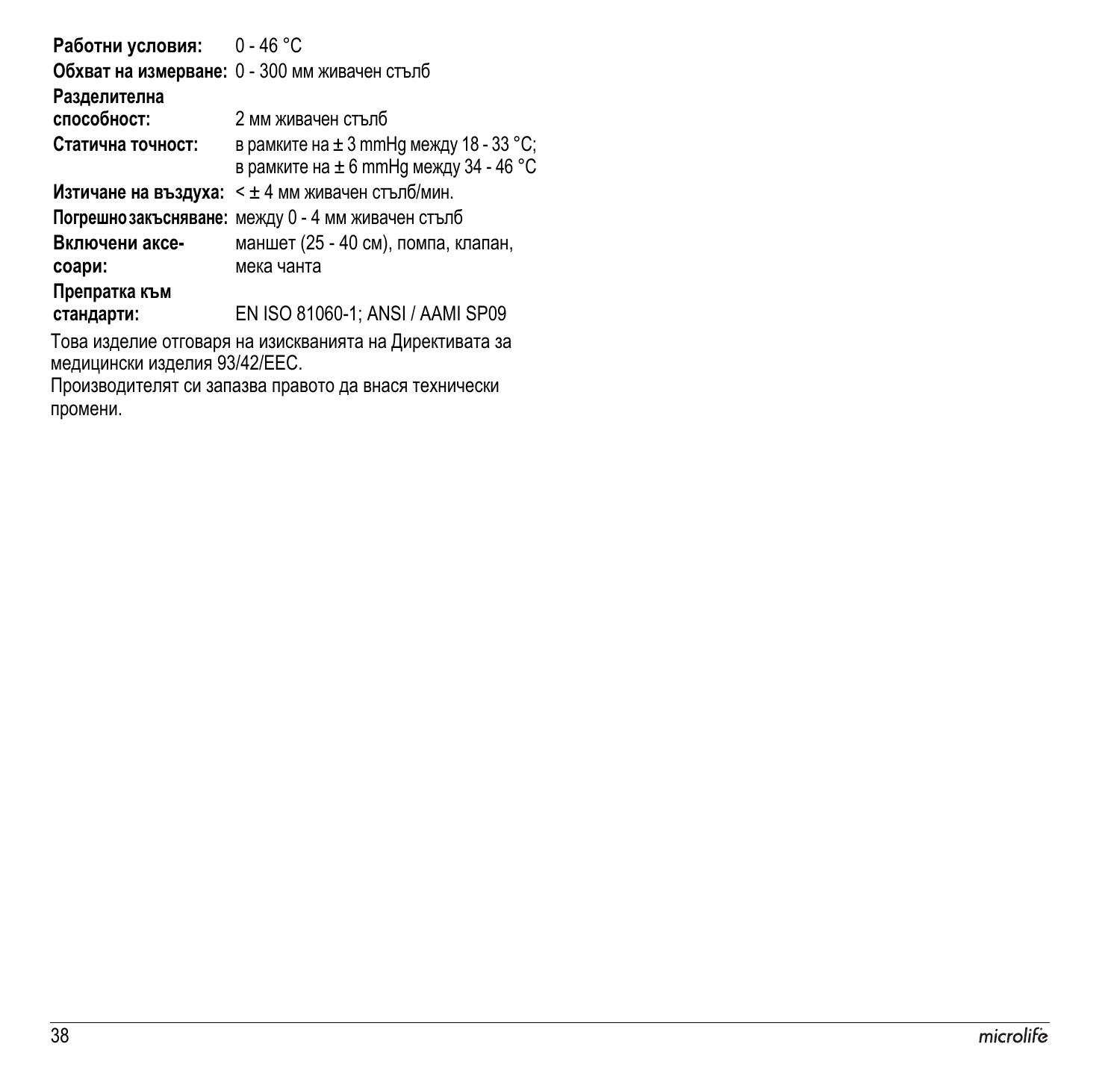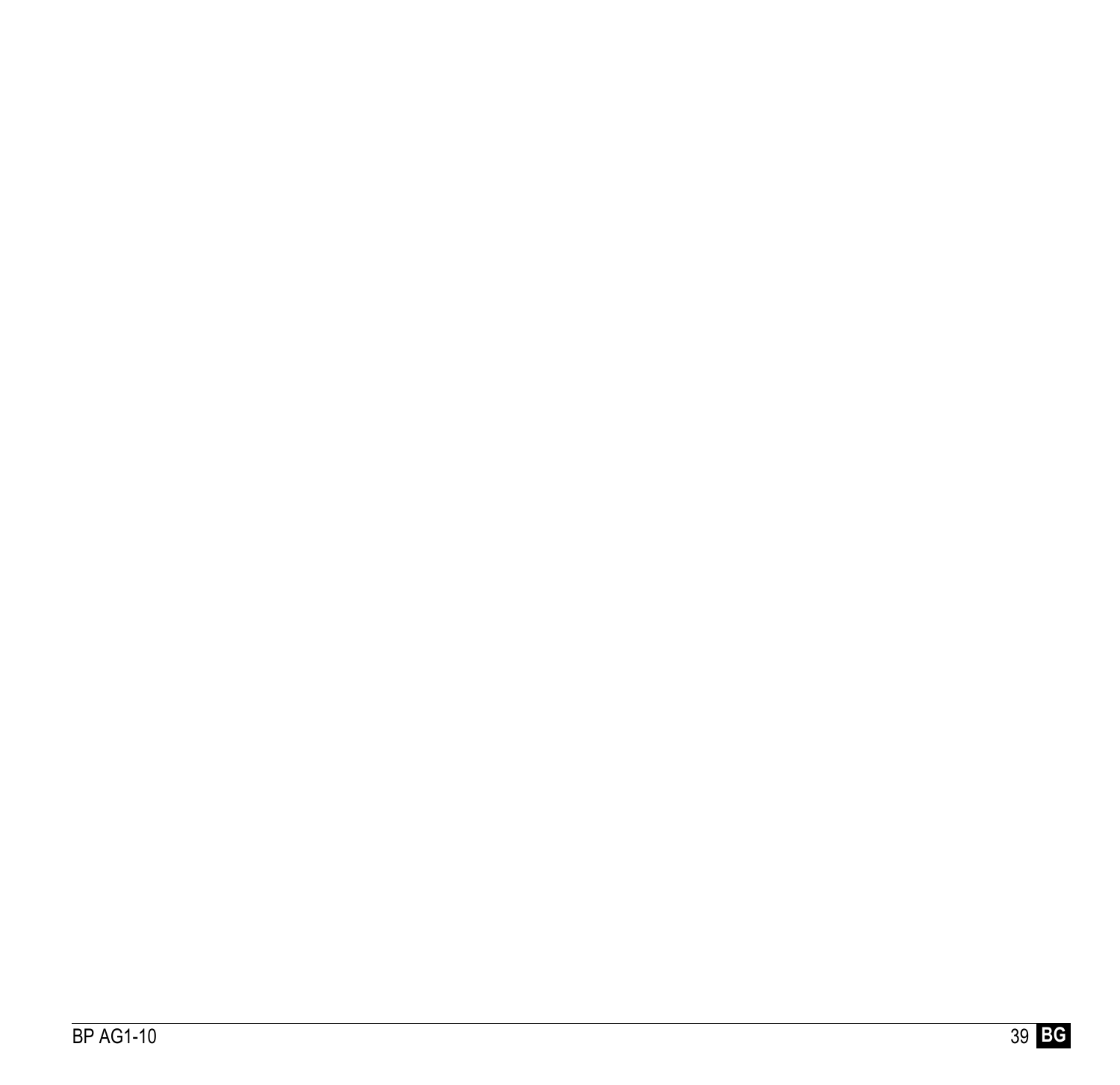# **Microlife BP AG1-10 RO**

- 1 Manometru
- 2 Manşetă
- 3 Pompă în formă de pară
- 4 Supapă reglabilă pentru dezumflare

| m. |   |
|----|---|
|    |   |
| ٧  |   |
| ٧  | v |
|    |   |

Cititi instructiunile cu atentie înainte de a utiliza acest aparat.

#### Stimate utilizator,

Acest tensiometru este un aparat mecanic destinat măsurării tensiunii arteriale la nivelul bratului și asigură o măsurare precisă şi sigură.

Vă rugăm să citiți aceste instrucțiuni cu atenție, astfel încât să înțelegeti toate funcțiile sale și informațiile privind siguranța. Noi dorim să vă bucurați de produsul dvs. Microlife. În cazul în care aveți orice fel de întrebări sau probleme, vă rugăm contactaţi Service-ul local Microlife. Vânzătorul sau farmacia dvs. vor fi în măsură să vă ofere adresa distribuitorului Microlife din ţara dvs. Alternativ, vizitați pe Internet la www.microlife.com, unde puteți găsi multe informatii importante cu privire la produsele noastre. Aveţi grijă de sănătatea dvs. – Microlife AG!

#### **Cuprins**

- **1. Elemente importante cu privire la tensiunea arterială şi auto-măsurare**
	- ï Cum evaluez tensiunea mea arterială?
- **2. Utilizarea pentru prima oară a instrumentului**
	- ï Utilizarea unei manşete corecte
- **3. Măsurarea tensiunii arteriale**
	- · Tineți seama de următoarea listă de verificare pentru o măsurare sigură
	- ï Procedura de măsurare
- **4. Defecţiuni / Depanare**
- **5. Siguranţă, îngrijire, verificarea preciziei şi salubrizarea**
	- Siguranta si protectia
	- Îngrijirea instrumentului
	- Curățarea manșetei
	- Verificarea preciziei
	- ï Salubrizarea
- **6. Garanţia**
- **7. Specificaţii tehnice Fișa garanţie (vezi coperta spate)**

### **1. Elemente importante cu privire la tensiunea arterială şi auto-măsurare**

- **Tensiunea arterială** este presiunea sângelui care curge în artere, generată de bătăile inimii. Întotdeauna sunt măsurate două valori, cea **sistolică** (superioară) şi cea **diastolică** (inferioară).
- **Valori permanent ridicate ale tensiunii arteriale pot duce la deteriorarea stării dvs. de sănătate, şi de aceea trebuie să fiţi tratat de medicul dvs.!**
- Întotdeauna discutati cu medicul dvs. despre valorile măsurate si informati-l dacă remarcati ceva neobisnuit sau aveti îndoieli. **Nu vă bazaţi niciodată pe măsurări singulare ale tensiunii arteriale.**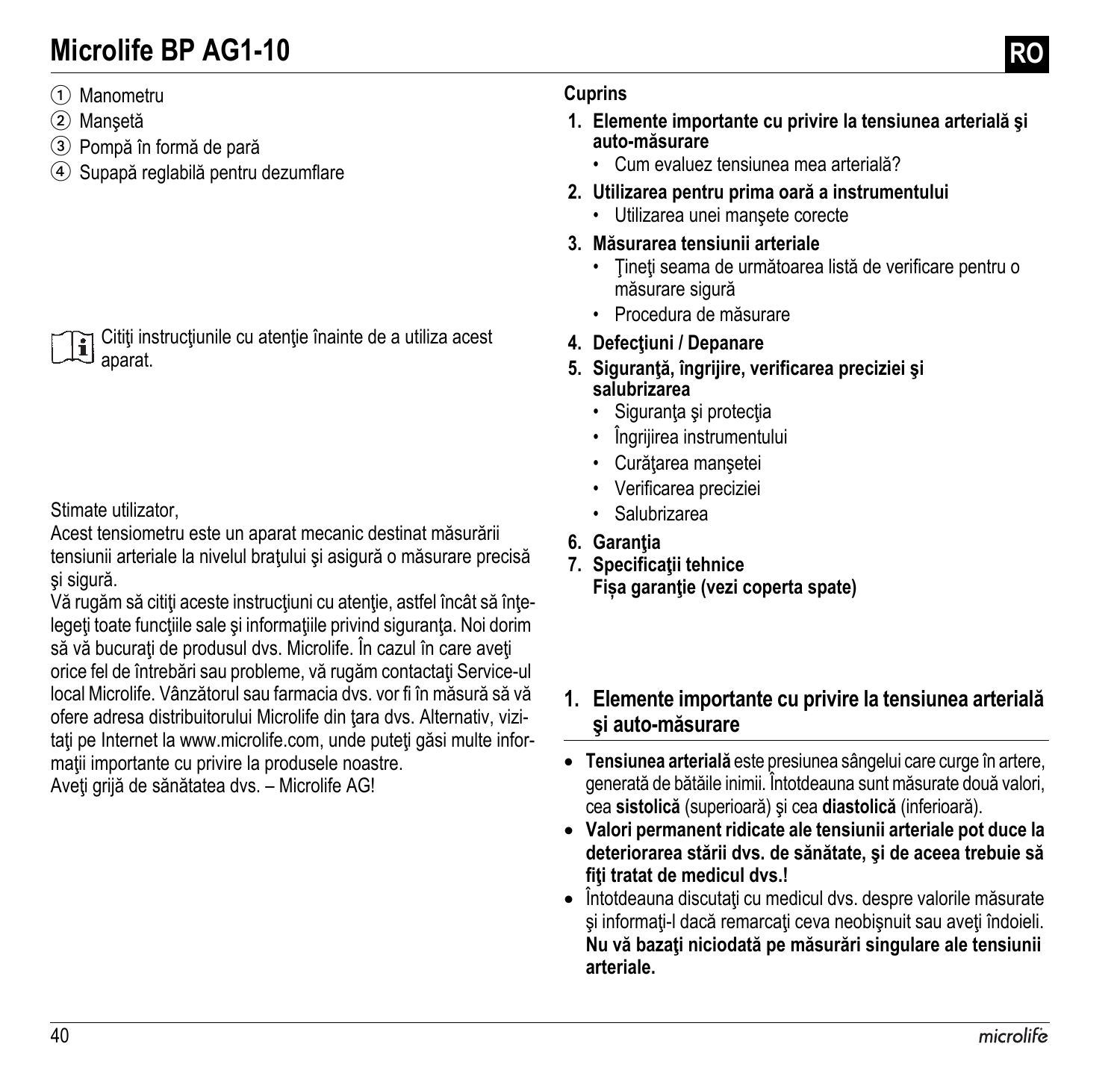- Există multe cauze ale unor **valori excesiv de ridicate ale tensiunii arteriale**. Medicul dvs. vă poate explica în detaliu şi dacă este cazul vă poate oferi tratamentul corespunzător. Pe lângă medicatie, tehnicile de relaxare, reducerea greutății corporale și exercițiile fizice pot ajuta de asemenea la reducerea tensiunii dvs. arteriale.
- **Sub nici o forma nu modificați tratamentul și nu inițiați un alt tratament fara sa consultați medicul dumneavoastra.**
- În functie de starea și conditia dvs. fizică, tensiunea arterială variază destul de mult pe durata unei zile. **De aceea, trebuie să efectuaţi măsurările în aceleaşi condiţii de linişte şi în momentul în care vă simţiţi relaxat!** Efectuaţi cel puţin două măsurări pe zi, una dimineaţa şi una seara.
- Este un lucru obişnuit ca două măsurări efectuate într-o succesiune rapidă să producă **rezultate semnificativ diferite**.
- **Diferenţele** între măsurările efectuate de medicul dvs. sau la farmacie și cele luate acasă sunt de fapt normale, din cauza faptului că aceste situații sunt complet diferite.
- **Mai multe măsurări** oferă o imagine mai clară decât una singură.
- **Lăsati un interval scurt** de cel putin 15 secunde între două măsurări.
- Daca sunteți **insarcinata** este bine sa va monitorizați tensiunea arteriala regulat, pentru ca aceasta poate varia drastic in aceasta perioada.

#### **Cum evaluez tensiunea mea arterială?**

Tabel pentru clasificarea valorilor tensiunii arteriale pentru adulţi, la domiciliu, în conformitate cu normele internaţionale (ESH, ESC, JSH). Date în mmHg.

|                  | Domeniu                                 | <b>Sistolic</b>   | <b>Diastolic</b> | Recomandare                                  |
|------------------|-----------------------------------------|-------------------|------------------|----------------------------------------------|
| $\mathbf{1}$ .   | tensiune arterială<br>normală           | < 120             | < 74             | Verificati dvs.                              |
| $\overline{2}$ . | I tensiune arterială<br>optimă          | 120 - 129 74 - 79 |                  | Verificati dvs.                              |
| 3.               | tensiune arterială<br>crescută          | 130 - 134 80 - 84 |                  | Verificati dvs.                              |
| 4.               | tensiune arteria-<br>lăprea mare        | 135 - 159 85 - 99 |                  | Solicitați asistență<br>medicală             |
| 5.               | tensiune arterială<br>periculos de mare | $\geq 160$        | $\geq 100$       | Solicitați de urgență<br>asistență medicală! |

Valoarea mai mare este cea care determină evaluarea. Exemplu: o valoare de **140/80** mmHg sau de **130/90** mmHg indică «o tensiune arterială prea mare».

# **2. Utilizarea pentru prima oară a instrumentului**

#### **Utilizarea unei manşete corecte**

Atunci când alegeti dimensiunea corectă a mansetei, circumferinta braţului trebuie măsurată la mijlocul braţului superior. 25 - 40 cm (9.8 - 15.7 inch) este dimensiunea potrivită pentru majoritatea persoanelor.

Utilizați numai mansete Microlife!

▶ Contactați Service-ul local Microlife, în cazul în care manșeta atașată (2) nu se potrivește.

# **3. Măsurarea tensiunii arteriale**

#### **Ţineţi seama de următoarea listă de verificare pentru o măsurare sigură**

- 1. Evitati orice fel de activitate, mâncatul sau fumatul imediat înainte de măsurare.
- 2. Așezați-va intr-un scaun cu spatar si relaxați-va timp de 5 minute. Stați cu picioarele pe podea și nu le incrucișați.
- 3. Întotdeauna măsurați la aceeași mână (în mod normal stânga).
- 4. Scoateti articolele de îmbrăcăminte care vă strâng bratul superior. Pentru a evita strângerea, mânecile cămăşilor nu trebuie suflecate - acestea nu interferează cu manşeta dacă stau lejer.
- 5. Asigurati-vă întotdeauna că manseta pe care o folositi are dimensiunea potrivită (indicată pe manşetă).
	- Fixati manseta bine, dar nu prea strâns.
	- Verificati ca manseta să fie cu 1-2 cm deasupra cotului dvs.
	- Semnul de pe manşetă care **indică artera** (o linie de cca 3 cm) trebuie să vină în prelungirea arterei de pe partea interioară a bratului.
	- Sprijiniti-vă bratul astfel încât să fie relaxat.
	- Verificaţi ca manşeta să fie la aceeaşi înălţime cu inima dvs.
- 6. Un stetoscop montat necorespunzător sau defect va distorsiona sunetele sau va atenua transmiterea acestora, ceea ce va duce la o măsurare imprecisă a tensiunii.
- 7. **O viteză de dezumflare adecvată este esenţială pentru determinarea corectă a tensiunii.** Este recomandată o viteză de dezumflare de 2-3 mmHg pe secundă sau o coborâre a acului cu 1-2 linii pe cadranul manometrului  $\widehat{1}$  la fiecare bătaie a inimii.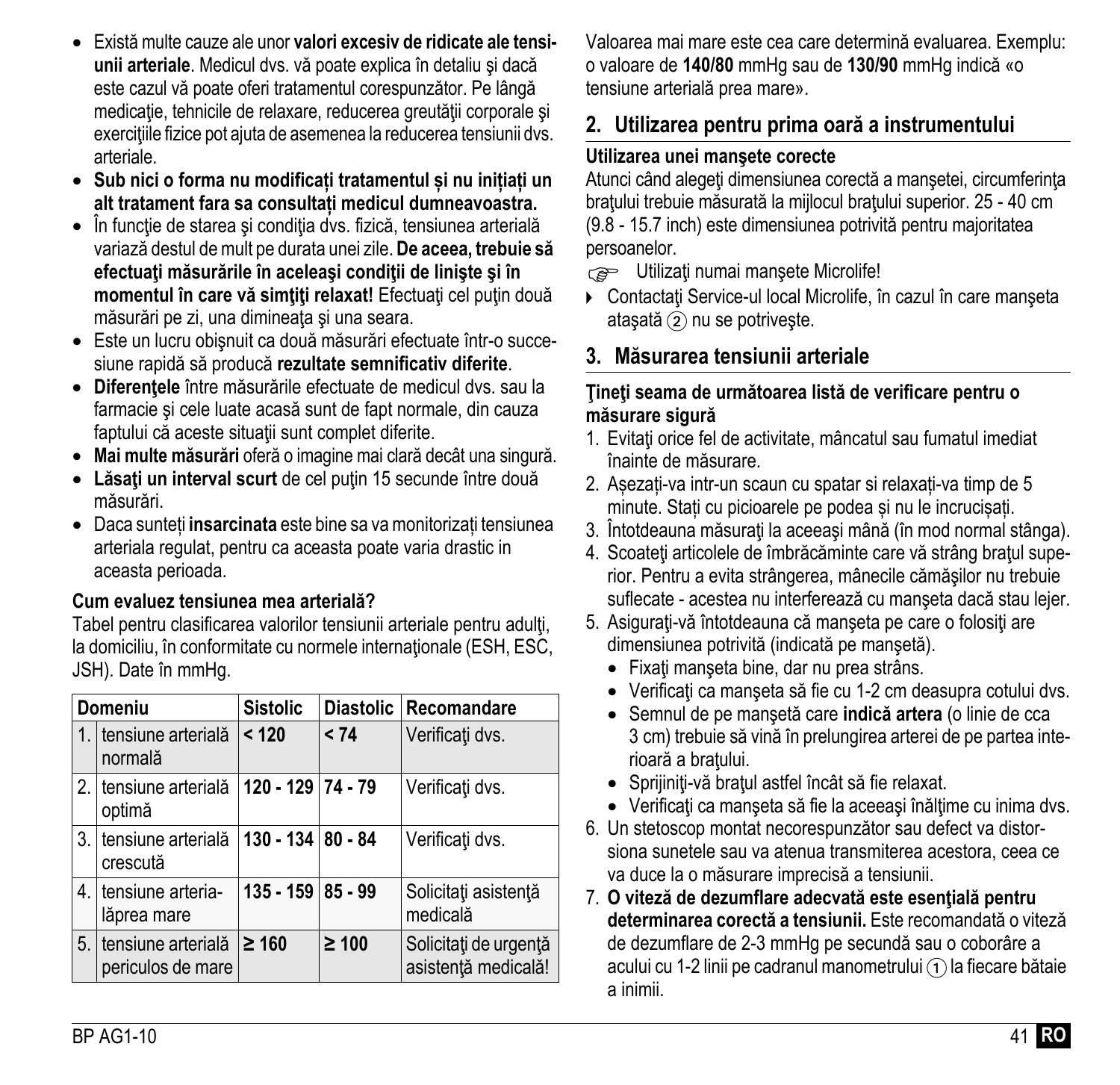#### **Procedura de măsurare**

- 1. Asezați capsula stetoscopului sub mansetă  $(2)$  la 1-2 cm mai jos de acesta. Asigurati-vă dacă capsula stetoscopului este în contact cu pielea şi deasupra arterei brahiale.
- 2. Asezati corect olivele stetoscopului în urechi pentru a putea auzi zgomotele Korotkoff în timpul măsurării.
- 3. Închideți supapa  $\overline{4}$  pompei  $\overline{3}$  rotind surubul în sensul acelor de ceasornic. Nu strângeți exagerat.
- 4. Tineti para cu supapă  $\widehat{3}$  în mâna liberă (bratul la care nu faceti măsurarea) și umflați manșeta. În timp ce urmăriți indicatorul de presiune de pe manometru  $\Omega$  umflati până când acul manometrului arată o presiune cu 40 mmHg mai mare decât tensiunea dvs. sistolică normală (valoarea superioară).
	- Dacă nu sunteți sigur de valoarea acesteia, umflați mai întâi la 200 mmHg.
- 5. Deschideti supapa 4 încet, rotind surubul în sens antiorar și tinând capsula stetoscopului deasupra arterei brahiale.Pe măsură ce manşeta se dezumflă, trebuie să ascultaţi atent cu stetoscopul. Notati gradatia de pe manometru  $\Omega$  imediat ce auziţi bătăi slabe, ritmice sau sunete înăbuşite. **Aceasta este citirea tensiunii sistolice.**
- 6. Lăsați presiunea din mansetă să coboare în același ritm. Notați gradația de pe manometru  $\overline{1}$  imediat ce zgomotele încetează. **Aceasta este citirea tensiunii diastolice.**
- 7. Dezumflati complet manseta.
- 8. Repetați măsurarea de cel puțin două ori și înregistrați valorile. data şi ora imediat după terminarea măsurătorilor.
- 9. Scoateţi manşeta de pe braţ şi stetoscopul de la urechi.

# **4. Defecţiuni / Depanare**

Dacă apar probleme la folosirea aparatului, trebuie verificate următoarele aspecte şi, după caz, luate măsurile corespunzătoare:

| <b>Descriere</b>                                                                                | Cauza posibilă și remediere                                                                                                                                                                                                                                                                                                                                                                                                                                                                  |
|-------------------------------------------------------------------------------------------------|----------------------------------------------------------------------------------------------------------------------------------------------------------------------------------------------------------------------------------------------------------------------------------------------------------------------------------------------------------------------------------------------------------------------------------------------------------------------------------------------|
| Sunetul se transmite<br>slab, distorsionat sau<br>perturbat din exterior.                       | Verificați dacă olivele stetoscopului<br>nu sunt murdare sau crăpate. Dacă<br>nu, asigurați-vă că le purtați în mod<br>corespunzător.<br>Verificați dacă tubul este rupt sau<br>răsucit.<br>Verificați dacă membrana stetosco-<br>pului este deteriorată.<br>Asigurati-vă că membrana stetosco-<br>pului se află în contact strâns cu<br>pielea și deasupra arterei brahiale în<br>timpul măsurării. Curățați sau înlocuiți<br>orice componentă defectă pentru a<br>evita măsurări inexacte. |
| Presiunea nu crește<br>deși para (3) pompează.                                                  | Asigurați-vă că ați închis supapa.<br>٠<br>Asigurați-vă că tubul manșetei este<br>conectat corect la manometru.<br>Verificați dacă manșeta, tubul și/sau<br>para nu scapă aer. Înlocuiți părțile<br>defecte, dacă ele există.                                                                                                                                                                                                                                                                |
| Viteza de dezumflare<br>nu se poate mentine la<br>2-3 mmHg/sec. prin<br>actionarea supapei (4). | Demontați supapa de la para pompei<br>pentru a verifica dacă există orice blocaj<br>în căile respiratorii ale valvei. Curătați<br>blocajul și încercați din nou. Dacă tot nu<br>funcționează, înlocuiți-o pentru a evita<br>citirile inexacte.                                                                                                                                                                                                                                               |
| Acul manometrului nu<br>este la $0 \pm 3$ mmHg în<br>repaus.                                    | Asigurați-vă că supapa este complet<br>deschisă, astfel încât presiunea să<br>fie zero.<br>Dacă deviația acului față de zero<br>continuă să fie mai mare de 3 mmHq<br>contactați vânzătorul pentru a reca-<br>libra manometrul.                                                                                                                                                                                                                                                              |

 În cazul în care consideraţi că rezultatele sunt neobişnuite, vă rugăm cititi cu atenție informațiile din «Secțiunea 1.».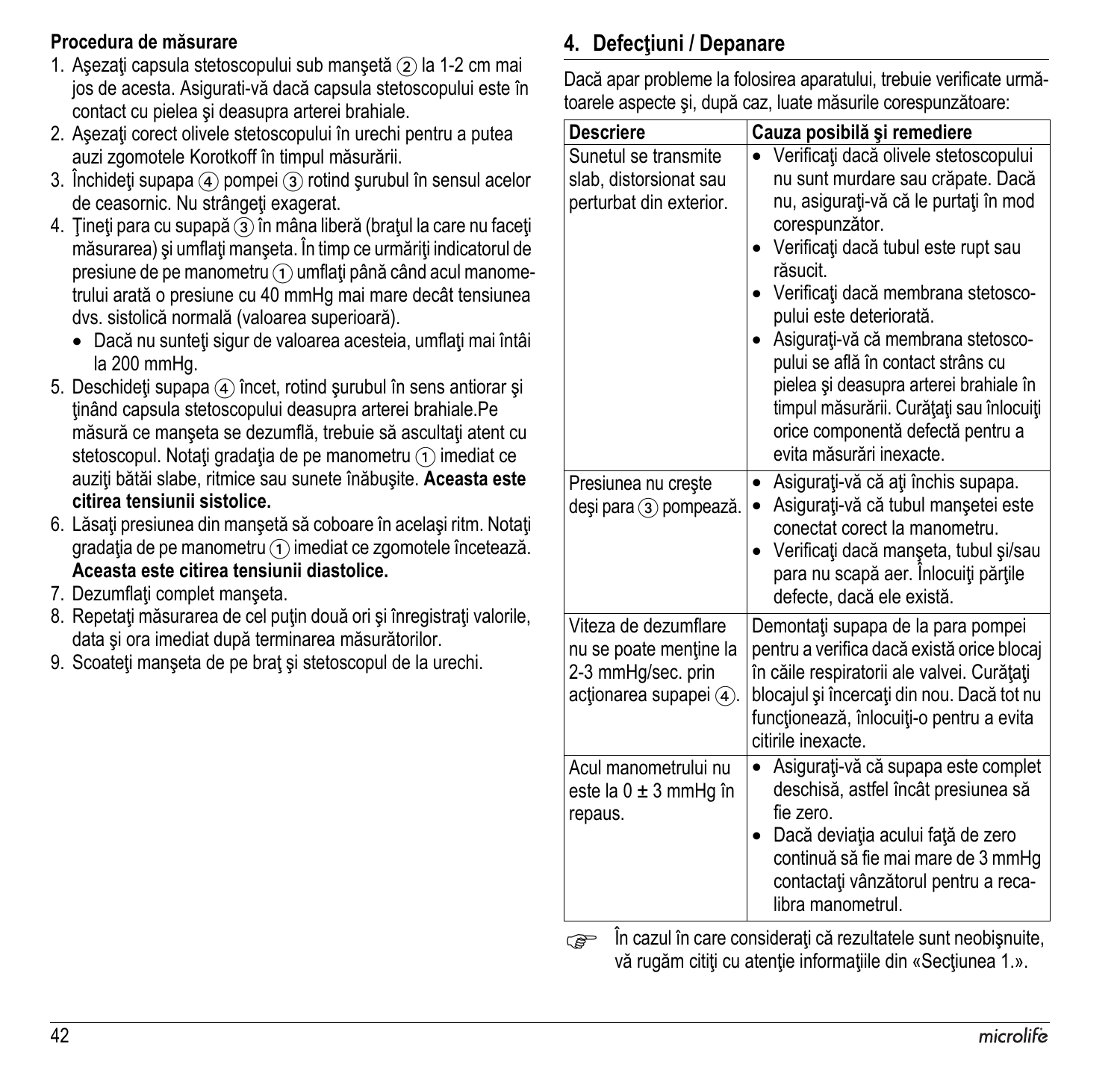#### Л. **Siguranţa şi protecţia**

- Acest instrument poate fi utilizat numai pentru scopul descris în această broşură. Producătorul nu poate fi făcut răspunzător pentru daunele cauzate de utilizarea incorectă.
- Acest instrument include componente sensibile si trebuie tratat cu atenție. Respectați condițiile de păstrare și funcționare descrise în sectiunea «Specificatii tehnice»!
- Protejati-l împotriva:
	- apei şi umezelii
	- temperaturilor extreme
	- impactului şi căderii
	- murdăriei și prafului
	- razelor solare directe
	- căldurii și frigului
- Manşetele sunt sensibile şi trebuie mânuite cu grijă.
- Umflaţi manşeta doar când este fixată.
- Nu umflati niciodată mai mult de 300 mmHg.
- Dezumflati întotdeauna manseta complet înainte de păstrare.
- Nu utilizați instrumentul dacă aveți impresia că este deteriorat sau observati ceva neobisnuit la el.
- Nu demontați niciodată instrumentul.
- Cititi informațiile cu privire la siguranță din secțiunile individuale ale acestei broşuri.



Aveţi grijă să nu lăsaţi instrumentul nesupravegheat la

îndemâna copiilor; unele părţi componente sunt suficient de mici pentru a putea fi înghițite. Aveți grijă, deoarece există risc de strangulare în cazul în care acest instrument este livrat cu cabluri sau tuburi.

# **Îngrijirea instrumentului**

Curătați instrumentul numai cu o cârpă moale, uscată.

# **Curăţarea manşetei**

Îndepărtaţi cu grijă petele de pe manşetă, folosind o cârpă umedă si spumă de săpun.

 $\Delta$  **ATENŢIE:** Nu spălaţi manşeta în maşina de spălat rufe sau vase!

# **Verificarea preciziei**

Noi recomandăm verificarea preciziei acestui instrument la fiecare 2 ani sau după un impact mecanic (de exemplu după o eventuală cădere). Vă rugăm contactaţi Service-ul local Microlife pentru a planifica verificarea (vezi prefaţa).

# **Salubrizarea**

- Instrumentele electronice trebuie salubrizate în concordantă  $\cancel{R}$
- cu reglementările locale în vigoare, şi nu împreună cu **Contract**
- deseurile menajere.

# **6. Garanţia**

Acest instrument are o perioadă de **2 ani garanţie** de la data achiziționării. Pe toată perioada garanției, Microlife va repara sau înlocui produsul defect gratis.

Deschiderea sau modificarea instrumentului anulează garanția. Următoarele sunt excluse din garanție:

- Costul transportului si riscul transportului.
- Deteriorări produse prin aplicarea incorectă sau nerespectarea instrucțiunilor de utilizare.
- Deteriorare produsă prin accident sau folosirea incorectă.
- Material pentru ambalare/depozitare și instrucțiuni de utilizare.
- Verificări periodice si mentenanță (calibrare).
- Accesorii si parți componente: Furtun(furtunuri),para pentru pompare, manșetă.

Dacă aveți nevoie de service în garanție, vă rugăm să contactați vânzătorul produsului sau serviceul local Microlife. Puteți contacta serviceul local Microlife prin pagina noastra web -

www.microlife.com/support

Compensarea este limitată la valoarea produsului. Garanția este acordată dacă produsul este returnat complet și insoțit de factura originală. Repararea sau înlocuirea în timpul garanției nu prelungește sau reânnoiește perioada de garantie. Drepturile si cererile legale ale consumatorului nu sunt limitate la această garanție.

# **7. Specificaţii tehnice**

| Greutate:                          | 360 <sub>g</sub>                                      |
|------------------------------------|-------------------------------------------------------|
| Dimensiuni:                        | 175 x 70 x 103 mm                                     |
| Condiții de păstrare:              | $-20 - +70$ °C<br>30 - 85 % umiditate relativă maximă |
| Condiții de funcționare: 0 - 46 °C |                                                       |
| Domeniul de măsurare: 0 - 300 mmHq |                                                       |
| Rezoluție:                         | 2 mmHq                                                |
|                                    |                                                       |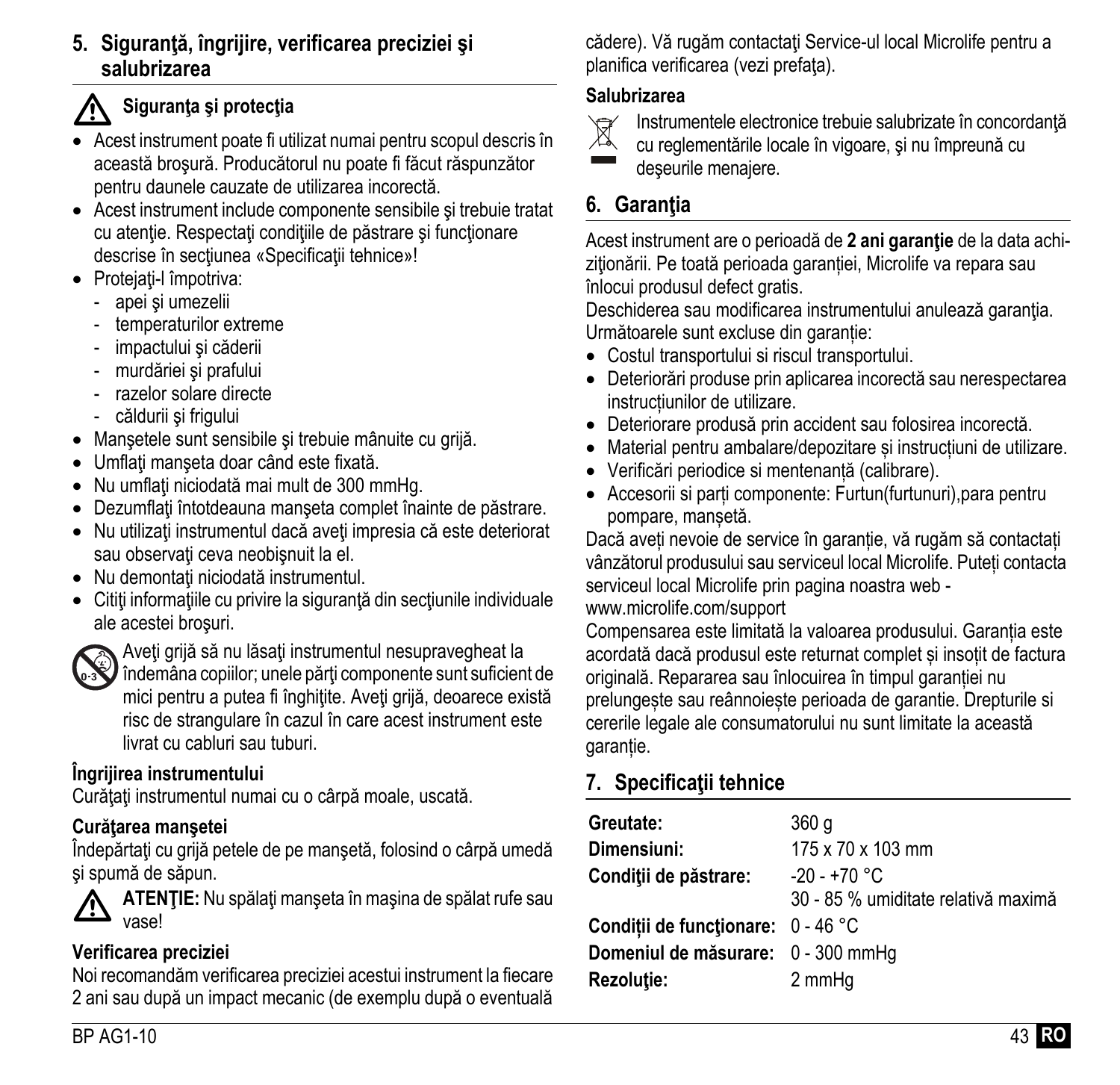| Precizie statică:       | în cadrul $\pm$ 3 mmHg între 18 - 33 °C;<br>în cadrul $\pm$ 6 mmHq între 34 - 46 °C |
|-------------------------|-------------------------------------------------------------------------------------|
| Pierderea de aer:       | $\leq \pm 4$ mmHq/min                                                               |
| Eroarea de histerezis:  | în cadrul 0 - 4 mmHq                                                                |
| Accesorii incluse:      | manșetă (25 - 40 cm), pară, supapă,<br>geantă de păstrare                           |
| Standarde de referință: | EN ISO 81060-1; ANSI / AAMI SP09                                                    |

Acest dispozitiv îndeplineşte cerinţele Directivei 93/42/CEE privind dispozitivele medicale.

Ne rezervăm dreptul de a efectua modificări tehnice.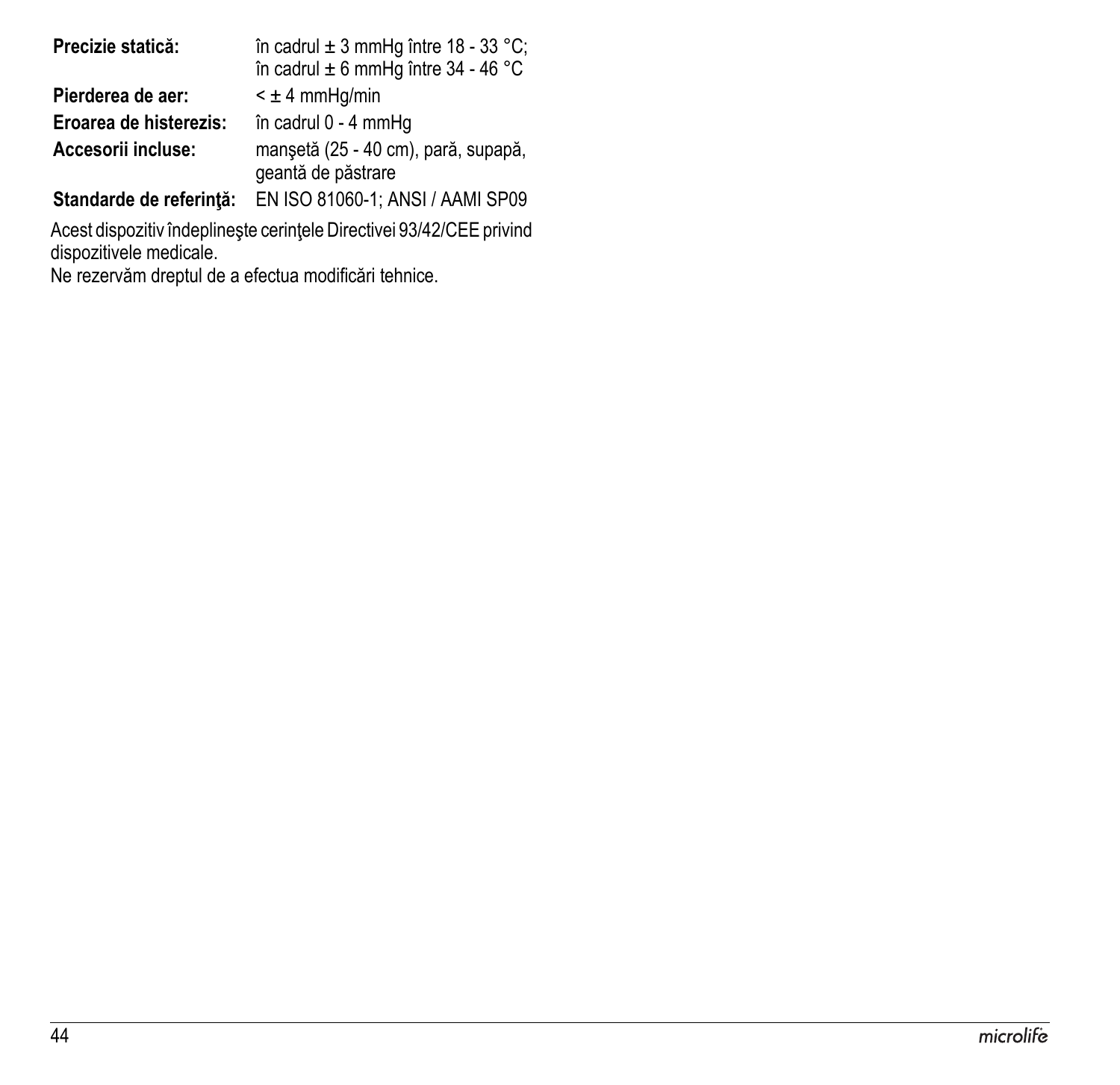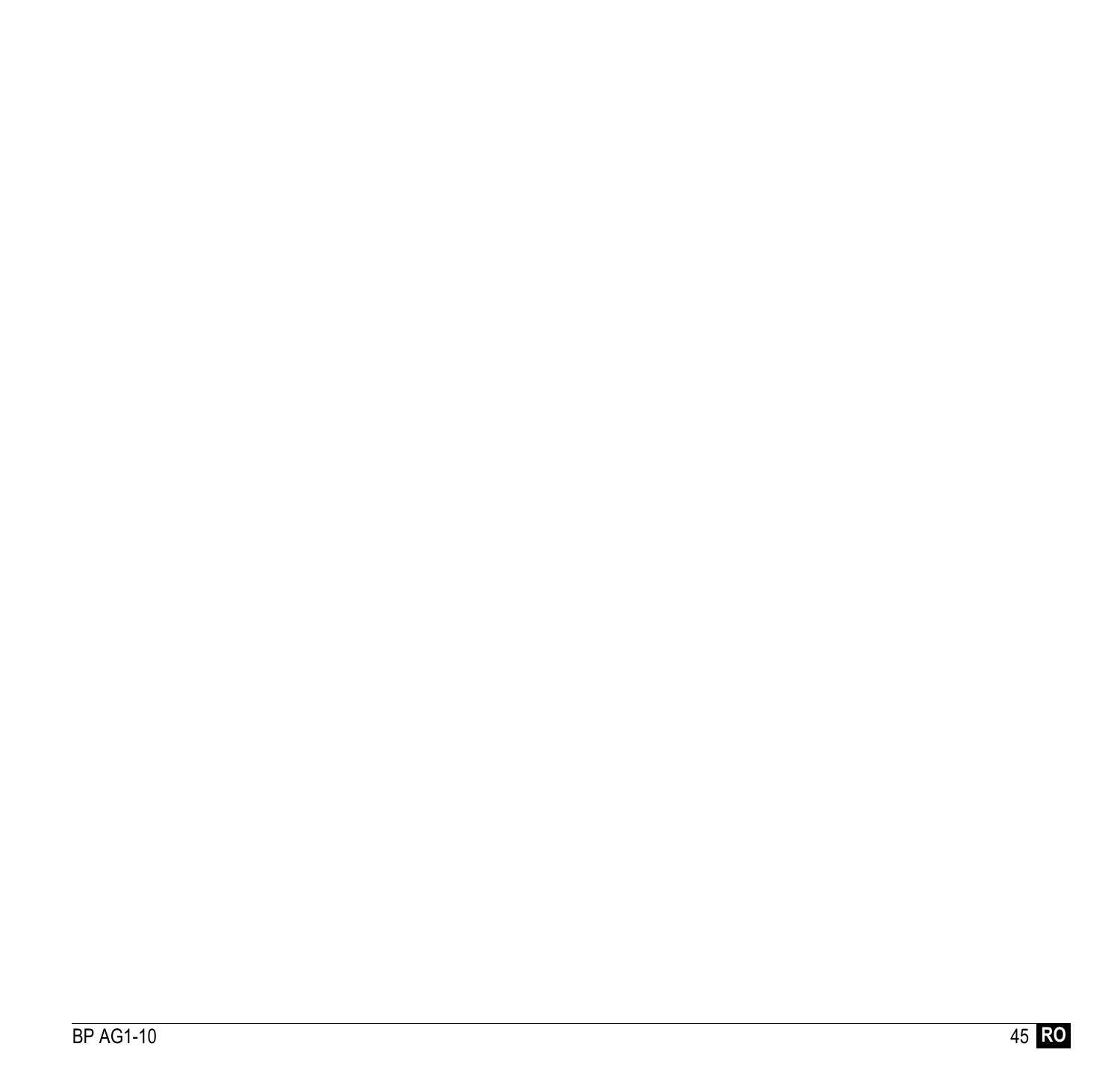@ قطعة القياس @حزام الذراع ق كرة النفخ<sup>ّ</sup>

ي حجم<br>(4) الصمام

9 القيمة الانبساطية  $\mathbf{I}$ 

العلم إقرا التعليمات بعناية قبل إستخدام هذا الجهاز .<br>ا

الزبون العزيز ، هذه المجموعة عبارة عن جهاز قياس ضغط الدم ميكانيكياً، على القسم العلوي من الذر اع، يضمن قياس دقيق. يرجى قراءة هذه التعليمات بعناية لفهم جميع الوظائف ومعلومات الأمان. نريدك أن تكون سعيداً باستعمال منتج مايكرولايف. وإذا كان لديك أي سؤال أو مشاكل، الرجاء الاتصال بخدمة الزبائن لموزع مايكرولايف المحلي. وسيكون الموزع أو الصيدلي قادر على إعطائك عنوان موزع مايكرو لايف في بلدك. وبدلا عن ذلك، بمكنك ز بار ة موقعنا على الانتر نت www.microlife.com حبث ستجد وفرة من المعلومات الثمينة حول منتجاتنا. حافظ على صحتك — Microlife AG!

جدول المحتويا*ت* ١ ـ حقائق هامة حول ضغط الدمّ والقياس الذات*ي* • كيفٌ أقيّم ضغط دمّي؟ هذا الجهاز بالتعاون مع الأطباء ومن خلال الإختبارات السريرية التي أثبتت دقة قياسه ذات المستوى العالي جدا.\* **ϰϟϭϷΓέϣϠϟίΎϬΟϟϝΎϣόΗγ·˻** ٣ . أخذ قياس ضغط الدمّ باستعمال هذا الجهاز • قائمة التأكد من أخذ قياس يعتمد عليه • طريقة القياس ٤ . الأعطال / استكشاف الأخطاء وإصلاحها زيـارة موقعنا على الإنترنت DPNNJDSPMJGFXXX حيث ستجد وفـرة من المعلومات **0 . السلامة والعناية واختبار الدقة والتخلص** - المتنادلة- والطنعابي-<br>• العناية بالجهاز • تنظيف حزام الذراع • اختبار الدقة المرتفع النظام جمعية ضغط الدم المرتفع المرتبانية (بي الدم البريطانية (بي البريطانية (بي البريطان • التخلص • استخدام حزام الذراع الصحيح • السلامة والحماية ٦<sub>۰</sub> الضما*ن* ۷ المه اصفات الفنية

بطاقة الكفالة (انظر الغطاء الخلفي)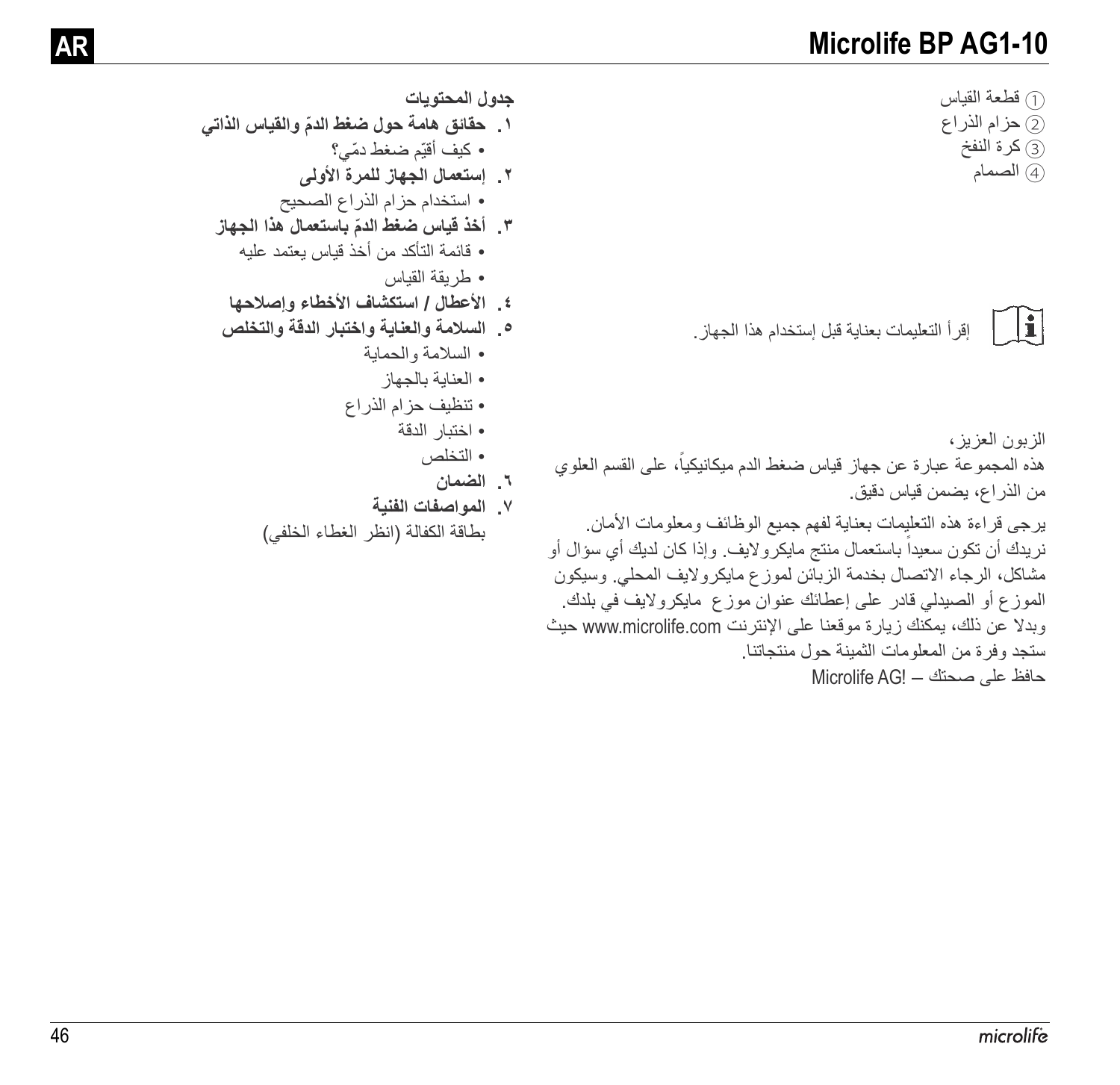- ۱ ـ حقائق هامة حول ضغط الدمّ والقياس الذات*ى*
- ضغط الدمّ هو الضغط الذي يتدفّق في الشرابين والناتج عن ضخّ القلب للدمّ<sub>.</sub> وله قيمتان يتم قياسهما دائما هما القيمة ا**لانقباضية (العل**يا) والقيمة ا**لانبساطية** (الأدنے)]
- قَيـم ضغـط الـــدمّ الـعاليــــة بشكـــل دائـــم يمكن أن تؤتــــــر عل*ى* صحتـــك **ويجب أن تعالــج من قبــل طبيبــك!**
- ناقش قيم ضغط الدمّ الخاصة بك دائما مع طبيبك و أخبر ه بها إذا لاحظت أيّ شئ غير عادي أو كنت غير متأكد. لا **تعتمد على قراءات ضغط الدمّ المنفردة أبدا.**
- هناك العديد من أ**سباب ارتفاع قيم ضغط الدم**ّ. سيقوم طبيبك بتوضّيحها بتفصيل أكثر ويقدم لها العلاج كما يلزم. إضافة إلى ذلك يمكن للأدوية وطرق الاسترخاء وتخفيف الوزن والتمرين أن تقلل من ضغط الدمّ أيضا. ˱
- مهما كانت الظروف بجب أن لا تقوم بتعدّيل جرعة أيّ أدوية وصفت لك من قبل طبيبك <u>إ</u>
- اعتمادا على الجهد الجسماني المبذول والحالة، فإن ضغط الدمّ يخضع لتقلّبات متفاوتة أثناء النهار <sub>-</sub> ويجب لذلك أن **تأخذ قباساتك في نفس الظروف الهادئة وعندما تشعر بالراحة!** خذ على الأقل قياسين في اليوم، واحد في الصباح وو احد في المساء.
- من الطبيعي جدا لقياسين تم أخذهما بتعاقب سريع إعطاء **نتائج مختلفة جد**ا
- التفاوت بين القياسات التي تم أخذها من قبل طبيبك أو في الصيدلية وتلك المأخوذة في البيت طبيعي جدا، حيث أن هذه الحالات مختلفة جدا عن بعضها.
	- ا**لقياسات المتعددة** تعطي صورة أوضح بكثير من قياس منفرد واحد فقط.
		- ا**ترك فترة راحة قصبرة** على الأقل ١٥ ثانية بين القياسين.
- إذا كنت حامل، فيجب أن تر اقبى ضغط دمّك عن كثب إذ يمكن أن يتغيّر بشكل کبیر اُثناء هذه الفتر ة!

#### **ˮϲϣΩρϐοϡ ˷ ϳϗϑϳϛ ˷**

جدو ل تصنيف قيم ضغط الدمّ المأخو ذة بالمنز ل لدى البالغين و فقا التو جيهات الدولية (ESH، ESC، JSH). البيانات بالمللي متر الزنبقي.

| المدى                        | الانقباضي                                      | الانبساطي  التوصية                                   |                                          |
|------------------------------|------------------------------------------------|------------------------------------------------------|------------------------------------------|
| ضغط الدمّ منخفض جدا    ↓ ١٠٠ |                                                | $\overline{\phantom{a}}$ i. $\overline{\phantom{a}}$ | استشر طبيبك                              |
| ١.  ضغط دمّ الأمثل           | ۰۰۱ ــ ۱۳۰ ۱۲ ــ ۸۰  فحص ذاتی                  |                                                      |                                          |
| ٢. أأعلى ضغط الدمّ           | ١٣٠ ـ ٨٥ - ٨٠ - ٨٥ - فحص ذاتي                  |                                                      |                                          |
| ٣  ضغط الدمّ مرتفع           |                                                |                                                      | ١٣٥ ـ ١٦٠  ٨٥ ـ ١٠٠  نحتاج لاستشارة طبية |
| ٤  ضغط الدمّ مرتفع           | $\mathbf{r}$ and $\mathbf{r}$ and $\mathbf{r}$ |                                                      | تحتاج لاستشارة طبية                      |
| بشكل خطر                     |                                                |                                                      | عاجلة!                                   |
|                              |                                                |                                                      |                                          |

إنّ القيمة الأعلى هي التي تحدد التقييم. مثال: إن قيمة ضغط الدم من ١٤٠/٨٠ ك ©ΩΟϊϔΗέϣϡΩϟρϐοªϰϟ·έϳηΗϲϘΑίέΗϣϳϠϣ ˷ **˺˼˹̂˹**ϭ

۲ \_ اِستع*م*ال الجهاز للمرة الأول*ى* 

استخدام حزام ال*ذر*اع الصحيح

يجب قياس محيط الزند من الوسط عند اختيار حزام الذراع الصحيح. في أغلب الأحيان يكون القياس بين ٢٥ - ٤٠ سم (٩٫٨ - ١٥.٧ إنش). ح– استعمل فقط حزام الذراع من مايكرو لايف<br>♦ اتصل بخدمة الزبائن لموز ع مايكرو لايف المحلي، إذا كان حزام الذراع المرفق (2) غير ملائم.

## ۳ <sub>ـ</sub> أخذ قياس ضغط الدم باستعمال هذا الجهاز

#### قائمة التأكد من أخذ قياس يع*تمد* عليه

- ۱ ٍ تفادى بذل نشاط أو الأكل أو التدخين مباشر ة قبل القياس
- ۲ ـ اجلس لمدة ٥ دقائق على الأقل قبل القياس واسترخى
	- ٣. خذ القياس دائماً من نفس المعصم (الأيسر عادةً).
- ٤. انزع الملابس الضيّقة عن الذراع الأعلى. لتفادي الانقباض، يجب أن لا تكونِ أكمام القميص ملفوفة - فهي لا تتدخَّل في حزام الذراع إذا كانت مسطحة
- ٥. تأكد من من استخدام المقاس الصحيح لحزام الذراع (توجد بطاقة توضيحية على الحز ام).
	- البس حزام الذراع مباشرة، لكن ليس بشكل ضيّق جدا.
	- تأكّد بأنّ حزام الذّراع يوضع على مسافة ١-٢ سنتيمتر فوق كوعك.
- يجب أن تستقر علامة الشريان الموجودة على حزام الذراع (شريط بطول ٣ سم) فوق الشريان الذي يمتد نحو الجانب الداخلي للذراع. ˱
	- اسند ذراعك ليكون مرتاحا.
	- تأكد بأنّ حزام الذراع بنفس ارتفاع القلب ِ
- ٦. سوف يسبب التركيب غير السليم اَو الأضرار التي لحقت السماعة خلل اُو ضعف بانتقال الصوت مما يؤدي إلى قراءات غير دقيقة
	- ∨. **تفريغ الهواء ببطء ضروري لقياس دقيق،** يوصي بافراغ الهواء بمعدل ۲-۳ ملم ز ئبق في الثانية.

#### **طريقة القباس**

- ا ضع قطعة الصدر تحت الكفة (2) أو ١-٢ سم تحته. تأكد ان قطعة الصدر على اتصال بالجلد، وتقع على شريان عضدي. ۲. ضع سماعة الطبيب و اختبر : إذا وضعت قطعة الصدر بشكل صحيح،
- حيث تسمع أصوات كور تكوف (النبض).
- Υ. إغلق الصمام (4) في أعلى الكرة (3) عن طريق تحويل المسمار في اتجاه عقار ب الساعة. عدم المبالغة في تشديد.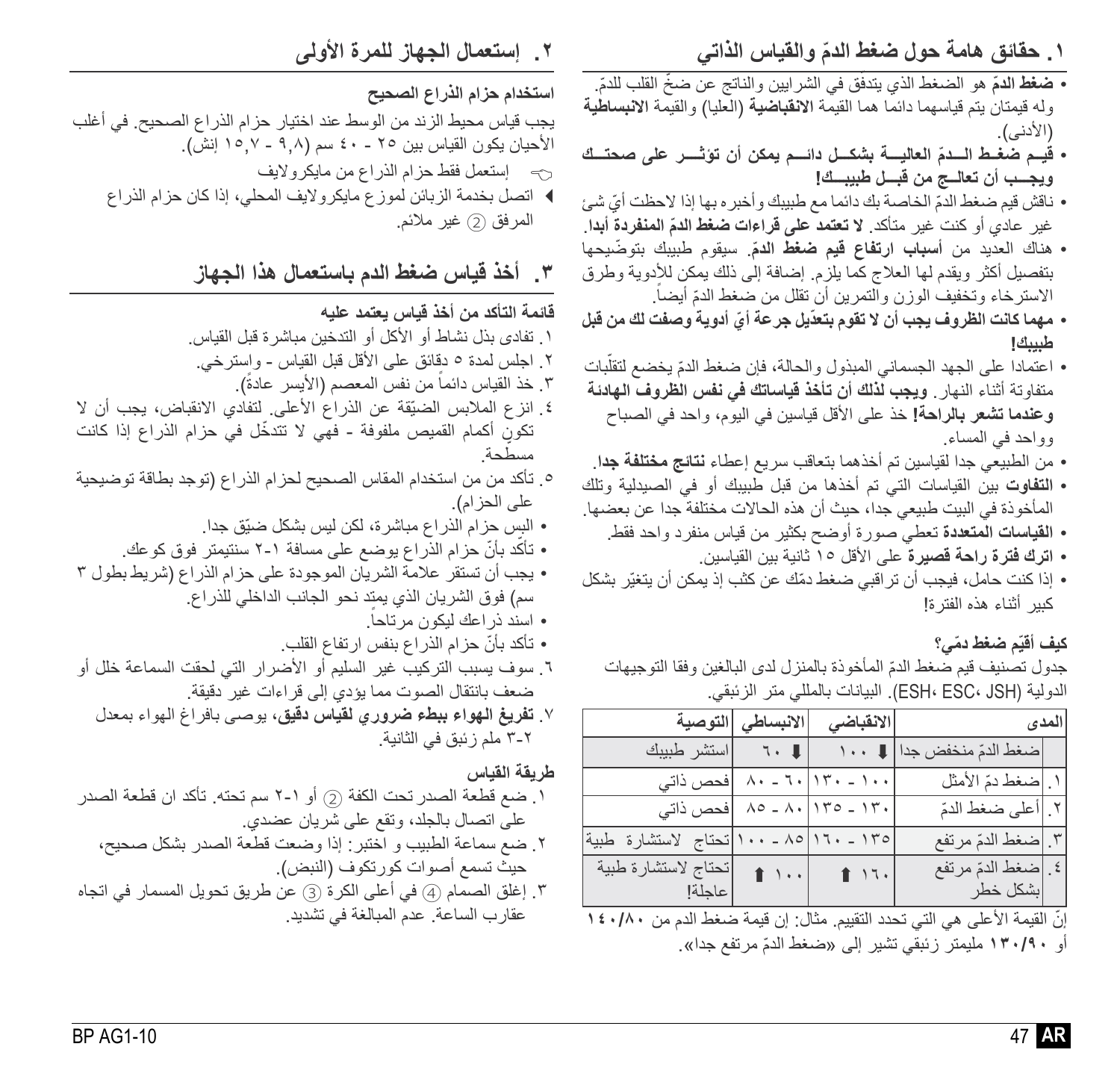٤ . خذ الكر ة المضخة (3) بيدك الحرة (التي لاتستعملها في القياس) وابدأ عملية ضخ الهواء ِ راقب حركة المؤشرِ (٢)، وضخ ما يصل إلى ما يقارب ٤٠ مم زئبق أعلى من القيمة المتوقعة الانقباضي (القيمة العليا). • أو قم بالضخ إلى ٢٠٠ ملم زئبقي إذا لم تكن متأكداً من القيمة المتوقعة. ٥. افتح الصمام (4) ببطء عبر تحويل المسمار عكس اتجاه عقارب الساعة في حين تكون قطعة الصدر مثبّتة على الشريان العضدي. إستمع بعناية منذ البدء بتفريغ الهواء. راقب موقع المؤشر (آ) لحظة بدء سماع صوت النبض ِ ه**ذه هي قراءة ضغط الدم الانقباضي**. ٣. استمر بعملية تفريغ الهواء بنفس المعدل، راقب المؤش (٢) لحظة توقف صوت النيض<sub>.</sub> هذه هي قراءة **ضغط الد**م الانبساطي. ۷. أفرغ حزام الذراع تماماً من الهواء. ۸. كرر القياس مرّتين على الأقل و قم بتسجيل القراءات فوراً، بالإضافة إلى التار يخ و الو قت. ۹ إنزع جزام الذراع والسماعة.

#### ٤\_ الأعطال / استكشاف الأخطاء و اصلاحها

في حالة حدوث مشكلات عند استخدام الجهاز ، بجب التحقق من النقاط التالية، وإذا لزِ م الأمرِ ، التدابيرِ اللازِ مة التي يتعين اتخاذها:

| السبب المحتمل وعلاجه                                                                                                                                                                                                                                                                                                                | الوصف                                                |
|-------------------------------------------------------------------------------------------------------------------------------------------------------------------------------------------------------------------------------------------------------------------------------------------------------------------------------------|------------------------------------------------------|
| • تحقق من قطع الإذن إذا كانت غير نظيفة أو<br>متصدِّعة. إذا لم يكن الأمر كذلك، تأكد من<br>وضعهم بشكل صحيح<br>• تأكد من سلامة الأنبوب و أنه غير ًملتوى.<br>• تأكد أن لا تكون قطعة متضرّ ر ة.<br>• تأكد من أن قطعة الصدر على اتصال بالجلد،<br>وتقع على شريان عضدى تنظيف أو استبدال أي<br>أجزاء معيبة إذا وجدت لتجنب القراءة غير دقيقة. | صوت النبض ضعيف<br>أو مشوَّه أو هناك<br>ضوضاء داخلية. |
| • تأكد من أن يتم إغلاق الصمام.<br>• تأكد من أن حز ام الذر اع متصل بشكل صحيح<br>إلى القطع الأخر ي.<br>• تحقق من عدم وجود اي تسرب. استبدال الأجزاء<br>التالفة إن وجدت.                                                                                                                                                                | لا ارتفاع للمؤشر<br>على خلال عملية<br>الضخ (3).      |

| الوصف               | السبب المحتمل وعلاجه                           |
|---------------------|------------------------------------------------|
| لا يمكن تعيين معدل  | فكك الصمام من مضخة الكر ة للتحقق ما إذا كان    |
| التضخم إلى ٢-٣ ملم  | هناك أي انسداد في مجر ي الهواء الصمام. نظف     |
| زئبقى/ثانية عن طريق | الانسداد وحاول مرة أخرى. إذا كان لا يزال لا    |
| ضبط الصمام (4).     | يعمل، يجب استبداله لتلافي قر اءات غير دقيقة.   |
| الإبر ۃ لیست فی     | • تأكد من أن الصمام مفتوح تماما للاختيار صفر . |
| ۰ +/-۳ مم زئبق قبل  | • إذا كان لا يزال أكثر من ٣ ملم زئبق الانحراف، |
| بدء عملية القياس    | اتصل بالموزع الخاص بك للتصليح                  |

ح إذا كنت تعتقد بأن النتائج غير عادية، الرجاء قر اءة المعلومات الواردة في<br>«القسم ١ ٪ بعناية.

# ه . السلامة و العناية و اختبار الدقة و التخلص

# **[آ/** السلامة والحماية

- يمكن استعمال هذا الجهاز فقط للغر من المبين له في هذا الكتيب. لا يمكن أن يحمّل الصيانع مسؤولية الضرر بسبب الاستخدام الخاطئ.
	- هذا الجهاز بتألف من مكوّنات حسّاسة وبجب التعامل معها بحذر \_ لاحظ ظروف التخزين والتشغيل المبينة في قسّم المواصفات الفنية!
		- إحمى الجهاز من:
		- ـ الماء والرطوبة - درجات الحرارة العالية جدا
			- الصدمات و السقوط
				- التلوّث والغبار
			- ۔ ضو ء الشمس المباشر
				- الحر ار ة و البر و دة
		- ه إنّ أحزمة الذراع حسّاسة ويجب أن تعامل بعناية.
			- انفخ حزام الذراع فقط عندما يتم تركيبه.
			- لا تَنفخ أبداً لأكثر من ٣٠٠ ملم زئبق<u>.</u>
- دائماً أَفر غ الحز ام تماماً قبل التخزين. • لا تستعمل الجهاز إذا كنت تعتقد بأنّه تالف أو عند ملاحظة أيّ أمر غير عادي.
	- لا تفتح الجهاز أبدا ِ
	- اقر أ تعليمات السلامة الأخر ي في الأقسام الفر دية من هذا الكتيب.



داکد بان الأطفال لا يستعملون الجهاز بدون إشراف؛ بعض الأجزاء **A** في √ صغير ة بما فيه الكفاية بحيث يمكن ابتلاعها. احذر من خطر الاختناق في حالة هذا الجهاز .

#### ا**لعن**اية بالجهاز نظف الجهاز فقط باستعمال فو طة ناعمة الملمس و جافة.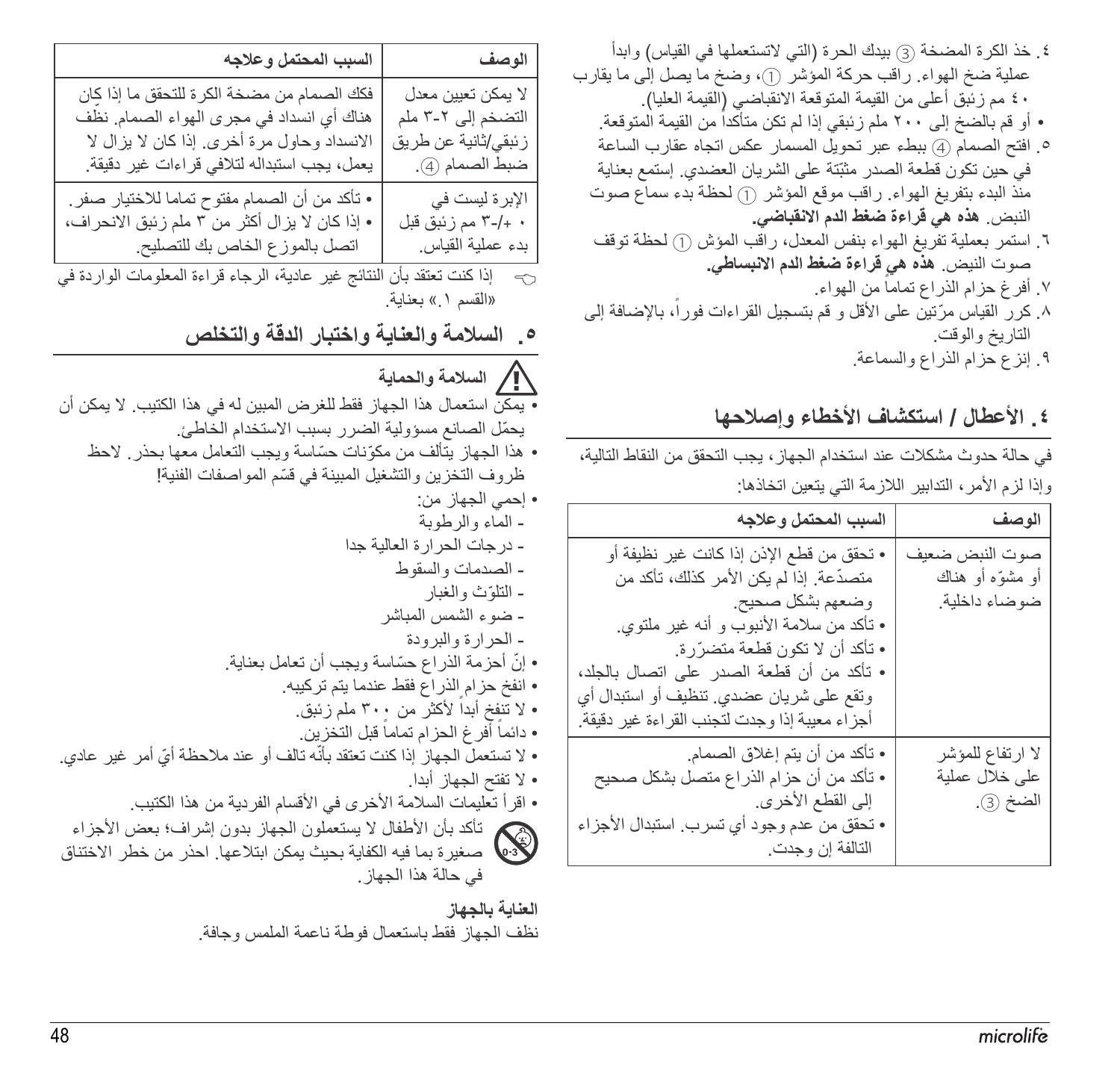<mark>تنظيف حزام الذ</mark>راع تزال البقع بحذر من على حزام الذراع بقطعة قماش رطبة بالصابون وم التح**ذير:** لا تغسل حزام الذراع بالغسالة أو جلاية الصحون

#### ا**ختبا**ر الدقة

نوصبي بفحص هذا الجهاز للدقة كلّ سنتين أو بعد الاصطدام الميكانيكي (ومثال على ذلك: - أن يسقط). الاتصال بخدمة الزبائن لموزع مايكرولايف المحلي لترتيب الاختبار (انظر المزيد).

#### ا**لتخلص**

يجب أن يتم التخلَّص من الجهاز بموجب التعليمات المطبقة محليا،  $\forall$ له∕ا∕ وليس مع النفايات المنزلية.

#### ۱۰ الكفالة

يتمتع هذا الجهاز بضمان لمدة ٢ سنوات بداية من تاريخ الشراء. لا يسري الضمان خلال فترة الضمان هذه ، ووفقًا لتقديرنـا ، ستقوم Microlife بـإصـلاح أو استبدال المنتج المعبب مجانًا. بِوَدي فتح الجهاز أو تعديله إلى إبطال الضمان. العناصر التالية مستثناة من الضمان: • تكاليف النقل ومخاطر النقل • الضرر الناتج عن التطبيق غير الصحيح أو عدم الامتثال لتعليمات الاستخدام. • تلف ناجم عن تسرب البطار بات. • الضر ر الناجم عن حادث أو سوء استخدام. ه مواد التعبئة والتغليف / التخزين وتعليمات الاستخدام. • الفحص والصيانة الدورية (المعايرة)<sub>.</sub> • اكسسوارات وقطع غيار: أنبوب (أنابيب) ، كرة ضخ ، صفعة. الكفة مغطاة بضمان و ظيفي (ضيق المثانة) لمدة عامين. في حالة ضمان الخدمة المطلوبة ، يرجى الاتصال بالوكيل الذي تم شراء المنتج منه ، أو خدمة Microlife المحلية. يمكنك الاتصال بخدمة Microlifeالمحلية من www.microlife.com/support :خلال موقعنا التعويض يقتصر على قيمة المنتج. سيتم منح الضمان إذا تم إرجاع المنتج بالكامل مع الفاتور ة الأصلية. لا يؤدي الإصلاح أو الاستبدال ضمن الضمان إلى اطالة فتر ة الضمان أو تجديدها. لا يقتصر هذا الضمان على المطالبات والحقوق القانونية للمستهلكين.

#### ٦. المواصفات الفنية

| الــــــــــوزن:      | ۳٦٠ جرام                                                              |
|-----------------------|-----------------------------------------------------------------------|
| الأبــــــعــــاد:    | ۱۰۳x۷۰x۱۷۵ ملم                                                        |
| شروط التخزيين:        | - ۲۰ - + ۷۰ درجة مئوية                                                |
|                       | ٨٥٪ الحد الأقصىي للرطوبة النسبية                                      |
| درجة الفعالية:        | ۰ - ٤٦ درجة مئوية                                                     |
| مدى القياس:           | ۰ - ۳۰۰ ملم زئبقی                                                     |
| درجة الوضـوح:         | ۲ ملم زئبقی                                                           |
| الدقة الساكنــة:      | داخل ± ٣ ملم زئبقي بين ١٨-٣٣ درجة مئوية؛                              |
|                       | داخل ± ٦ ملم زئبقي بين ٣٤-٤٦ درجة مئوية                               |
| تسرب الهواء:          | < ± ٤ ملم زئبق/دقيقة                                                  |
| خطأ التخلف المغلطيسي: | ما بين ٠-٤ ملم زئبق                                                   |
| الملحقات المضمنة:     | الرباط (٢٥ - ٤٠ سم)، الكرة، صمام،                                     |
|                       | شنطة التخزين                                                          |
| مرجعية المقاييــس:    | EN ISO 81060-1: ANSI / AAMI SP09                                      |
|                       | يتوافق هذا الجهاز مع متطلبات التوجيهات الخاصة بالأجهزة الطبية للمجموع |
|                       |                                                                       |

يتوافق هذا الجهاز مع متطلبات التوجيهات الخاصة بالأجهزة الطبية للمجموعة الاقتصادية الأوربية 93/42/EEC.

نحتفظ بحق إجراء تعديلات فنية!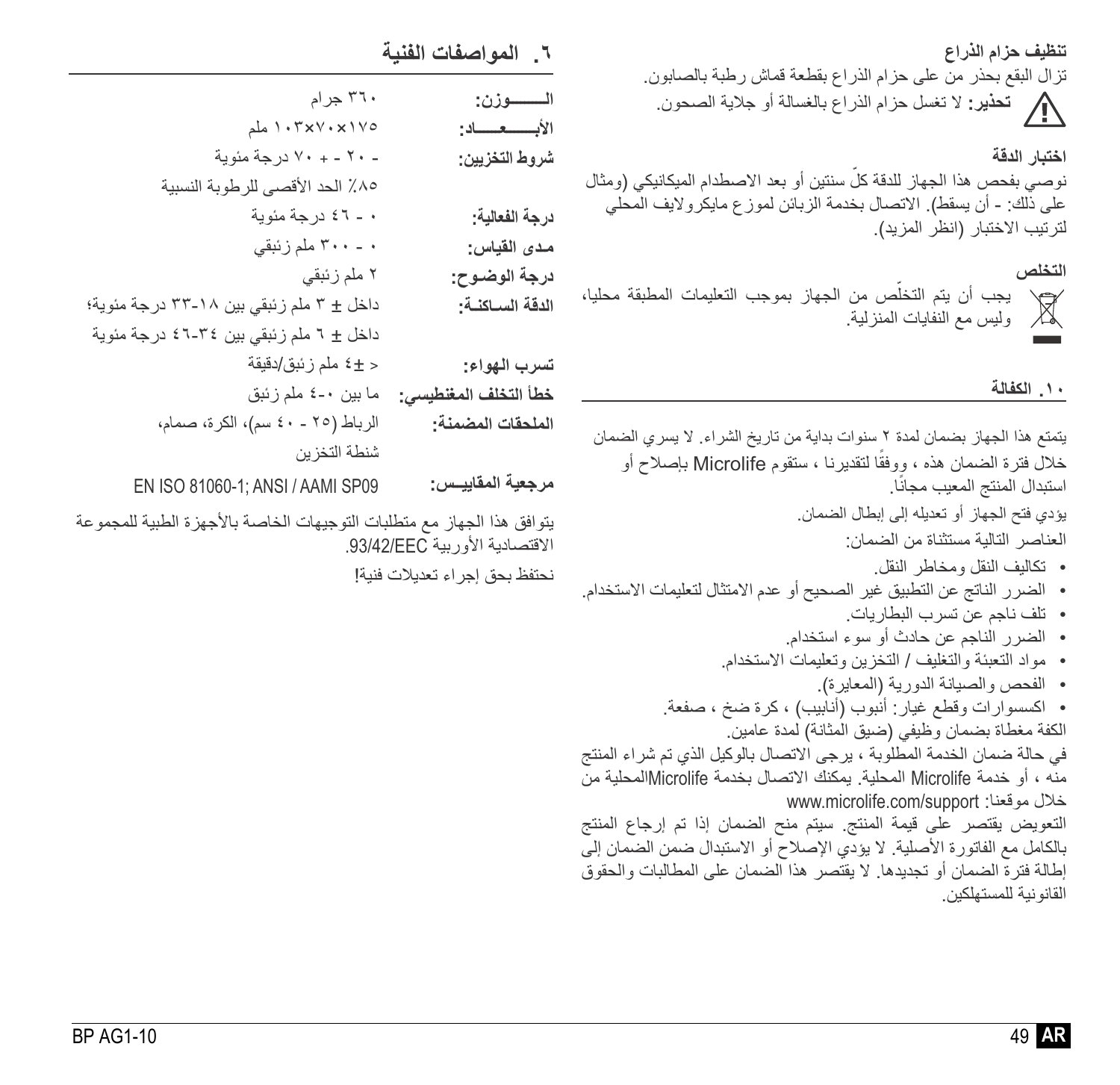() مانومتر (2) بازوبند (3) پمپ هوا ق في سبب<br>(4) دريچه تخليه قابل تنظيم

ديم القبل از استفاده از دستگاه، دستورالعملها را با دقت  $\bf i$ لگاسا بخوانيد<sub>.</sub>

مشتر ی عزیز این مجمو عه یک دستگاه انداز ه گیر ی فشار ِ خون مکانیکی بر ای کار بر د روی باز و مے باشد و نتایجے دقیق و مطمئن را ار ائه مے نماید لطفاً این دفترچه ر اهنما ر ا به دقت مطالعه کنید تا همه اطلاعات مربوط به عملکرد و ایمنی دستگاه را دریابید. هدف ما رضایت شما از محصو لات مایکر و لایف است.

در صورت بروز هرگونه مشکل یا سئوال، با خدمات مایکرولایف در شرکت مدیسا نوین بایش به شماره 86082261 تماس بگیر بد. فر و شنده یا دار و خانه شمار ه تماس نمایندگی مایکر و لایف ر ۱ در اختیار تان خواهد گذاشت. سایت www.microlife.com را برای دستیابی به اطلاعات ار ز شمند در ار ابطه با محصو لات مابکر و لابف به طور امر تب باز دید نماىىد

با محصو لات مابكر و لايف هميشه سالم باشيد!

فهرست جهاز مراقبة ضغط الدم مايكرولايف الجديد جهاز طبي موثوق لأخذ القياس من على الذراع

- ۱. نـكات مـهم دريـار ه فشار خون و اندازه گير *ي* آن توسط خود بيمار • چگونه فشارخون خود را ارزيابي كنم؟
	- ۲ <sub>-</sub> استفاده از دستگاه برای اولین بار
- استفاده از بازوبند مناسب
- ۳. اندازه گيرى فشار خون با استفاده از اين دستگاه
- أو الصيدلي قادر على إعطائك عنوان موزع مايكرولايف في بلدك. وبدلا عن ذلك، يمكنك • موارد لازم برای اندازه گیری دقیق و قابل اطمینان • مراحل اندازه گيري
	- ءُ <sub>-</sub> ايرادهاي احتمال*ي* كاركرد و روش حذف آن ها
- ه<sub>-</sub> ايمنى، مراقبت، آزمايش دقت اندازه گيرى و دور انداختن
- ٣ بي تي أو أي" الذي تم اختباره طبقا لنظام جمعية ضغط الدم المرتفع البريطانية (بي • ابیمنبی و حفاظت
	- مر اقت از دستگاه
	- تمبز کر دن باز ویند
	- آز مایش دقت انداز ه گیر ی
		- دور انداختن
			- **ΕϧΎϣο˿**
		- ۷. مشخصات فنی
		- کار ت **ضمانت**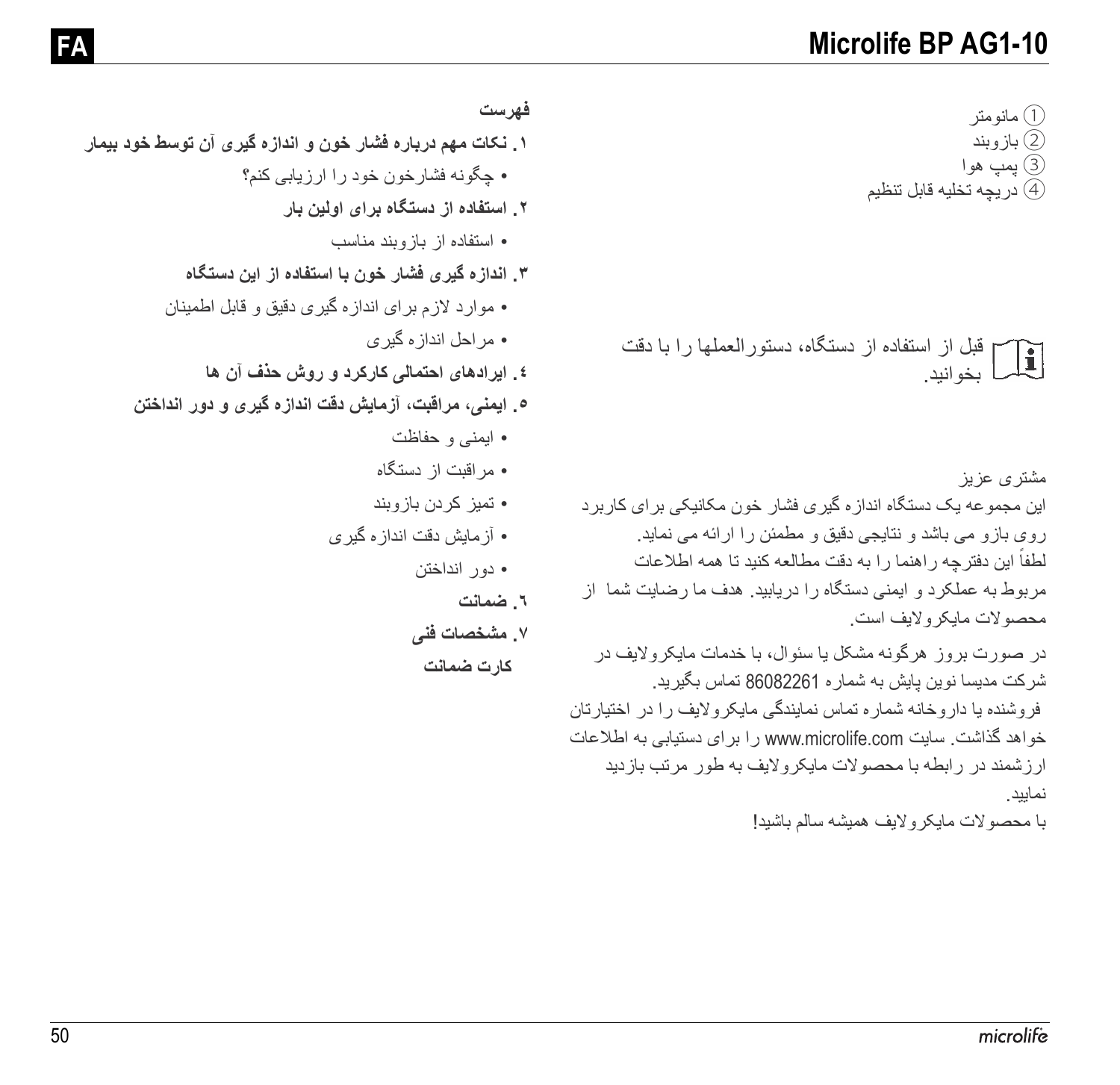۱. نكات مهم درباره فشار خون و اندازه گیری آن توسط خود بیمار

- فشار خون در اصل فشار جریان خون در رگهاست که به وسیله یمپ قلب ایجاد میشود. برای ارزیابی فشارخون همیشه میزان فشار سیستولمی (حداکثر ) و دیاستولمی (حداقل) اندازه گیری می شود.
	- بالا بودن دائمے، فشارخون مے، تواند به سلامتے، شما آسیب برساند. **بنابر این باید توسط پزشک درمان شود!**
	- همیشه در مورد نتایج اندازه گیری بدست آمده با بزشک خود مشورت کنید و در صورت مشاهده هرگونه علائم غیرطبیعی آنرا به پزشک اطلاع دهيد. **هرگز به نتيجه حاصل از يكبار اندازه گير**ى ا**تكا نكنيد.**
	- دلایل زیادی بر ای بالا بودن فشارخون وجود دارد. بزشک معالج جز ئیات آنر ۱ بر ایتان توضیح داده و در صورت نیاز روش معالجه ر ا نشان می دهد. به موازات در مان، تکنیکهای آر امش بخش، کاهش وزن و تمرینات ورزشی فشارخون شما را کاهش میدهد.
- تحت هیچ شرایطی میزان داروی تجویز شده توسط پزشك را تغییر ندهید!
- تغییر ات فشار خون به قدرت و شر ایط فیزیکی بستگی دارد و به نسبت آن مطابق فعالیتهای روزانه تغییر می کند. **بنابراین میزان فشارخون خود** زا در شرا**یط ی**کسان و هنگام استراحت اندازه گیری نمایید. حداقل ۲ بار در روز فشار خون خود را اندازه گیری نمایید: ۱ بار صبح و ۱ بار عصر
- بدست آور دن **دو نتیچه بسیار متفاوت** طی دو انداز ه گیری متوالی پدیده ای کاملا طبیعی است.
- اختلاف نتايج اندازه گيري كه توسط يزشك يا داروخانه انجام شده با انداز ه گیر ی توسط شما کاملاً طبیعی است، چر ا که این انداز ه گیر پها در شر ايط بسيار متفاوت انجام شده است.
- اندازه گیریهای متعدد به شما امکان ترسیم تصویر دقیقتر از میزان تقریبی فشار خونتان را می دهد و به مراتب بهتر از یکبار اندازه گیری است.
	- بين دو اندازه گيري حداقل ١٥ ثانيه صبر كنيد.
	- در دوران بارداری، فاصله بین اندازه گیریها باید بسیار کم باشد، زیرا تغییرات فشار خون در دوران بارداری بسیار بالاست!

#### جگونـه فشارخون خود را ارزيابي کنم؟

جدول طبقه بندي فشارخون در بزرگسالان مطابق دستور العمل هاي بين المللي (ESH, ESC, JSH). اطلاعات برحسب mmHg.

|                             |          | سیستوئی  دیاستوئی توصیه                         | إوضعيت                              |  |
|-----------------------------|----------|-------------------------------------------------|-------------------------------------|--|
| با بزشک مشورت کنید          | 7.4      |                                                 | فشارخون بسيار پايين است  ♦ ١٠٠      |  |
| انداز هگیری توسطخودبیمار    |          | $\lambda$ . $\lambda$ . $\vert \lambda \rangle$ | .  فشارخون مطلوب                    |  |
| انداز هگيري توسطخودبيمار    |          | $\lambda 0 - \lambda $ . $\gamma 0 - \gamma $ . | ٢.  فشار خون كمي بالاست             |  |
| براى معالجه اقدام كنيد      | $\cdots$ | $17. - 170$                                     | ٣.  فشار خون بسيار بالاست           |  |
| سريعابراي معالجه اقدام كنيد | $\cdots$ | 17.4                                            | فشار خون در حد<br>٤.  خطرناک بالاست |  |

بالاترین میز ان بدست آمده از اندازه گیری فشار خون به عنوان نتیجه اندازه تَکیری ارزیابی می شود. مثال: فشارخون بین ۴۰/۱۴۰ یا ۳۰/۱۳۰ mmHg نشاندهنده این است که «فشار خون بسیار بالاست».

#### ۲ <sub>-</sub> استفاده دستگاه برای اولین بار

#### استفاده از بازوبند مناسب

بازوبندی را انتخاب کنید که با قطر بازوی شما مطابقت داشته باشد و روی مرکز بازو قرار گیرد سایز ۲۰ - ٤٠ سانتیمتر(۹٫۸ - ۱۰٫۷ اینچ) مناسب بر ای قطر باز وی اکثر افر اد می باشد. ۞ فقط از باز وبند مايكر و لايف استفاده كنيد.

√ در صورتی که بازوبند ② با سایز شما مطابقت نداشته باشد لطفاً با خدمات مايكرولايف در شركت مديسا نوين پايش به شماره 86082261 تماس بگبر بد

#### ۳ <sub>ـ</sub> اندازه گیری فشارخون با استفاده از دستگاه

- موارد لازم برای اندازه گیری دقیق و قابل اطمینان
- ١. پیش از اندازه گیری از فعالیت، خوردن، استعمال دخانیات بیر هیزید.
	- ۲ حد اقل ٥ دقیقه بیش از اندازه گیری روی صندلی نشسته و استر احت کنید ِ
- ۰۳ همیشه انداز ه گیریها ر ا روی یک بازو انجام دهید (معمولاً بازوی چپ)
- ٤. لباسهای أستین دار را از تن بیرون أورید. از بالا زدن أستینهای تنگ خو ددار *ی* کنید.
	- ه همیشه اطمینان حاصل کنید که سایز بازوبند به طور صحیح انتخاب شده باشد.
	- بازوبند را به صورت كاملاً خوابيده روى بازو ببنديد، بدون أنكه هیچگونه فشاری روی بازو وارد شود.
- مطمئن شويد كه بازوبند ١-٢ سانتيمتر بالاتر از آرنج شما بسته شده باشد.
	- نشان سرخرگ روی بازوبند می بایست روی سرخرگ در قسمت داخلی باز و قر ار گیر د.
- بازوی خود را روی سطحی قرار دهید تا در وضعیت استراحت باشد.
- از قرار گرفتن بازوبند در ارتفاع همسطح قلب خود اطمينان حاصل كنيد.
- ۲] هرگونه تنظیم نامناسب و یا آسیب به دستگاه موجب ایجاد صدای غیر طبیعی و یا ضعیف می شود که به نتایج نادرست می انجامد.
- ۷ . برای اندازه گیری دقیق فشارخون، انتخاب سرعت مناسب تخلیه هوای **بازویند ضروری مے باشد** سرعت تخلیه هوا را روی ۲-۳ میلیمتر جبوه بر ثانیه تنظیم نمایید و یا به از ای هر یک از ضربان قلب افت ۱-۲ درجه روی مانومتر در نظر بگیرید (آ).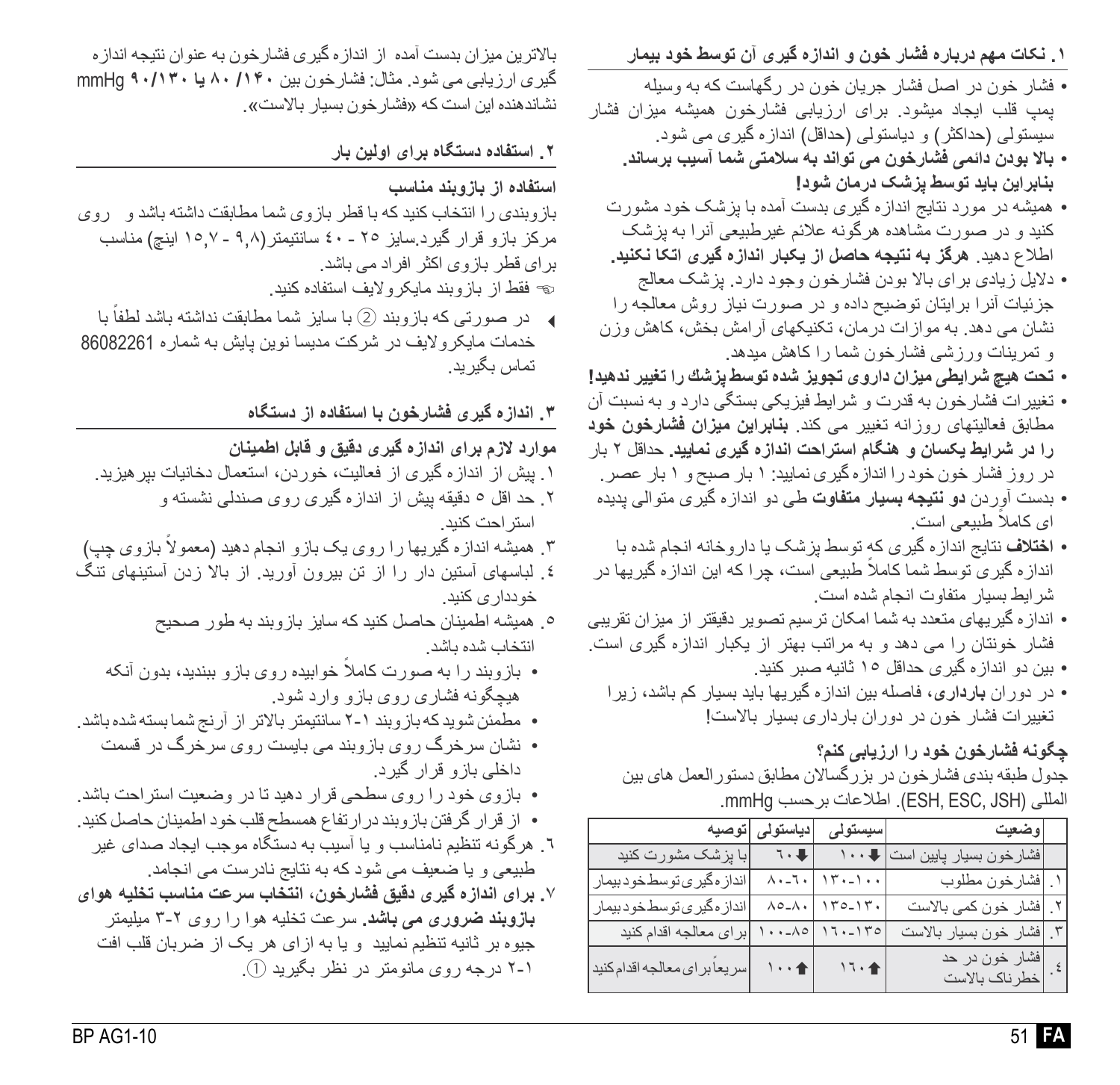مر ا**ح**ل انداز ه گیر ی ۱. مجمو عه مر بوط به قفسه سینه را به انداز ه ۱-۲ سانتیمتر زیر باز و بند (2) قر ار دهید. مطمئن شوید که این قطعه در تماس با بوست بوده و روی شربان بازوبے قرار گرفته باشد.

- ۲ ِ گوشی را در گوش های خود قرار دهید. اگر مجموعه مربوط به قفسه سینه به در ستی در جای خود قر ار گر فته باشد، صدای کر و تکوف بلندتر شنیده می شود.
- ۳. دریچه تخلیه (4) روی یمب هوا (3) را با چرخاندن بیچ در جهت عقربه ساعت ببنديد. از محكم كردن بيش از اندازه بيچ خوددارى نماييد.
- ٤. یمپ هوا (3) را در دست آزاد گرفته (دستی که بازوبند را به آن نبسته اید) و بازوبند را پمپ نمایید. به عقربه فشارسنج بر روی مانومتر (آ) دقت کنید و آن را تا حدود ٤٠ میلیمتر جیوه بیشتر از فشار سیستولی احتمالی یمپ نمایید.
	- در صورتے که از میزان فشار سیستولے احتمالے اطلاع ندارید دستگاه را تا ۲۰۰ mmHg ۲۰۰ پمپ نمایید.
- ۰. در يچه تخليه هوا (4) را در حالي كه مجموعه مربوط به قفسه سينه روی شربان بازویے قرار دارد به آرامے با بیجاندن در جھت عقربه ساعت باز کنید. زمانی که بازوبند شروع به تخلیه هوا می کند به دقت گوش کنید. نتایج به دست آمده بر روی مانومتر (1) را به محض شنیدن صدا*ی* ضربه آهسته، یادداشت کنید. ا**ین رقم میز**ا**ن فشار** سیستول*ی مے ب*اشد۔
- νΣϣϪΑΩηΎΑϪΗηΩϪϣΩϪΑΎηϣΕϋέγΎΑέΎηϓϪϳϠΧΗΎΗΩϳϫΩϩίΎΟ˿ شنبدن صدای ضر به به ر قر ر وی مانومتر (آ) توجه کنبد ِ این رقم میزان فشار دیاستول*ی می* باشد.
	- ۷] هوای باز وبند را به طور کامل تخلیه نمایید.
- ۸. اندازه گیری را حداقل دو بار تکرار کنید و نتایج اندازه گیری، تاریخ و ساعت ر ا بس از اتمام انداز ه گیر ی بادداشت کنید.
	- ۹] باز وبند و گوشی بزشکی را از باز و باز کنید.

**ΎϫϥϑΫΣεϭέϭΩέϛέΎϛ̶ϟΎϣΗΣ̵ΎϫΩέϳ˽**

در صورت بروز اشکال در حین استفاده از دستگاه، موارد زیر باید بررسی شده و در صورت نیاز اقدامات لازم انجام گیرد:

| علت و روش برطرف کردن                                                                                                                                            | عدم كاركرد صحيح                                                                                      |
|-----------------------------------------------------------------------------------------------------------------------------------------------------------------|------------------------------------------------------------------------------------------------------|
| • دقت کنید گوشی ها آلودگی یا تر ک<br>خو ر دگے نداشته باشند. در خیر این<br>صور ت مطمئن شوید که به طور                                                            | صداهاي ارسالي ضعيف و<br>غیر طبیعی هستند و یا صدا<br>هاي خار جي وجود دار د.                           |
| صحيح داخل گوش قر ار گرفته باشند.<br>• لوله رآ برړسي کنید که شکستگي و یا<br>بیچ خوردگی نداشته باشد.                                                              |                                                                                                      |
| • مجموعه مربوطبه قفسه سينه را از لحاظ<br>آسیبؒ دیدگی بر رسی نمایید.                                                                                             |                                                                                                      |
| • از قرارگرفتن صحيح مجموعه مربوط<br>به قفسه سینه در بالای شریان باز و<br>و تماس مستقيم ان با يوست اطمينان                                                       |                                                                                                      |
| حاصل نماييد.<br>به منظور جلوگیری از نتایج اشتباه،                                                                                                               |                                                                                                      |
| قطعات معيوب را تعويض يا در صورت<br>لزوم تميز نماييد.                                                                                                            |                                                                                                      |
| • از بسته بودن دريچه هوا اطمينان<br>حاصل نمابيد.<br>• از اتصال صحیح بازو بند به یمپ                                                                             | فشار۔ هو ای باز و بند با فشر دن<br>يمپ هو ا (3) افز ايش بيدا<br>نمی کند.                             |
| باز وبند و دستگاه انداز ه گیر ی<br>فشار خون اطمينان حاصل كنيد.                                                                                                  |                                                                                                      |
| • بررسي كنيد كه در بازوبند، لوله و يا<br>يمپ حفر ه اي وجود نداشته باشد.<br>در صورت وجود قطعات معيوب،                                                            |                                                                                                      |
| انها را تعويض نماييد.                                                                                                                                           |                                                                                                      |
| در يچه تنظيم را از پمپ هوا جدا ساخته و<br>بررسي كنيد كه مجراي عبور هوا نگرفته<br>بَاشَد گُرفتگی مجرا را برطرف کرده و<br>مجددا امتحان نمایید. در صور تیکه باز هم | سر عت تخلیه هو ۱ با تنظیم<br>در يچه تخليه هوا (4) روي<br>۲-۳ میلیمتر جیوه بر ثانیه<br>تعديل نمي شود. |
| كاركرد صحيح حاصل نشود، بمنظور<br>جلوگیر ی از آخذ نتایج اشتباه در یچه ر ا                                                                                        |                                                                                                      |
| تعويض نماييد<br>• از باز بودن دریچه به طور کامل<br>هو ا اطمينان حاصل کنيد.                                                                                      | سوزن مانومتر در حالت<br>استراحت روی ۱ المی ۳+/-                                                      |
| • در صور تیکه انحر اف باز  هم<br>بیش از mmHg ۳ باشد، باید جهت<br>تنظیم مجدد مانو متر با فر و شنده                                                               | ميليمتر جيوه قرار نميگيرد.                                                                           |
| تماس بگيريد.                                                                                                                                                    |                                                                                                      |

در صورتيكه نتايج بدست آمده به نظر نادرست هستند، لطفاً به «بخش ١» مر اجعه نمایید ِ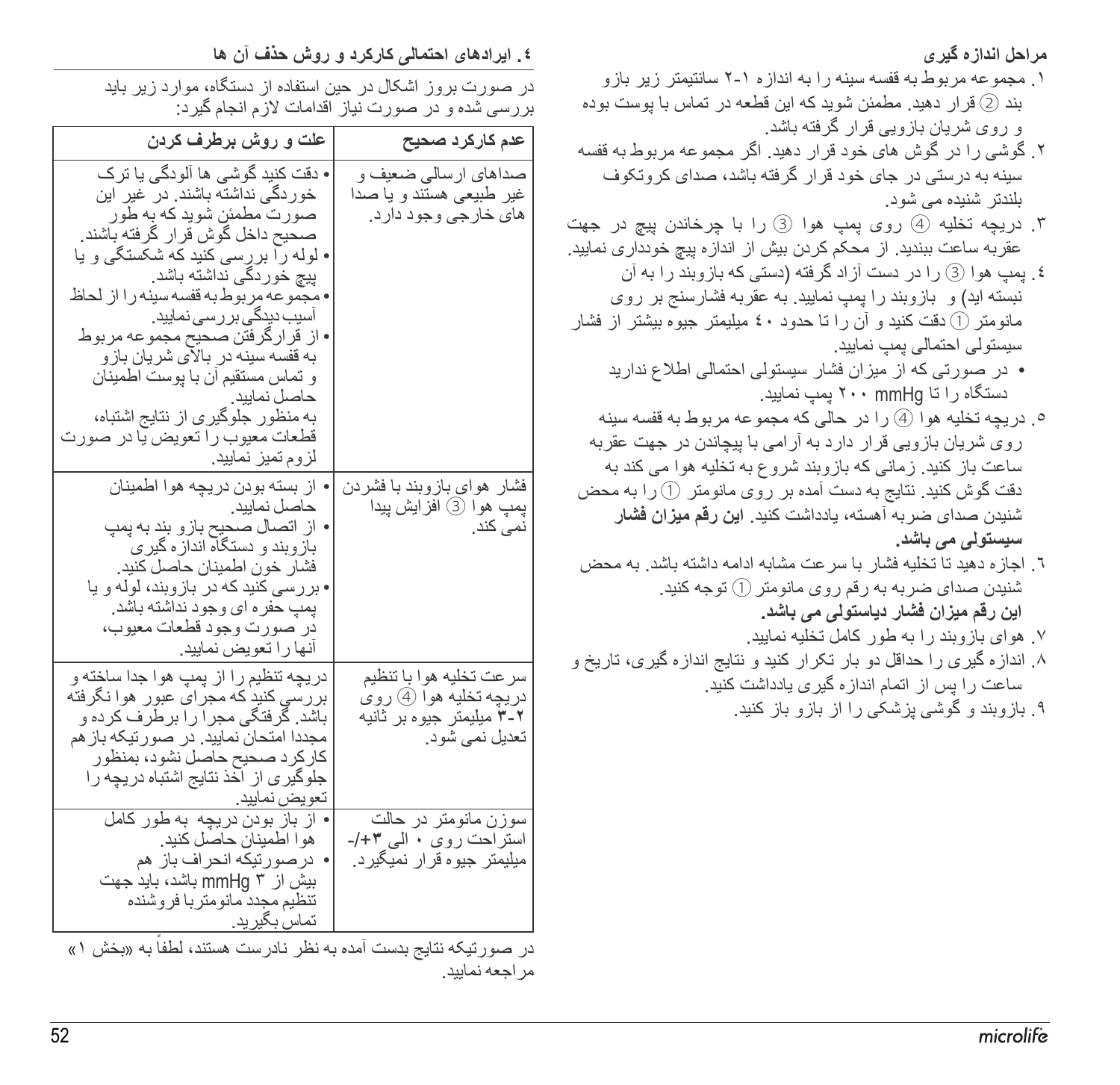۰ ـ ایمنی، مراقبت، آزمایش دقت اندازه گیری و دور انداختن

<mark>ا√</mark> ایمن<sub>ی و حفاظت</sub> • این دستگاه تنها برای کاربردهای اشاره شده در دفترچه راهنما مناسب است. تو لید کننده هیچگو نه مسئو لیتی در قبال خسار تهای ایجاد شده به دلیل عدم کار بر د صبحیح ندار در

- این دستگاه از اجزای بسیار حساس تشکیل شده و باید با احتیاط مورد استفاده قر ار گیر د. به شر ایط نگهدار ی و کار کر د در بخش مشخصات فنی توجه نمایید.
	- دستگاه را از موارد زیر حفظ نمایید: - آب و رطوبت - حر ار ت ز ياد – ضربه و سقوط - ألودگي و گردو غبار
		- تابش مستقیم نور خورشید -گزماوسرما
	- باز وبندها بسیار حساس هستند و باید با احتیاط از آنها استفاده شود.
	- يمياژ بازوبند را فقط پس از آنكه كاملاً محكم بسته شد انجام دهيد. • هرگز بازوبند را بیش از mmHg ۳۰۰ پمپ نکنید.
- ه همیشه قبل از جمع کردن بازوبند، باد آن را بطور کامل تخلیه نمایید.
- در صورت مشاهده هرگونه نقص یا مورد غیر طبیعی از بکارگیری دستگاه خو ددار ی کنید ِ
	- هر گز اجزاء دستگاه را از بکدبگر باز نکنبد.
- نكات ايمنى در اين دفتر چه راهنما را مطالعه نماييد. چیم اطمینان حاصل کنید که کودکان بدون نظارت شما از دستگاه استفاده

وی نکنند. برخی از اجزاء بسیار کوچک هستند و به آسانی بلعیده می شوند. دقت نمایید کابل و لوله رابط هنگام استفاده از دستگاه خم نشود.

> مر اقت از دستگاه دستگاه را با یک بارچه نرم و خشک تمیز کنید.

> > تميز كرد*ن* بازويند

لکه ها را با دقت به وسیله یک پارچه نم دار آغشته به آب و صابون تمیز نمایید. **/ هشدار:** از شستن بازوبند در ماشین لباسشویی و یا ظرفشویی  $\sum_{i=1}^N$ خو ددار ی نمایید!

**ΕϗΩεϳΎϣί**

توصیه می شود که این دستگاه هر دوسال یکبار یا پس از هر گونه ضربه مکانیکی (مانند سقوط) به منظور اطمینان از دقت مورد آزمایش قرار گیرد. لطفاً با خدمات مایکرولایف در شرکت مدیسا نوین پایش به شماره 86082261 تماس بگيريد.

**دور انداختن** دور انداختن باتريها و دستگاههاي الكترونيكي بايد مطابق قوانين  $\blacktriangledown$ داخلی صورت بگیر د.  $\mathcal{A}$ 

٦ .ضمانت

این دستگاه از زمان خرید دارای ۲ سال ضمانت است. دستگاههای معیوب توسط نمایندگی مایکرولایف بصورت رایگان تعمیر یا تعویض می گردد. لطفا با خدمات مايكرولايف در شركت مديسا نوين پايش به شماره 86082261 تماس بگيريد. باز کردن یا ایجاد تغییرات در دستگاه موجب ابطال گارانتی می شود. این موارد خارج از گارانتی می باشند: ه هزینه و ریسک حمل و نقل. • آسیبی که با استفاده ی نادرست یا مغایر با دستور العمل ایجاد شده باشد. • آسیب توسط نشت باتر ی خر اب ایجاد شده باشد. • آسیب توسط برخور د فیزیکی یا استفاده ی نامناسب • بسته بندی و راهنمای دستگاه • نگهدار ی و بر ر سی های دور ه ای، مانند کالیبر اسپون • لواز م جانبي: لوله ها، يمب دستي، كاف. كاف براى دوسال ضمانت كار كرد دارد. براي اطلاع از گارانتي محصول، با نمايندگي شركت مايكرولايف تماس حاصل نمایید یا به آدرس زیر مر اجعه نمایید: www.microlife.com/support تعويض كالا فقط به ازاي دريافت كالاي معيوب و فاكتور فروش صورت می گیر د. تعمیر یا تعویض تحت ضمانت باعث افز ایش یا تضمین دور ه

ضمانت نمے شود. حقوق مصر ف کنندہ در ابن گار انتے محدود نمے باشد

| ٧. مشخصات فنى                  |                                 |
|--------------------------------|---------------------------------|
| وزن:                           | ۳٦۰ گرم                         |
| ابعاد :                        | ۱۰۳ × ۷۰ × ۱۰۳ میلیمتر          |
| شرايط محيطى انبارش:            | ۲۰- تا ۲۰+ در جه سانتیگر اد     |
|                                | درجه فارنهایت ۸۵ ٪ حداکثر رطوبت |
| شرا <b>یط محیط</b> ی لازم برای |                                 |
| كاركرد صحيح:                   | ۰ - ٤٦ درجه سانتيگراد           |
| دامنه اندازه گیری:             | ۰ - ۳۰۰ میلمتر جیوه             |
| درجه بندی:                     | ۲ میلیمتر جیوه                  |
| دقت استاتيک:                   | در حدود mmHg ± ۳ :0°, 0° ۳۳     |
|                                | در حدود ۲ ± mmHg بين ٣٤ - ٢٢ °C |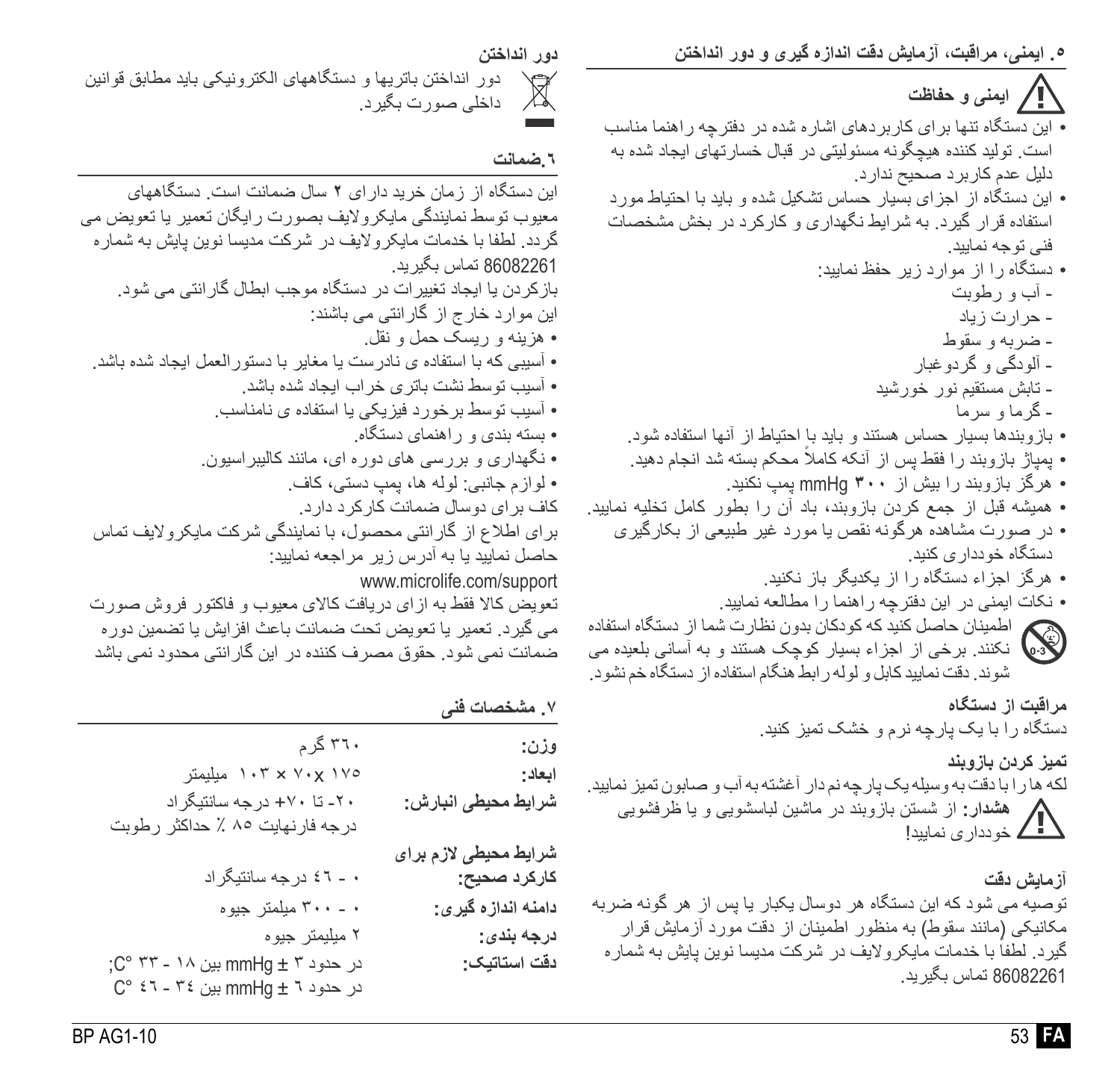| نشت هوا:              | < ± ± ميليمتر جيوه بر دقيقه                                         |
|-----------------------|---------------------------------------------------------------------|
| خطاى فركانس مغناطيسي: | در حدود mmHg الى ؟ mmHg                                             |
| لوازم جانب <i>ی</i> : | بازوبند با سایز (۲۰ - ٤٠ سانتیمتر)، یمپ،<br>شیر تخلیه، کیف حمل نر م |
| استاندار دها:         | EN ISO 81060-1; ANSI / AAMI SP09                                    |
|                       |                                                                     |

ویژگی های این دستگاه با نیاز های استاندار د تجهیز ات پزشکی Directive 93/42/EEC مطابقت دار د<sub>.</sub> حق تغییر ات فنی محفوظ است.